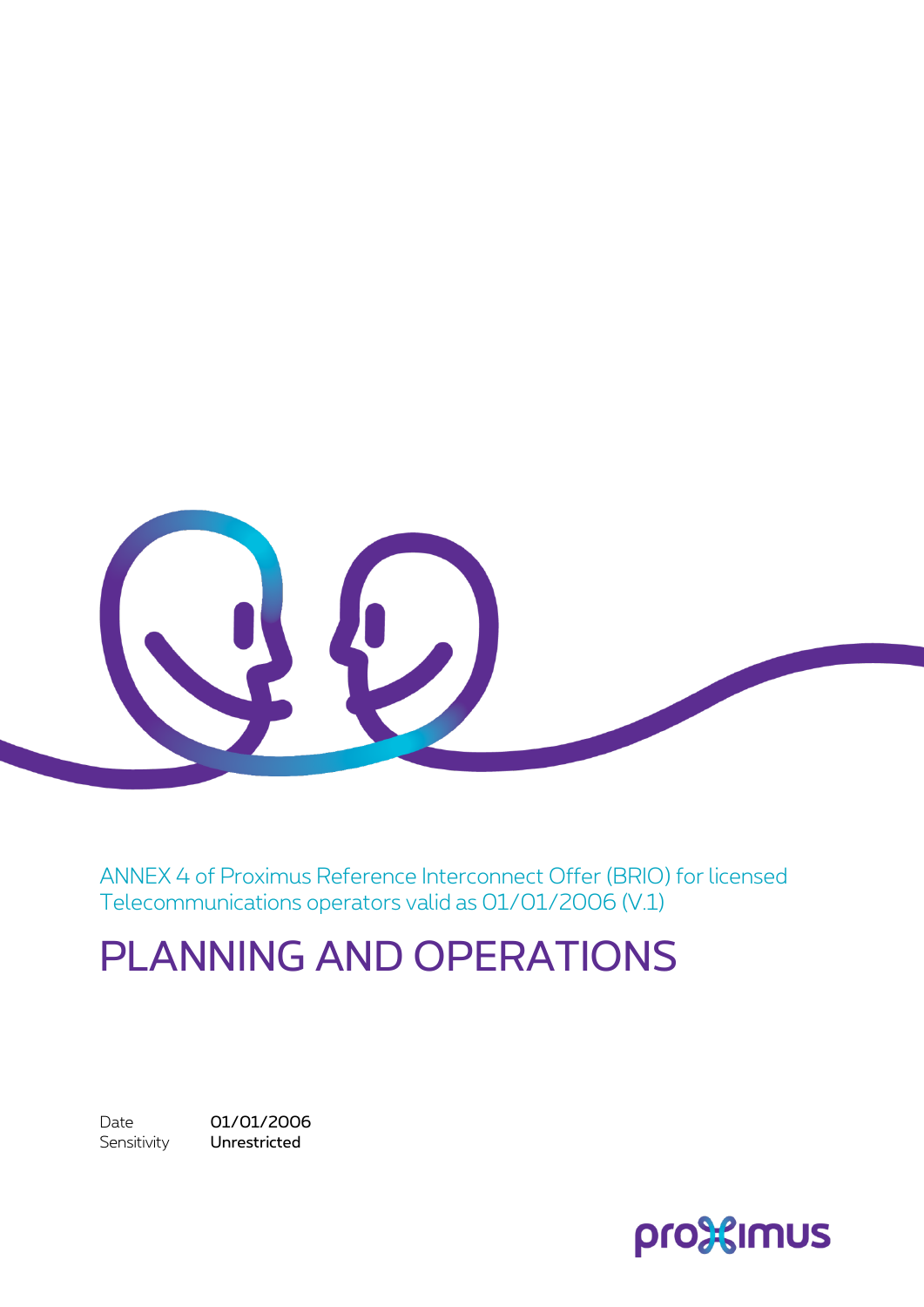## <span id="page-1-0"></span>**Table of contents**

| 1.          |  |
|-------------|--|
| $Z_{\rm c}$ |  |
| З.          |  |
|             |  |
|             |  |
| 4.          |  |
|             |  |
|             |  |
| 5.          |  |
|             |  |
|             |  |
|             |  |
|             |  |
| 6.          |  |
|             |  |
|             |  |
|             |  |
|             |  |
|             |  |
|             |  |
| 7.          |  |
| 8.          |  |
|             |  |
|             |  |
|             |  |
|             |  |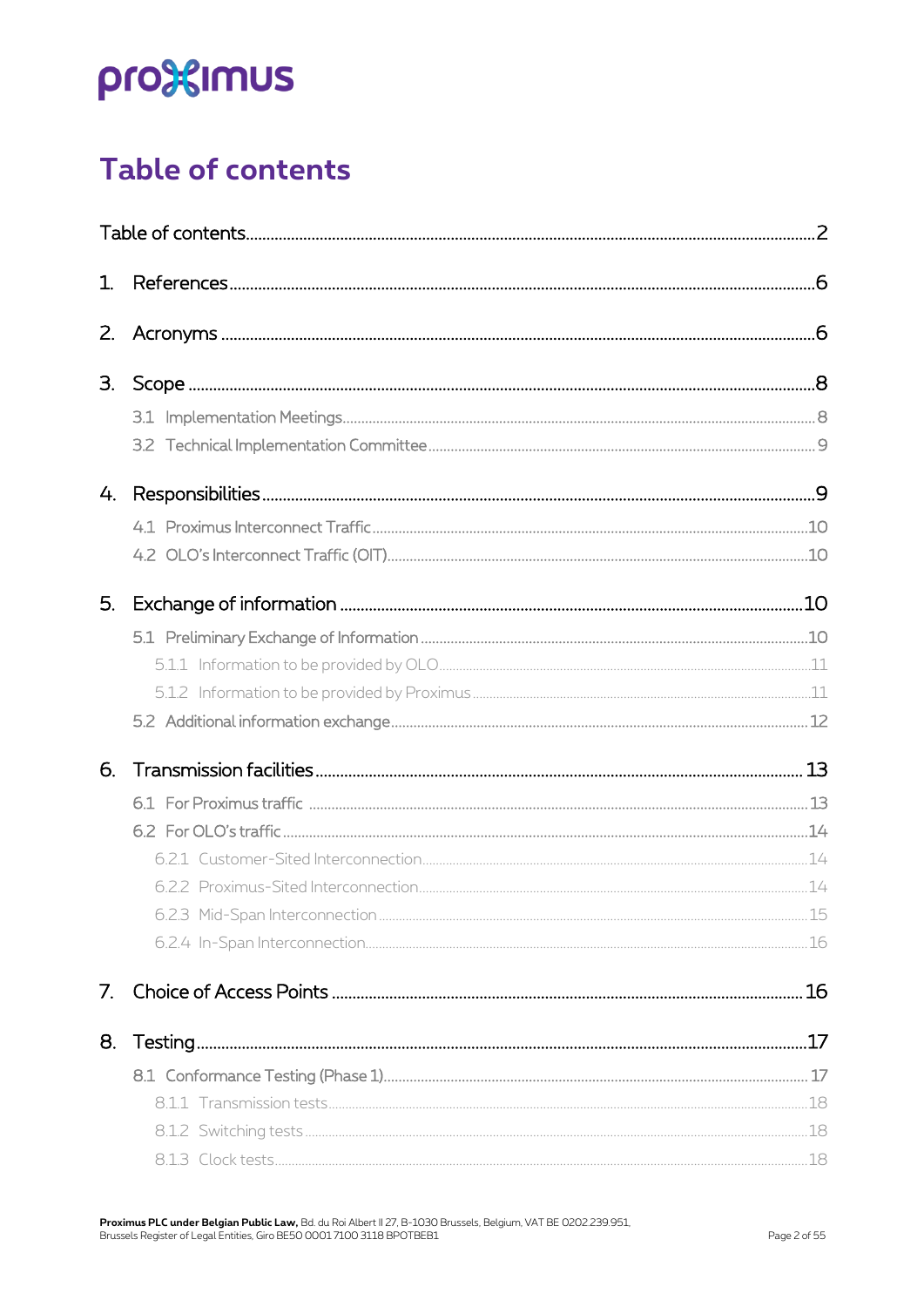| 9. |                                                                      |  |
|----|----------------------------------------------------------------------|--|
|    |                                                                      |  |
|    |                                                                      |  |
|    |                                                                      |  |
|    |                                                                      |  |
|    |                                                                      |  |
|    |                                                                      |  |
|    |                                                                      |  |
|    |                                                                      |  |
|    |                                                                      |  |
|    |                                                                      |  |
|    |                                                                      |  |
|    | 10. Differences between successive Forecasts and ordered Capacity 31 |  |
|    |                                                                      |  |
|    |                                                                      |  |
|    |                                                                      |  |
|    |                                                                      |  |
|    |                                                                      |  |
|    |                                                                      |  |
|    |                                                                      |  |
|    |                                                                      |  |
|    |                                                                      |  |
|    |                                                                      |  |
|    | 12.1.3 Order related to a new Proximus-Sited Interconnect Link to be |  |
|    |                                                                      |  |
|    |                                                                      |  |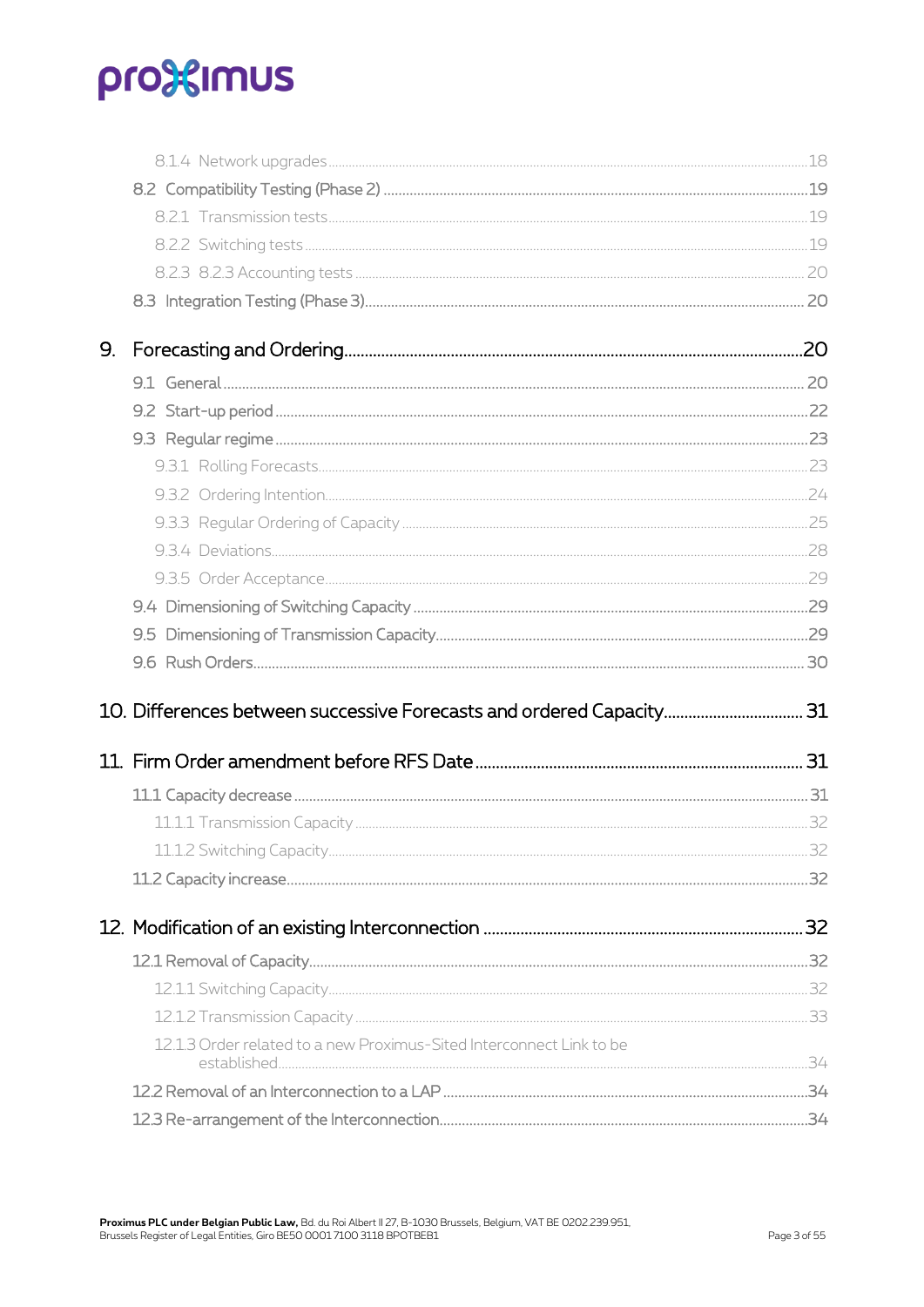|                                                                     | .38 |
|---------------------------------------------------------------------|-----|
|                                                                     |     |
|                                                                     |     |
|                                                                     |     |
|                                                                     |     |
|                                                                     |     |
| 17.3 Co-operation regarding fraud and assistance to Law Enforcement |     |
|                                                                     |     |
|                                                                     |     |
|                                                                     |     |
|                                                                     |     |
|                                                                     |     |
|                                                                     |     |
|                                                                     |     |
|                                                                     |     |
|                                                                     |     |
| Appendix 1c "Ordering intention & forecasting templates" for        |     |
|                                                                     |     |
|                                                                     |     |
|                                                                     |     |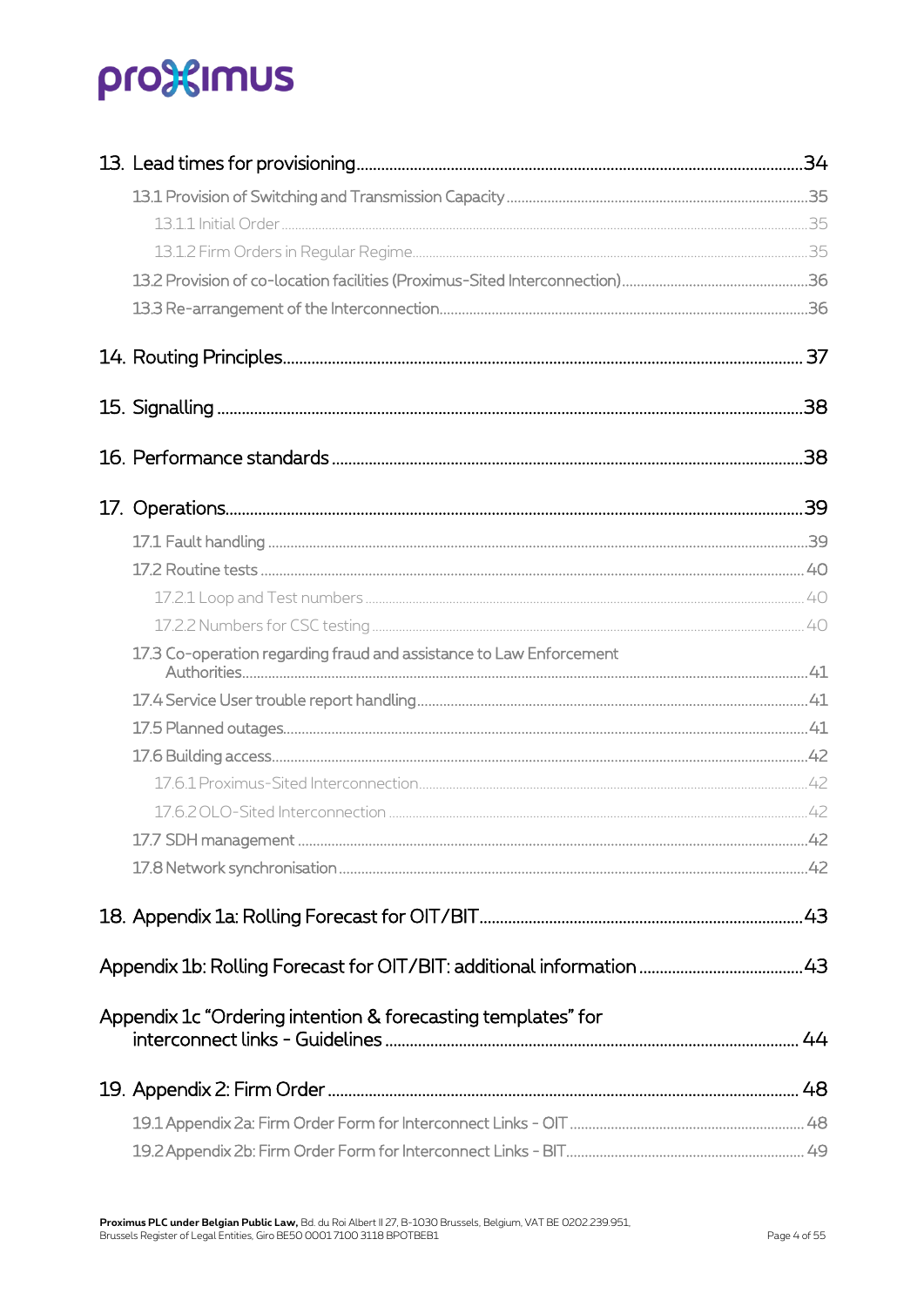| 20. Appendix 3: Information concerning Proximus-Sited | 52. |
|-------------------------------------------------------|-----|
|                                                       | 53  |
|                                                       | 54. |
|                                                       |     |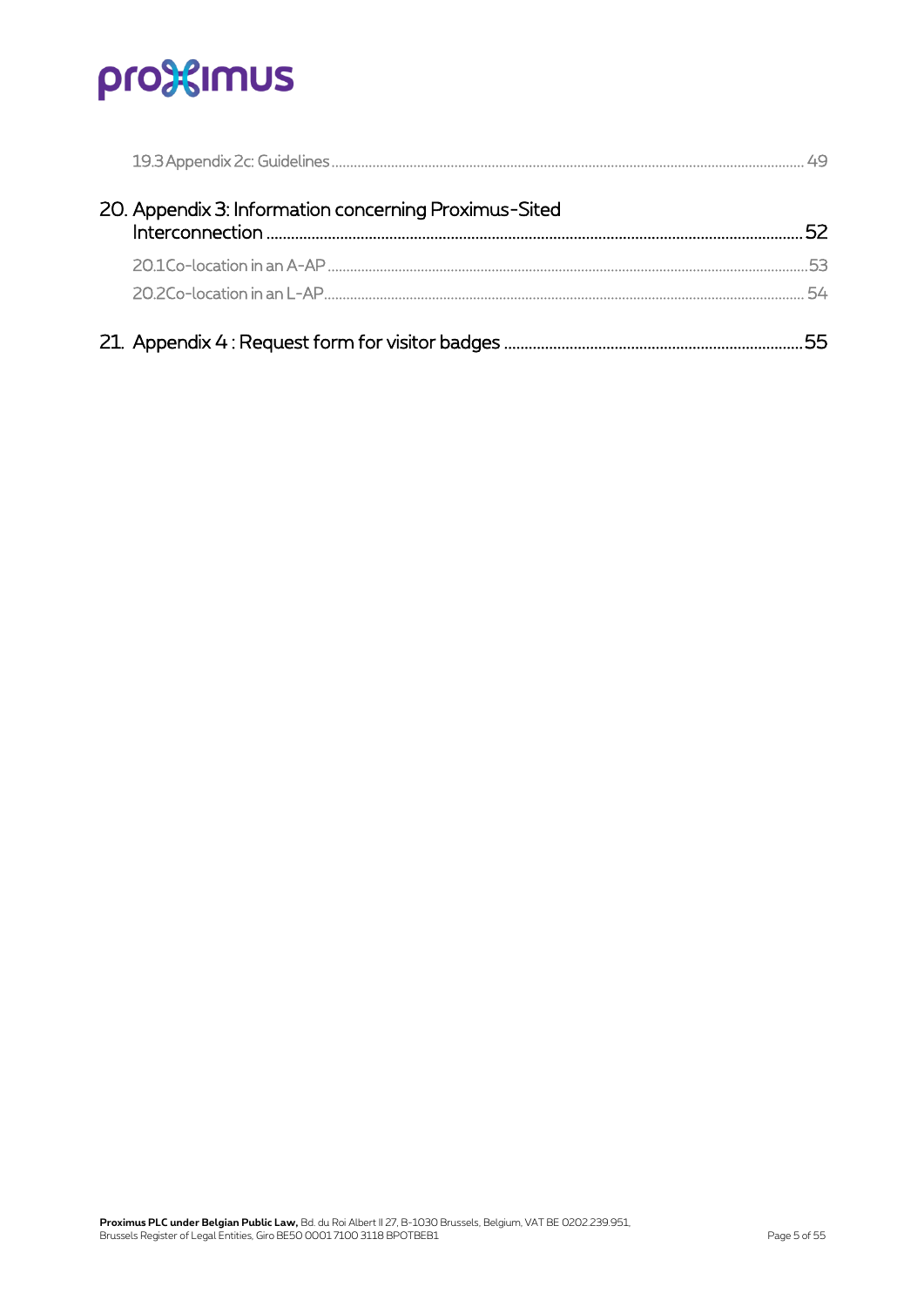## <span id="page-5-0"></span>1. **References**

This document refers to the relevant ITU and ETSI recommendations and to Proximus documents such as Technical Specifications, Testing Specifications, Service Plans and Accounting and Billing documents. These Proximus documents can be obtained by OLO according to the procedure described in Section 5.1.2 of this document. Throughout this document "OLO" means "other authorised Telecommuncations Operator" in the sense indicated in BRIO, chapter 1, footnote 2.

## <span id="page-5-1"></span>2. **Acronyms**

| АA          | Access Area                           |
|-------------|---------------------------------------|
| AAP         | Area Access Point                     |
| <b>AGE</b>  | Access Gateway Exchange               |
| AP          | <b>Access Point</b>                   |
| ATAP        | Access to the Access Point            |
| <b>ATC</b>  | <b>Account Telecom Consultant</b>     |
| <b>BIS</b>  | <b>Bringing into Service</b>          |
| <b>BIT</b>  | Proximus Interconnect Traffic         |
| <b>BRIO</b> | Proximus Reference Interconnect Offer |
| CPS         | Carrier Pre-selection                 |
| <b>CRD</b>  | <b>Customer Requested Date</b>        |
| CS          | <b>Carrier Selection</b>              |
| <b>CSC</b>  | <b>Carrier Selection Code</b>         |
| CSG         | Circuit Sub Group                     |
| <b>DDF</b>  | Digital Distribution Frame            |
| <b>DPC</b>  | <b>Destination Point Code</b>         |
| ICL         | Interconnect Link                     |
| LAP         | Local Access Point                    |
| MOU         | Memorandum of Understanding           |
| OIT         | OLO's Interconnect Traffic            |
| <b>OLO</b>  | Other Licensed Operator               |
| <b>PDH</b>  | Plesiochronous Digital Hierarchy      |

**Proximus PLC under Belgian Public Law,** Bd. du Roi Albert II 27, B-1030 Brussels, Belgium, VAT BE 0202.239.951, Brussels Register of Legal Entities, Giro BE50 0001 7100 3118 BPOTBEB1 Page 6 of 55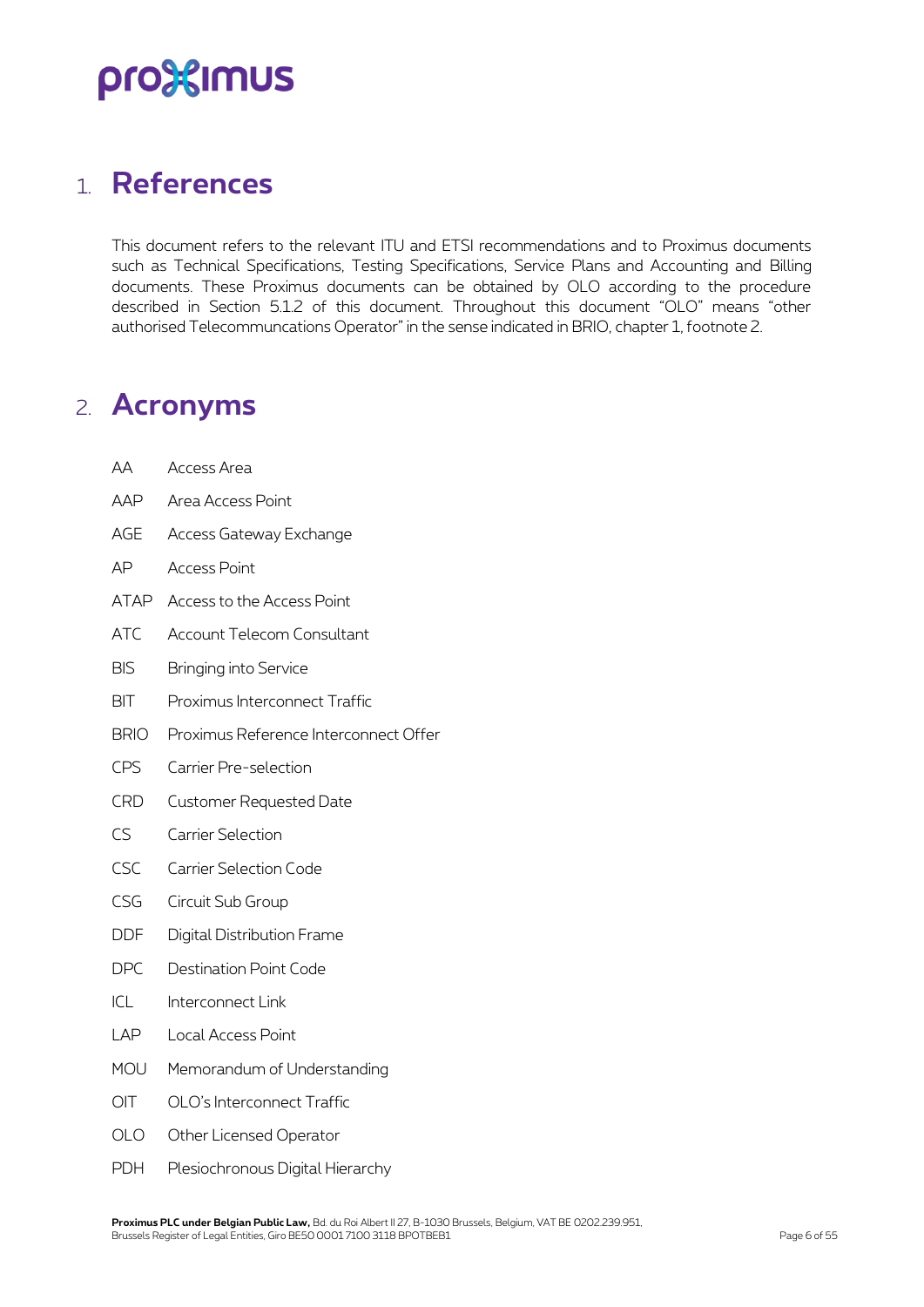- RFS Ready for Service
- SAP Signalling Access Point
- SDH Synchronous Digital Hierarchy
- SLA Service Level Agreement
- SPOC Single Point of Contact
- SSN7 Signalling System Number 7
- STP Signal Transfer Point
- TIC Technical Implementation Committee
- VAS Value Added Service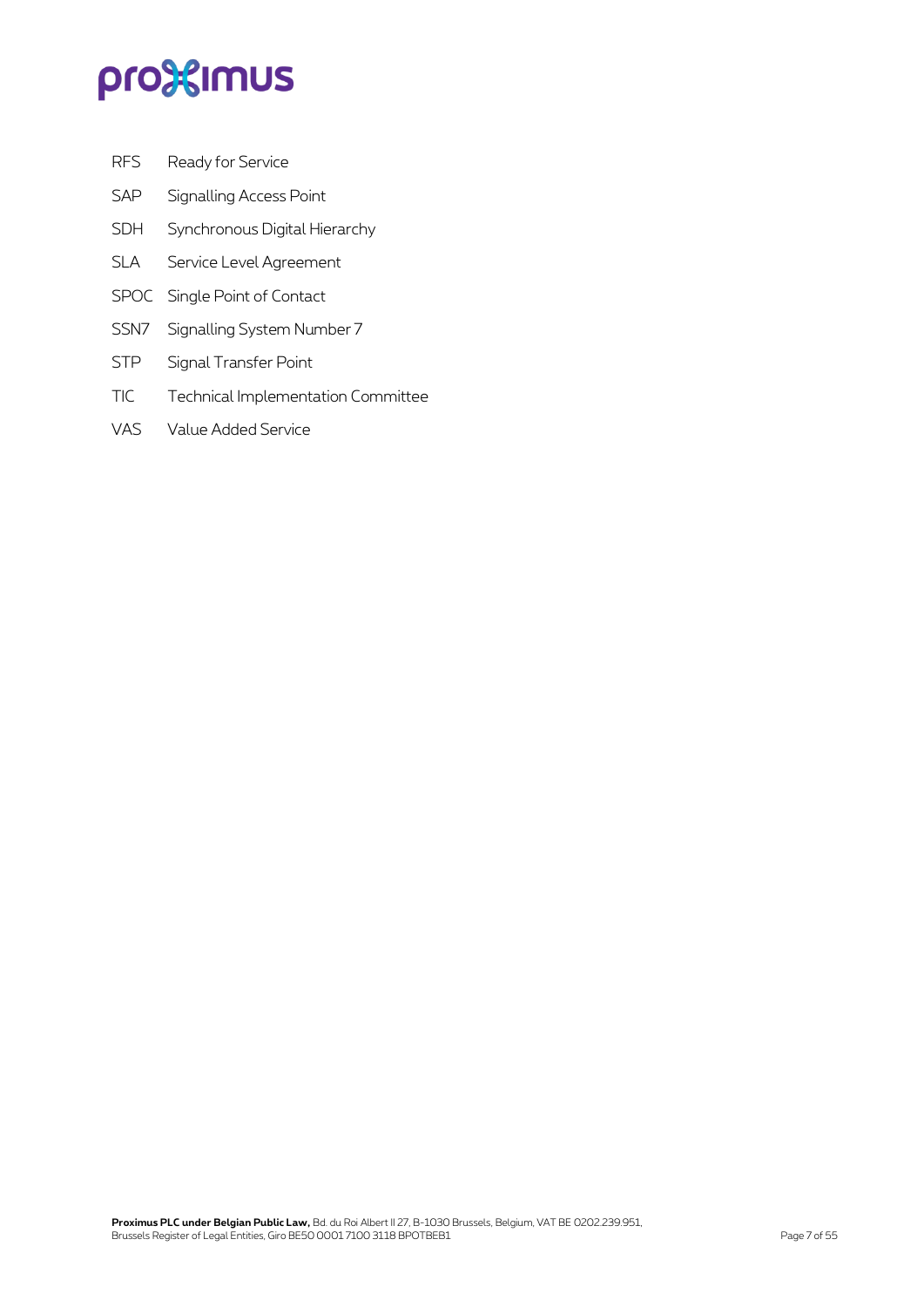## <span id="page-7-0"></span>3. **Scope**

This Annex describes the planning and operations principles, related to the Interconnection between Proximus Network and OLO's Network <sup>1</sup>.

Proximus has appointed a member of its staff as Single Point of Contact (SPOC) for all matters related to the interconnection between OLO's Network and Proximus Network. This SPOC is authorised to lead commercial interconnect negotiations with OLO on behalf of Proximus. Any changes in the identity of the SPOC are communicated by Proximus to OLO.

### <span id="page-7-1"></span>3.1 **Implementation Meetings**

An Implementation Meeting will be held upon the request of any of the Parties, at the dates agreed by the Parties. If required by one of the Parties, the Implementation Meeting will take place at the latest ten (10) Working Days after the receipt by one of the Parties of the request of the other Party to hold an Implementation Meeting. At Implementation Meetings, the Parties may discuss any issue in connection with the planning and operations of their Networks in the context of the Interconnection between them. In particular, and without prejudice to the right of the Parties that any other technical issue as defined in the preceding sentence be discussed, the following issues shall be discussed during Implementation Meetings:

- the Parties' Forecasts, Ordering Intention, Firm Orders and related RFS dates in case the CRDs cannot be met;
- follow-up of the implementation of previous Capacity Orders; and
- Interconnection outages and measures intended to protect and improve the Quality of Service of the Interconnect Services.

It is understood that technical issues are the main subject of TIC meetings, but once an issue has to be covered within a TIC meeting or an Implementation Meeting, all related issues have also to be addressed during this meeting to make sure a complete picture of the discussed issue is available at the end of the meeting, in order to speed up the process of finding a solution. This strengthens the necessity to have an agenda to get the right people attending.

Non-technical issues can only be discussed in a TIC meeting if this is justified and agreed by both Parties on the basis of proposed agenda items. Both Parties' Implementation Managers exchange the agenda items and the list of names and job titles of the persons who will attend the meeting at least 5 Working Days before each meeting.

<sup>&</sup>lt;sup>1</sup> Throughout this document, "Network" and "Access Point" should be replaced respectively by "System" and "Point of Presence" when these terms relate to an OLO that does not fulfil the conditions required by the Regulatory Framework to operate a public network.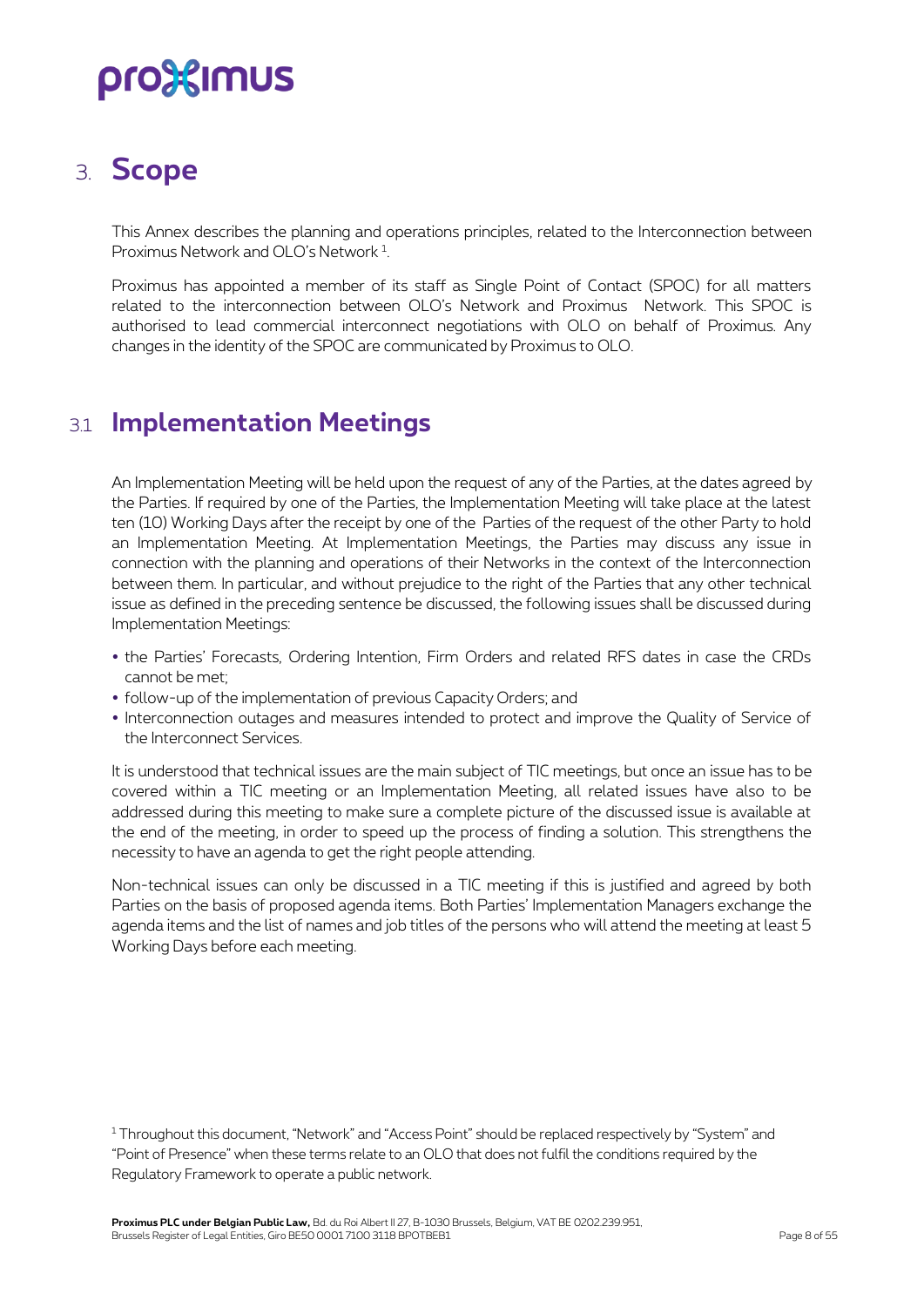## <span id="page-8-0"></span>3.2 **Technical Implementation Committee**

The group of participants in the Implementation Meetings is called the Technical Implementation Committee (TIC). Each Party's team will be led by a duly authorized Interconnect Implementation Manager or its Deputy.

When the TIC comes to an agreement about a particular issue, it will be stated in the minutes of the meeting. When the TIC cannot come to an agreement about a topic, it will also be stated in the minutes of the meeting, and the matter will be put on the agenda of the Interconnection Coordination Group. The Interconnection Co-ordination Group, at which Proximus is represented by the SPOC, is in charge of discussing the commercial issues related to the Interconnection of the two Parties' Networks.

The minutes of each TIC meeting shall be provided within a five (5) Working Day period. The document provided to the receiving Party shall be validated by and binding for the sending Party. The receiving Party shall have five (5) Working Days to validate it and to be bound by it. In the event that the receiving Party transmits comments on the draft report within the 5 Working Day period, the other Party will again have a five (5) Working Day period to transmit either its validation of the comments or to transmit comments on the comments. In the latter event, the finalisation of the draft report will be part of the agenda of the next TIC meeting as first point on the agenda.

## <span id="page-8-1"></span>4. **Responsibilities**

The responsibilities of the Parties with respect to the Forecasting and Ordering of ICLs conveying their respective Interconnect Traffic are defined in the relevant Sections below. However, it is possible that some of the items mentioned below do not exist in a particular interconnect environment between two Parties depending, in particular, on the Interconnect Services provided between the Parties.

Each Service Plan included in the Interconnect Agreement indicates whether it is Proximus or whether it is OLO that is responsible for the Forecasting and Ordering of ICLs in respect of the Interconnect Traffic under the Service Plan concerned. If Proximus is responsible for such Forecasting and Ordering, then the Interconnect Traffic under that Service Plan is called BIT<sup>2</sup> . If OLO is responsible for such Forecasting and Ordering, then the Interconnect Traffic under that Service Plan is called OIT.

A summary of BIT and OIT is provided below and should be read together with the specific conditions set out in each Service Plan. If there are exceptions to the general rules stated below, then they will be clearly indicated in the related Service Plans. It is confirmed that, in the event of differences, the information contained in the Service Plans prevails over the information summarised below.

<sup>2</sup> BIT will however be forecasted by OLO in case of "non-mature" traffic (see Section 9.1).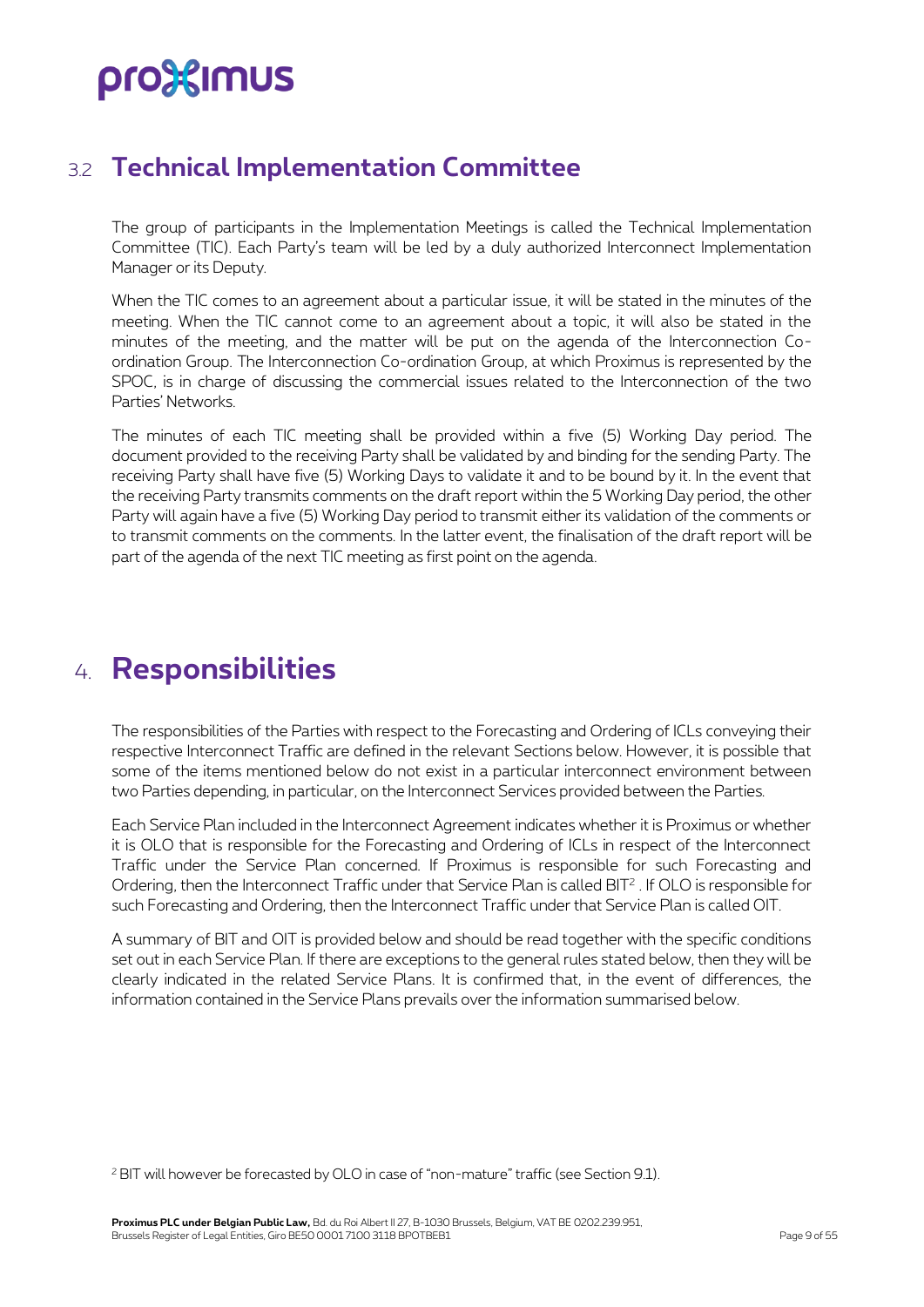## <span id="page-9-0"></span>4.1 **Proximus's Interconnect Traffic**

BIT includes:

- Calls conveyed from Proximus Network to OLO's Network, to be terminated in or through OLO's Network, excluded the Calls explicitly defined as OIT in Section 4.2;
- Calls collected in OLO's Network and for which Proximus was selected by the Calling Service User by means of a Collecting Access Service <sup>3</sup>on the basis of a CAC allocated to Proximus;
- <span id="page-9-1"></span> Calls conveyed from OLO's Network to Proximus Network in order to reach the Value Added Services offered by Proximus or by other OLOs.

## 4.2 **OLO's Interconnect Traffic (OIT)**

OIT includes:

- Calls conveyed from OLO's Network to Proximus Network, to be terminated in or through Proximus' Network, excluded the Calls explicitly defined as BIT in Section 4.1;
- Calls collected in Proximus Network and for which OLO was selected by the Calling Service User by means of a Collecting Access Service on the basis of a CAC allocated to OLO;
- <span id="page-9-2"></span> Calls conveyed from Proximus Network to OLO's Network in order to reach the Value Added Services offered by OLO or by other OLOs.

## 5. **Exchange of information**

## <span id="page-9-3"></span>5.1 **Preliminary Exchange of Information**

Each Party shall provide to the other Party the information set out in this Section as soon as it is reasonably practicable. OLO will provide this information to Proximus in a Statement of Requirements (SOR), which will form the basis of the granting by Proximus of an entrance ticket number for testing in accordance with the rules set out in Section 8. The Statement of Requirements has to be sent by registered mail to the SPOC appointed to OLO by Proximus.

Within fifteen (15) Working Days of the receipt of the Notice of the SOR, Proximus shall notify its remarks concerning the SOR to OLO. In particular, Proximus shall indicate to OLO whether or not the SOR is complete. When the SOR is complete and Proximus has no further remarks on the SOR, Proximus shall communicate the entrance ticket number for testing as soon as the test links are ordered by OLO. When Proximus considers that the SOR is not complete and/or Proximus has remarks concerning the SOR, it shall give Notice of that fact to OLO within 15 Working Days of the

<sup>&</sup>lt;sup>3</sup> Calls to Value Added Services are Calls to non-geographical numbers, excluding in particular the numbers related to Mobile Networks, Emergency Services and Operator Assistance Services.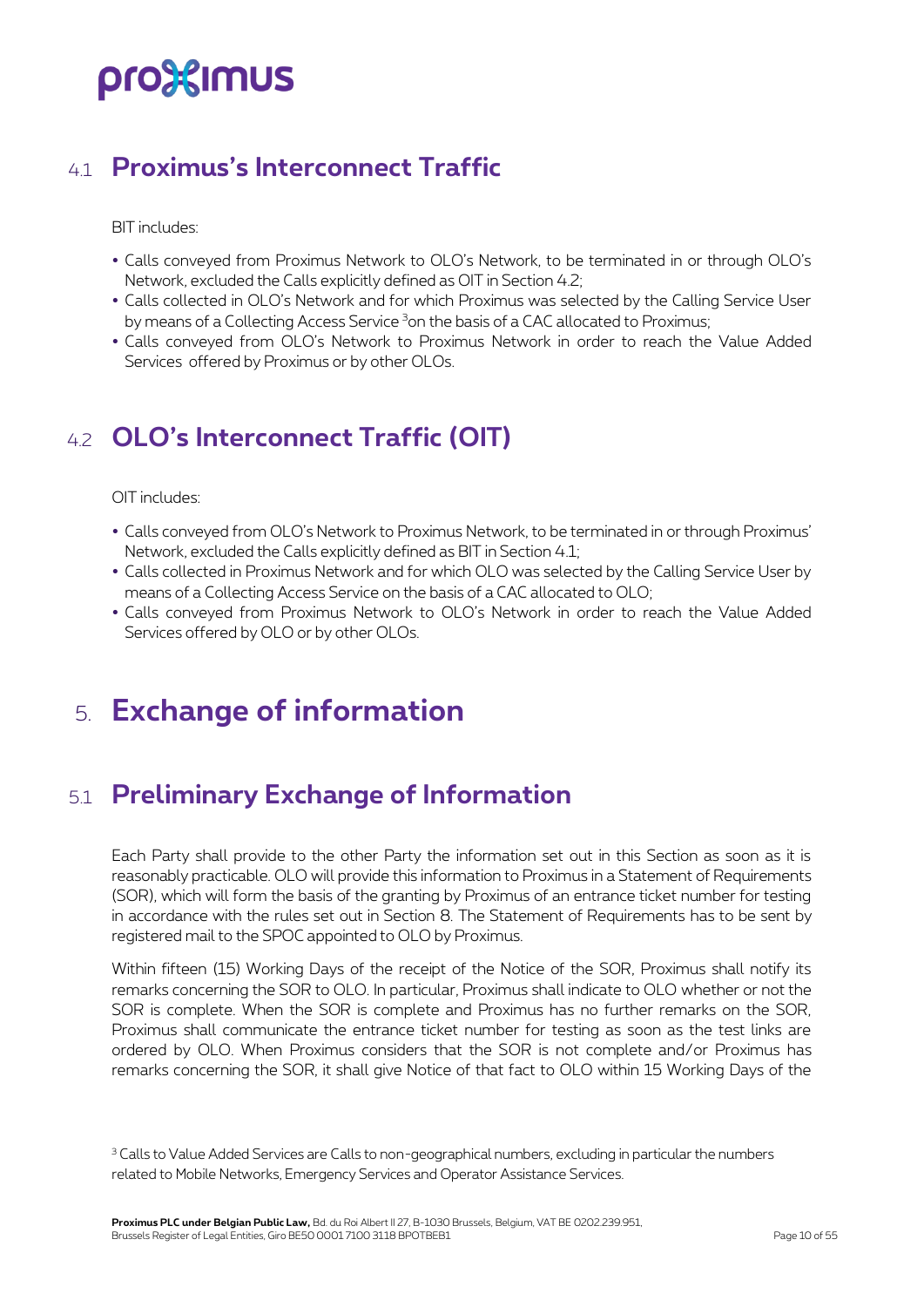

receipt of OLO's SOR. Proximus shall clearly indicate in its Notice to OLO which information mentioned in §5.1.1 is missing and/or Proximus will clearly describe its remarks concerning OLO's SOR. OLO shall send a Notice to Proximus containing the missing information and/or OLO's answers to Proximus remarks concerning OLO's SOR. Within five Working Days of the receipt of OLO's Notice, Proximus will confirm whether OLO has provided the missing information and/or provided a satisfactory answer to Proximus' remarks. If this is indeed the case, Proximus shall communicate the entrance ticket number for testing as soon as the test links are ordered by OLO.

### <span id="page-10-0"></span>5.1.1 **Information to be provided by OLO**

The following information must be provided by OLO:

- the Customer Requested bringing into service Date of the initial Interconnection;
- the list of the Access Areas ("AAs") in OLO's Network, with a description of their coverage expressed as a series of geographical number blocs;
- for each AA, the name, the location and the full address of all the Access Points ("APs") offered to Proximus for the Interconnection of its Network;
- the list of the Access Gateway Exchanges ("AGEs") in OLO's Network. This list contains for each AGE the name and the Destination Point Code for Interconnection;
- An indication of the type and a description of the essential characteristics (e.g. software release number) of the switches used by OLO, resulting in an unambiguous identification of these switches, can also optionally be added. This information will help Proximus to make a more accurate estimate of the duration of the Conformance Tests. OLO can also choose to provide a certicate delivered to its switch supplier by Belcomlab or another recognized laboratory, indicating that the switches used are in conformance with the applicable Proximus specifications;
- the Proximus APs to which OLO wishes to interconnect its Network, amongst those which have been identified by Proximus as being available to OLO for the purpose of Interconnection; for each Proximus AP selected by OLO, OLO must indicate the type and Capacity of the requested ICLs (see Section 6.2 below);
- the Proximus Service Plans, OLO wishes to obtain from Proximus;
- the list of the SSN7 Signalling Transfer Points and their APs with the Signalling Point Codes allocated by BIPT to OLO (BIPT certificates to be included);
- the Service Plans offered by OLO;
- <span id="page-10-1"></span> the geographic and non-geographic number ranges (including CACs, VAS numbers, …) allocated to OLO by BIPT (BIPT certificates to be included)<sup>4</sup>.

### 5.1.2 **Information to be provided by Proximus**

The following information will be provided by Proximus:

- the Technical and Testing Specifications (Conformance Tests);
- the list of the AAs in Proximus Network, with a description of their coverage expressed as a series of geographical number blocs;
- for each AA, the location of all the AAPs at which OLO can interconnect its Network;

<sup>4</sup> The actual request for the implementation of OLO's number ranges in Proximus switching equipment will be the subject of a separate written request to be sent to the Proximus Numbering Manager, as indicated on the distribution list issued by BIPT.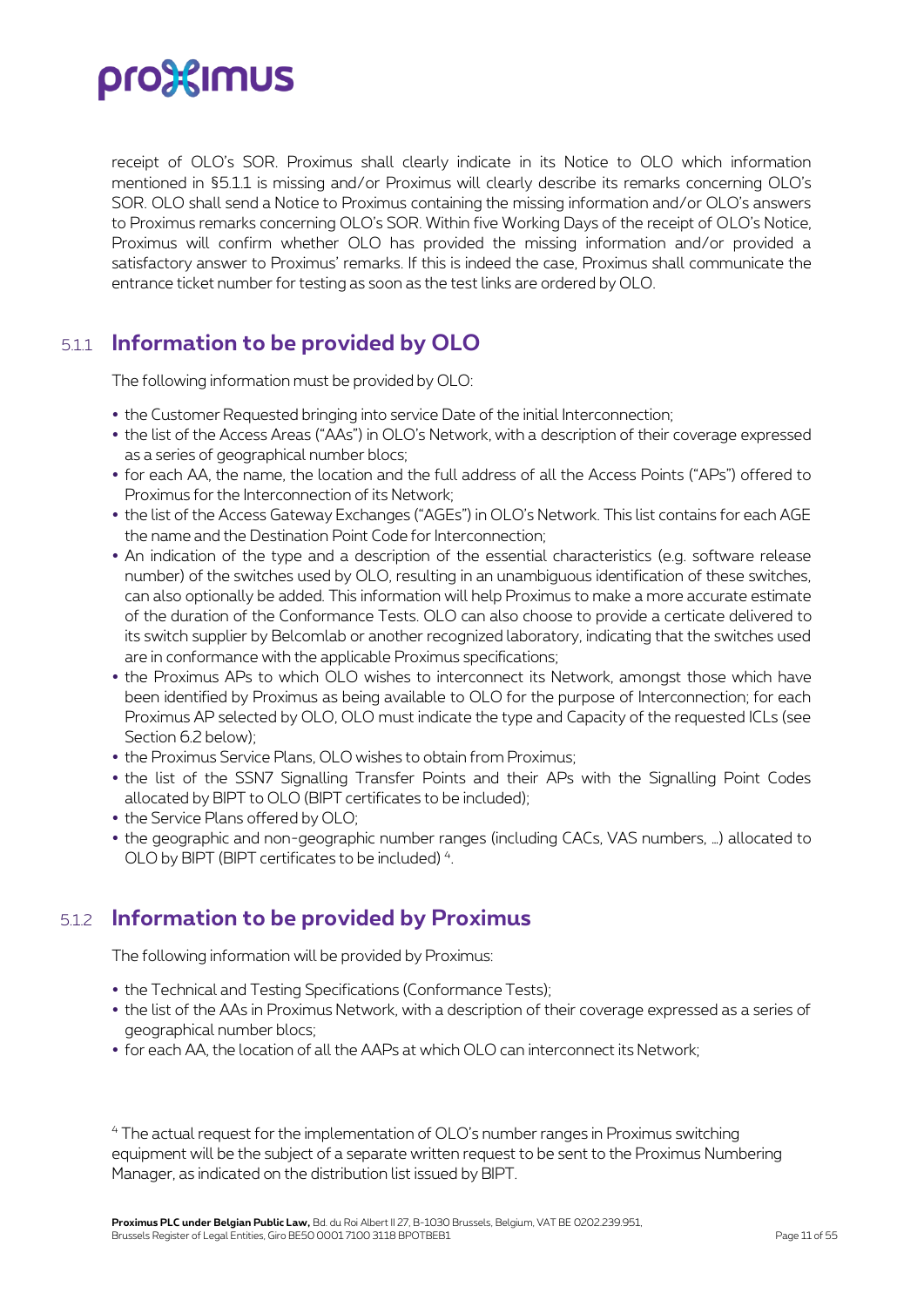- the list of the AGEs in Proximus Network. This list contains for each AGE the name and the Destination Point Code for Interconnection;
- the list of LAPs with their location, offered by Proximus to OLO for Local Interconnection. The coverage of each LAP is expressed as a series of geographical number blocks;
- the list of OLO's APs to which Proximus wishes to interconnect its Network amongst those which have been identified by OLO as being available to Proximus for the purposes of Interconnection; for each OLO AP selected, Proximus must indicate the type of ICL which is requested (see Section 6 below); Proximus will determine the Initial Capacity of these ICLs on the basis of the Forecast made by OLO;
- the list of the SSN7 Signalling Access Points (SAPs) and their APs with the Signalling Point Codes allocated by BIPT;
- the OLO Service Plans, Proximus wishes to obtain from OLO;
- the Service Plans, offered by Proximus;
- the geographic and non-geographic number ranges (including CACs, VAS numbers, …) allocated by BIPT to Proximus.

Proximus will as much as possible make the information described in this Section 5.1.2 available via its website through a secured access. Information which cannot be obtained via the mentioned website will be transmitted to the OLO within 5 Working Days after the receipt by Proximus of the information request of the OLO, subject to the prior signing of a confidentiality undertaking by the OLO. Modifications of the content of the secured website will be brought to the attention of the OLO SPOC via e-mail and will be added as an item in the agenda of the next TIC meeting if relevant.

## <span id="page-11-0"></span>5.2 **Additional information exchange**

Any reasonable additional information on the matters mentioned above, that a Party needs to know, may be required from the other Party. Any such information request shall be made in written form and is to be addressed, as far as Proximus is concerned, to the Proximus SPOC. OLO will indicate to Proximus the procedure to be followed by Proximus in order to transmit similar requests for information. The Party from which the above additional information is requested must provide it within the shortest practicable delays and, in any event, no later than 15 Working Days starting from the date of receipt of the request. Any refusal to provide the requested information, either in whole or in part, shall be reasoned and can be put on the agenda by any Party for discussion at the Interconnection Co-ordination Group.

The Parties shall provide to each other any relevant information regarding changes in the Parties' infrastructure that have an effect on the Interconnect Services offerered by the Parties. In as far as changes in the Proximus Network are concerned that have a significant impact on the Interconnect Services, Proximus will communicate such information as soon as reasonably practicable and not later than 12 months in advance of the planned changes (except if the change concerned is due to unforeseen circumstances and it therefore does not allow Proximus to respect the above mentioned period; in this case, BIPT and OLO have to be informed of the nature of these unforeseen circumstances). The ability of Proximus to adapt its Network to changes in OLO's Network having a significant impact on the Interconnect Services, will depend on the nature and the impact of the change and on the period of advance notification respected by the OLO in the announcement of the change.

Network upgrades resulting in the situations as defined below shall be considered as changes having an effect on the Interconnect Services.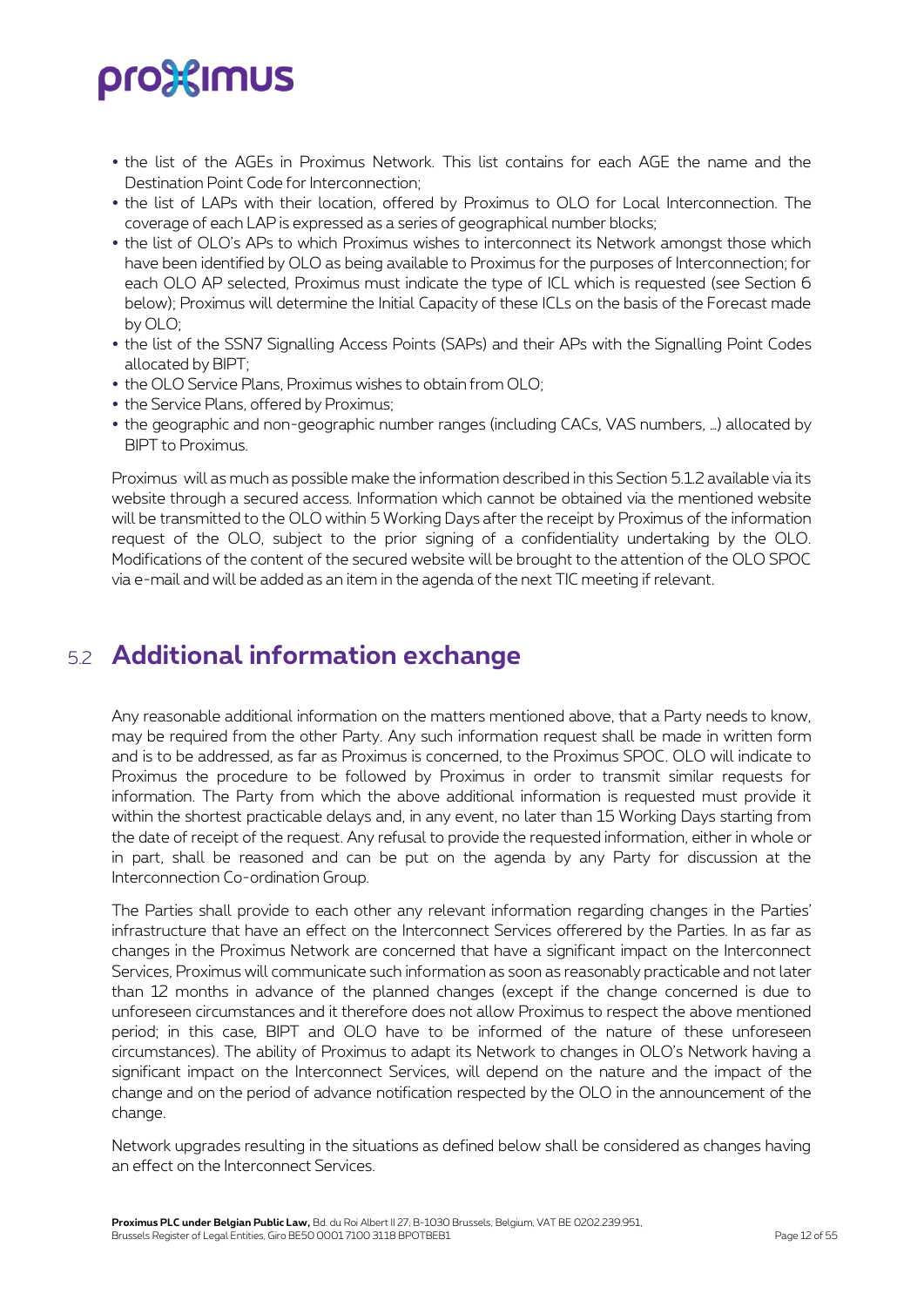For any given AP which becomes commercially available for Interconnection after the preliminary information exchange has taken place (and which, therefore, was omitted from the initial notification) the Party on which Network the AP in question becomes available, shall notify the other Party of the name, the location and the coverage of this AP, expressed as a series of geographic number blocks. The notification contains also the date as from which this AP becomes commercially available for Interconnection. As far as Proximus is concerned, this notification will be given as soon as reasonably practicable and not later than twelve (12) months in advance of the planned opening of the AP  $^{\rm 5}$ .

Also, for any given AGE which becomes commercially available for Interconnection after the preliminary information exchange has taken place (and which, therefore, was omitted from the initial notification) the Party on which Network the AGE in question is located, shall notify the other Party of the name and the DPC of this AGE and of the name of the Access Point which is connected to that AGE. The notification contains also the date as from which this AGE becomes commercially available for Interconnection. As far as Proximus is concerned, this notification will be given as soon as reasonably practicable and not later than twelve (12) months in advance of the planned opening of the AGE.

## <span id="page-12-0"></span>6. **Transmission facilities**

The interfaces of the transmission facilities used for the ICLs are set out in Technical Specification C1: "Transmission". Additional details concerning Proximus offer of Interconnect Link Service to OLO can be found in Section 9.5 and in the relevant Proximus Service Plans. The Technical Specification C1, as well as the Proximus Service Plans can be found on Proximus secured website.

"The type of traffic (BIT/OIT) is not relevant to the type of transmission used. The choice if BIT/OIT traffic will be carried over a Proximus-sited, customer-sited, mid-span or in-span transmission system should be open for commercial negotiation, and not restricted from the start." <sup>6</sup>

## <span id="page-12-1"></span>6.1 **For Proximus traffic** <sup>7</sup>

"The transmission facilities are not related to the services that are carried over them. Both parties have the right to select, after evaluating the proposal, if any, from the other party, the transmission facility best suited for the traffic that they are responsible for. So it will be possible that multiple

5 If an OLO wants to be connected to the new AP before the end of the notification period of 12 months, then Proximus can comply with the request of the OLO if this is technically feasible. There can however be no obligation whatsoever for OLO to connect to the new AP before the end of the notification period of twelve (12) months.

<sup>6</sup> Text imposed by the BIPT in its Advice of 14/11/01.

<sup>7</sup> Each Party can propose to the other Party to have the Traffic Flows, for which dimensioning each of the Parties is responsible, conveyed over the transmission infrastructure installed by either one of the Parties. Such a proposal will be examined by the other Party, which will ultimately decide upon the way the Traffic for which it is responsible, will be conveyed.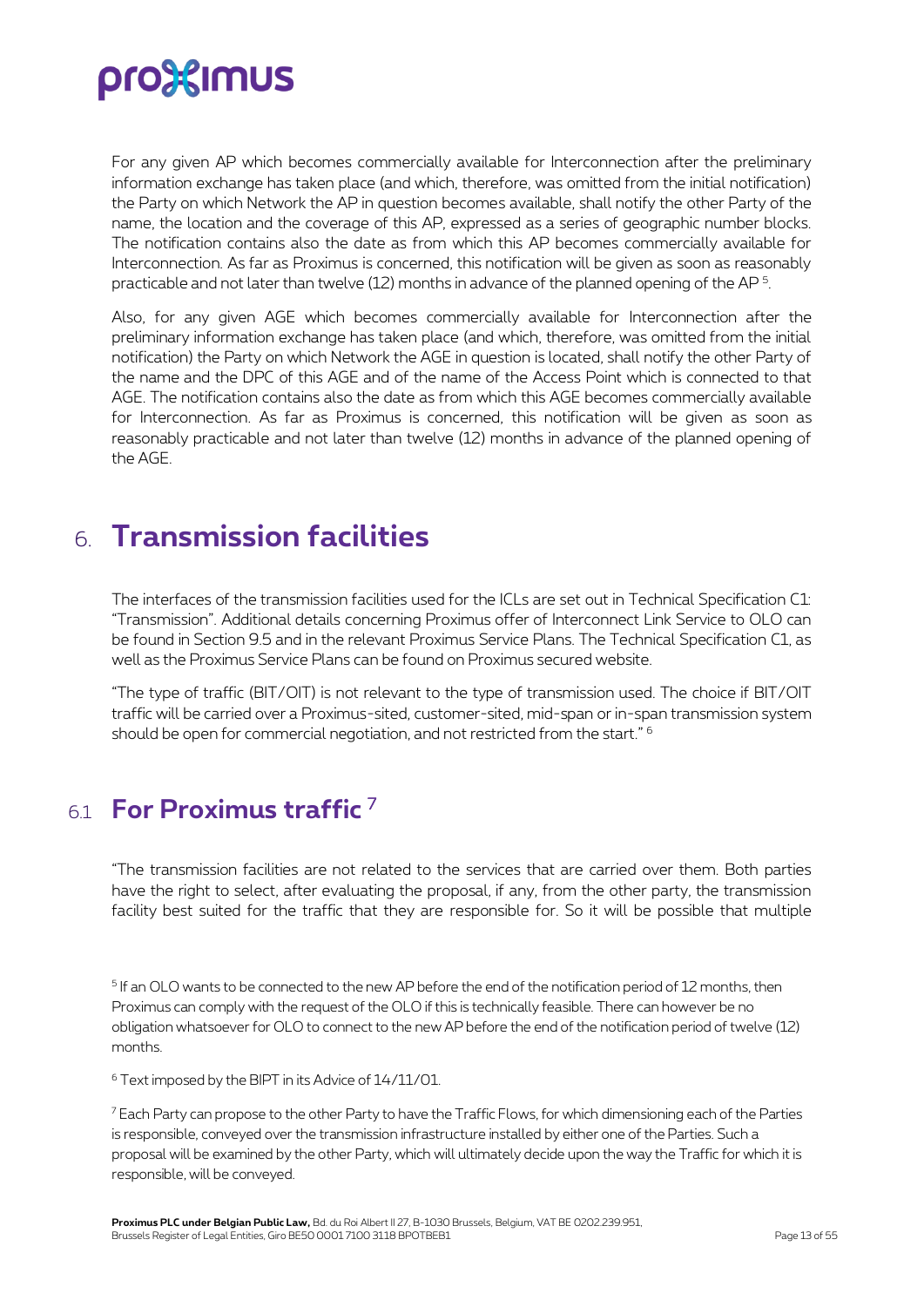

distinct facilities are used. Each party should have the right to collocate with the other party. Each party shall be responsible for the commercial conditions of collocation at their premises." <sup>8</sup>

When required by Proximus, OLO must consent to a site-survey by Proximus qualified personnel, within ten (10) Working Days after receiving notification of Proximus choice of OLO-Sited Interconnection, unless otherwise specified in an appropriate SLA concluded between Proximus and  $O<sub>1</sub>$ 

OLO must make available the necessary building infrastructure (including floor space, power, airconditioning, …) for Proximus equipment minimum two (2) months before the CRD Date and will inform the Implementation Manager (ATC) of Proximus of the date at which the said building infrastructure will be available. The general housing requirements for this type of ICL are described in Technical Specification C1: "Transmission".

### <span id="page-13-0"></span>6.2 **For OLO's traffic**

<span id="page-13-1"></span>The following ICL Services are offered by Proximus for the purpose of conveying OIT to an Access Point <sup>9</sup>.

#### 6.2.1 **Customer-Sited Interconnection**

Proximus shall install, operate and maintain all cables and transmission equipment from a point indicated by OLO at the OLO AP up to the relevant Proximus AP selected by OLO, as described in Technical Specification C1: "Transmission".

When required by Proximus, OLO must consent to a site-survey by Proximus qualified personnel, within ten (10) Working Days after receiving notification of OLO's choice of Customer-Sited Interconnection, unless otherwise specified in an appropriate SLA concluded between Proximus and OLO. At that occasion Proximus will indicate the necessary floor space taking into account the local situation. OLO must make available the necessary building infrastructure (including floor space, power, air-conditioning, …) for Proximus' equipment minimum two (2) months before the CRD Date and will inform Proximus of the date as from which the said building infrastructure will be available.

### <span id="page-13-2"></span>6.2.2 **Proximus-Sited Interconnection**

OLO will install, operate and maintain all cables and transmission equipment from a point indicated by Proximus at the Proximus AP, selected by OLO, up to the relevant OLO AP. This service may, however, not be available for technical reasons in all buildings where the relevant Proximus APs are located. OLO cannot order Proximus-Sited Interconnection before feasibility has been confirmed by Proximus for the site concerned. Further details on Proximus-Sited Interconnection can be found in

<sup>8</sup> Text imposed by the BIPT in its Advice of 14/11/01.

<sup>9</sup> As far as OLOs are concerned that have not been granted a licence of Public Network Operator on the basis of aticle 92bis of the Act of 21 March 1991, the Proximus offer is limited to Customer-Sited ICL's connecting OLO's Network to Proximus Access Points.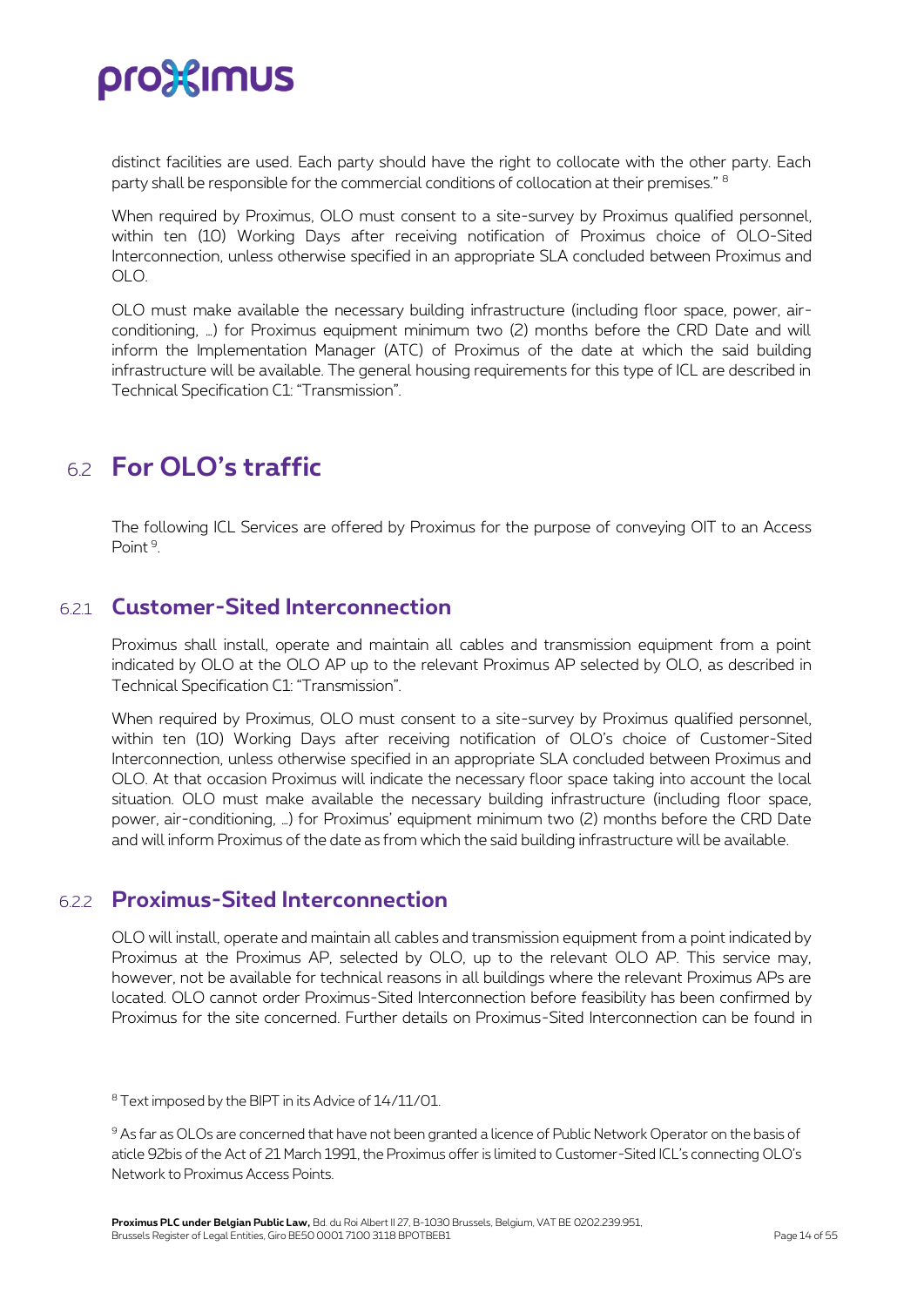the related Service Plan and in the Colocation Agreement concluded between OLO and Proximus. The terms and conditions concerning the general issues related to colocation are contained in the Colocation Agreement, concluded between the OLO and Proximus, under the applicable regulatory framework. Proximus will publish on its secured website a list of Access Points where Proximus-sited Interconnection is available or not available. Proximus will state, for each Access Point mentioned in the list, the reasons why the Access Point is not available for Proximus-sited Interconnection. The list will be updated on a quaterly basis.

Proximus will install the necessary cabling, as ordered by OLO and indicated in the Colocation Agreement concerned, from the OLO Colocation Area in the "Colocation Room" to the Proximus DDF associated with the Proximus Access Point or to the DDF associated with the Transport Interconnect Service. In AAP's the minimum configuration for the internal cabling will consist of two separate cables constituting 8 E1's, each cable being used in a unidirectional way. In LAP's the minimum configuration for the internal cabling will consist of one cable constituting 4 E1's, implying that the cable is used in a bidirectional way. A specific cabling will be used for 34 Mbit/s Half-links.

The Demarcation Point of the Proximus-sited IC Link is located at the end of the cable provided by Proximus (including the attached connector if this connector has been delivered and fixed by Proximus). The connection of the cable to the equipment of the Operator is outside the responsibility of Proximus. No additional cabling order is needed if the existing cabling is sufficient. For the sake of clarity, the attention of the OLO is drawn to the fact the Demarcation Point does not constitute the border between the IC link part to be paid by Proximus and the IC link part to be paid by OLO. An OIT IC link has to be paid entirely by the OLO (see §9.1 of the present Reference Interconnect Offer) irrespective of the Party which has implemented the IC Link, in whole or in part.

OLO shall provision, maintain and operate the transmission equipment which is installed in its Colocation Area in accordance with the relevant Proximus technical specifications concerning colocation, IC Links and Half-links.

OLO is in charge of the administering through appropriate means (such as allocate circuits to specific cables) the cabling from the Colocation Room to the DDF associated with the Proximus Access Point and to the DDF associated with the Transport Interconnect Service.

OLO shall in particular provide information about the Proximus DDF termination identity in case of switched interconnect. OLO will use consecutive numbers for the identification of the Proximus DDF terminations to be connected to OLO circuits. OLO shall provide the same information for the Transport Interconnect Service.

OLO will also administer the usage and the occupancy of the E1-cabling between its Colocation Area and the Proximus DDF. It must order additional cabling to Proximus before the saturation of the existing cabling taking into account the lead time indicated in Section 13.2 has to be used. Proximus will only install the said E1 cabling if a specific order has been introduced by OLO or by a Third Party, which makes an IC Link available for OLO. The ordering Party will be invoiced for the provision of the E1-cabling. The ordered E1-cabling will be indicated in the appropriate order form. The conventions for internal cabling are described in "Appendix 3: Information concerning Proximus-Sited Interconnection". The same procedure will be applied for 34 Mbit/s Half-links.

### <span id="page-14-0"></span>6.2.3 **Mid-Span Interconnection**

Proximus and OLO shall respectively install, operate and maintain that part of the cables and the transmission equipment between their premises and a Demarcation Point which is located at a jointly agreed upon location.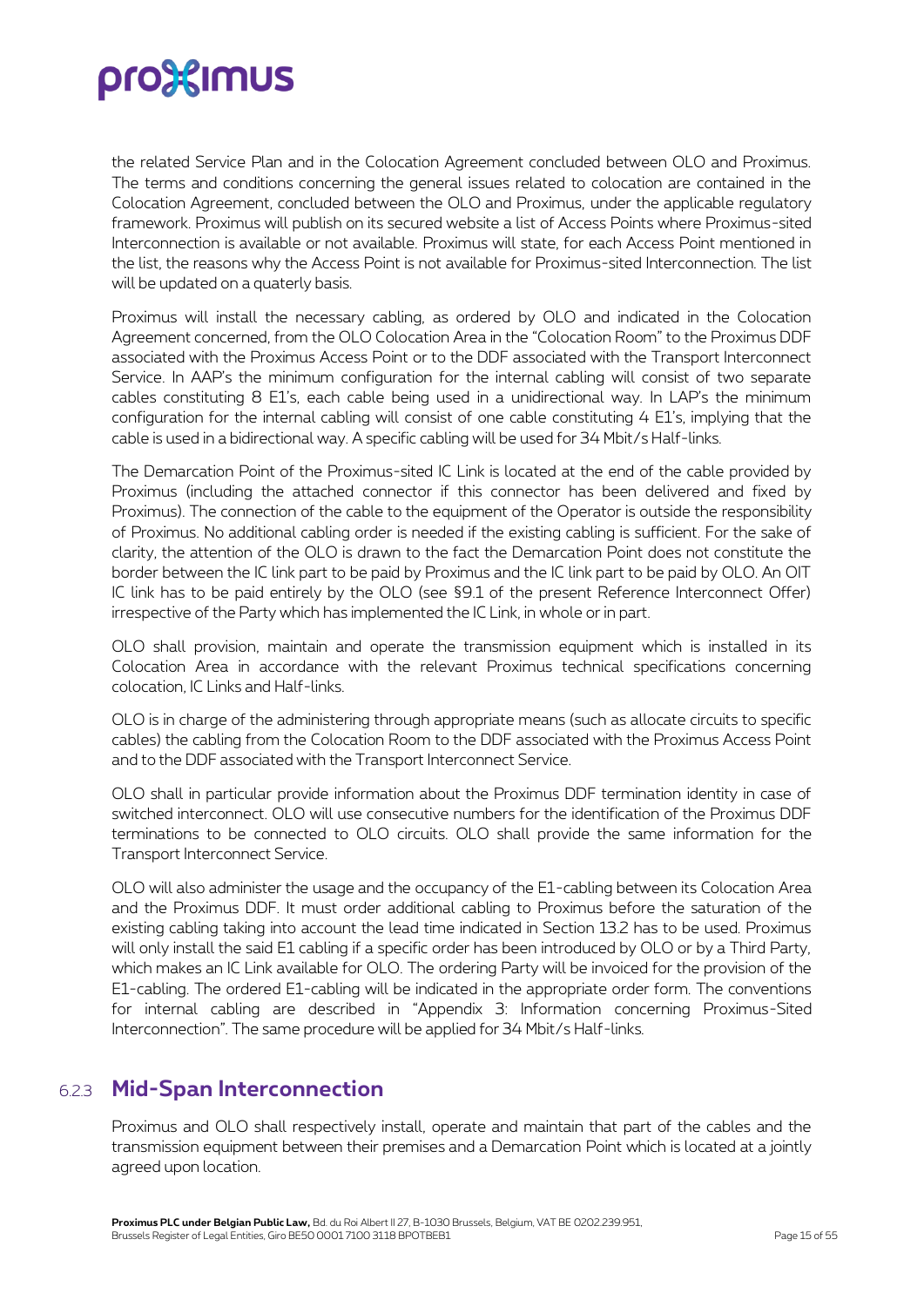

A Mid-Span Interconnection is always based on SDH technology.

OLO's cables and transmission equipment are subject to Conformance testing to verify that it is compliant with the requirements of Technical Specification C1: "Transmission". A Mid-Span Interconnection cannot be set up before signing the Conformance Certificate. OLO must choose other equipment or adapt its equipment if it is found that its equipment is not compliant with the Technical Specifications.

<span id="page-15-0"></span>Proximus and OLO will commonly operate the Mid-Span Interconnection.

### 6.2.4 **In-Span Interconnection**

Proximus and OLO shall respectively install, operate and maintain that part of the cables and the transmission equipment between their premises and a Demarcation Point located in a footway box designated and installed by Proximus in the immediate vicinity of the building where the Proximus AP selected by OLO is situated.

An In-Span Interconnection is always based on SDH technology.

OLO's cables and transmission equipment are subject to Conformance testing to verify that it is compliant with the requirements of Technical Specification C1: "Transmission". An In-Span Interconnection cannot be set up before signing the Conformance Certificate. OLO must choose other equipment or adapt its equipment if it is found that its equipment is not compliant with the Technical Specifications.

<span id="page-15-1"></span>Proximus and OLO will commonly operate the In-Span Interconnection.

## 7. **Choice of Access Points**

OLO can, subject to what is stated below, freely choose the Proximus AAPs and LAPs at which it wants to interconnect its Network. Proximus will examine with OLO the OLO Access Points at which Proximus can interconnect its Network.

The requested Party shall in principle accept the other Party's demand for interconnect at a particular Access Point, unless for objective and legitimate reasons, e.g. lack of Capacity. Within one (1) month after the submission by the requesting Party of its choice of APs, the requested Party shall either confirm and accept the choice made by the requesting Party or it will reject, in whole or in part, that choice. In the latter event, the requested Party shall provide the requesting Party with all the justifications for rejecting the choice concerned. If after a rejection of a choice of APs, the Parties fail to reach an agreement on the APs to be used, any Party may ask to put this issue on the agenda of a meeting of the Interconnection Co-ordination Group.

Both Parties must agree in the Technical Implementation Committee about the ICL type (see Section 6 above) for OIT and BIT. Should the Technical Implementation Committee fail to agree about the ICL type, a Party may ask to put this issue on the agenda of a meeting of the Interconnection Coordination Group.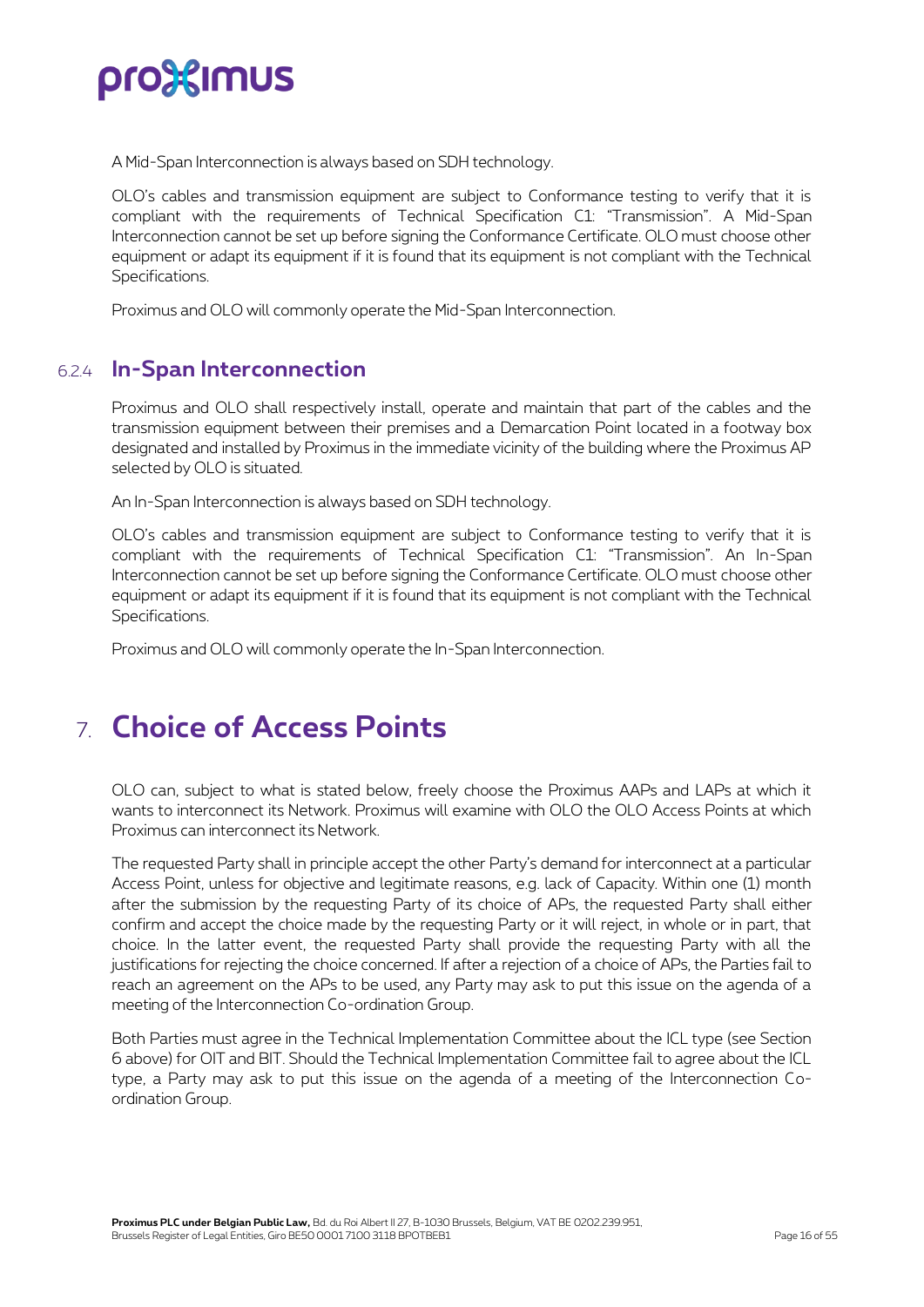## <span id="page-16-0"></span>8. **Testing**

The establishment of a first Interconnection between Proximus and OLO's Network is preceded by a period of testing in which three phases can be distinguished, as indicated below. Testing is only performed with OLOs having been granted by the competent Belgian Authority the adequate type of authorization.

Testing is based on an entrance ticket system which allows OLO to reserve with Proximus a time window to carry out the tests and which allows Proximus to optimize the use of its limited testing resources so that the testing can be carried out for two OLOs concurrently. Upon receipt of a complete Statement of Requirements and an official written request for testing confirming the type and the essential characteristics of OLO's  $\mathsf{AGE^{10}}$  and including the ordering of the test links for the Conformance tests as indicated below, Proximus will allocate an entrance ticket number to OLO. The entrance ticket number will determine the priority according to which the different OLOs can choose an available test window. The allocated test window is cancelled (i) if OLO is not ready at the scheduled starting date of the tests, or (ii) if OLO requests a postponement of the tests or (iii) if the tests are interrupted for a period longer than three (3) days due to insufficiencies in the OLO's facilities or (iv) if Proximus has not received the confirmation that OLO has been granted by the competent Belgian Authority the adequate type of authorization. In those cases, the next available entrance ticket number is allocated to OLO on which basis a new test window is determined.

The duration of the Conformance tests will not exceed 40 Working Days, unless in case of special circumstances which will be motivated by Proximus with regard to the BIPT. Proximus will inform the OLO concerned that such motivation has been given to the BIPT.

Test links are considered as temporary leased lines which have to be ordered and cancelled by the OLO in accordance with the rules applicable for temporary leased lines. The rental for test links will be invoiced by Proximus as from the starting date of the tests.

As an alternative to conformance testing, OLO can provide a certificate delivered to its switch supplier by Belcomlab or another recognized laboratory, indicating that the switches used by OLO are in conformance with the applicable Proximus specifications. If it is not possible for OLO to provide such certificate, for whatever reason, the conformance tests described in this Section are mandatory.

## <span id="page-16-1"></span>8.1 **Conformance Testing (Phase 1)**

The goal of conformance testing is to verify the conformance of the Proximus and the OLO Network to the applicable Technical Specifications. Conformance Testing is composed of different types of tests covering all functionalities related to an Interconnection as listed under Sections 8.1.1 up to 8.1.3. Successful completion of all mentioned types of tests is required before initial Interconnection between the Parties' Networks can be brought into service.

Conformance tests are done on a test bed or on an equipment that is not connected to the "live" Network. Therefore, two test links have to be ordered by OLO for this purpose no later than the date specified in the Project Plan attached to the MOU concluded between the Parties.

<sup>&</sup>lt;sup>10</sup> Concerning the provision of information related to OLO's AGE, see remark made in Section 5.1.1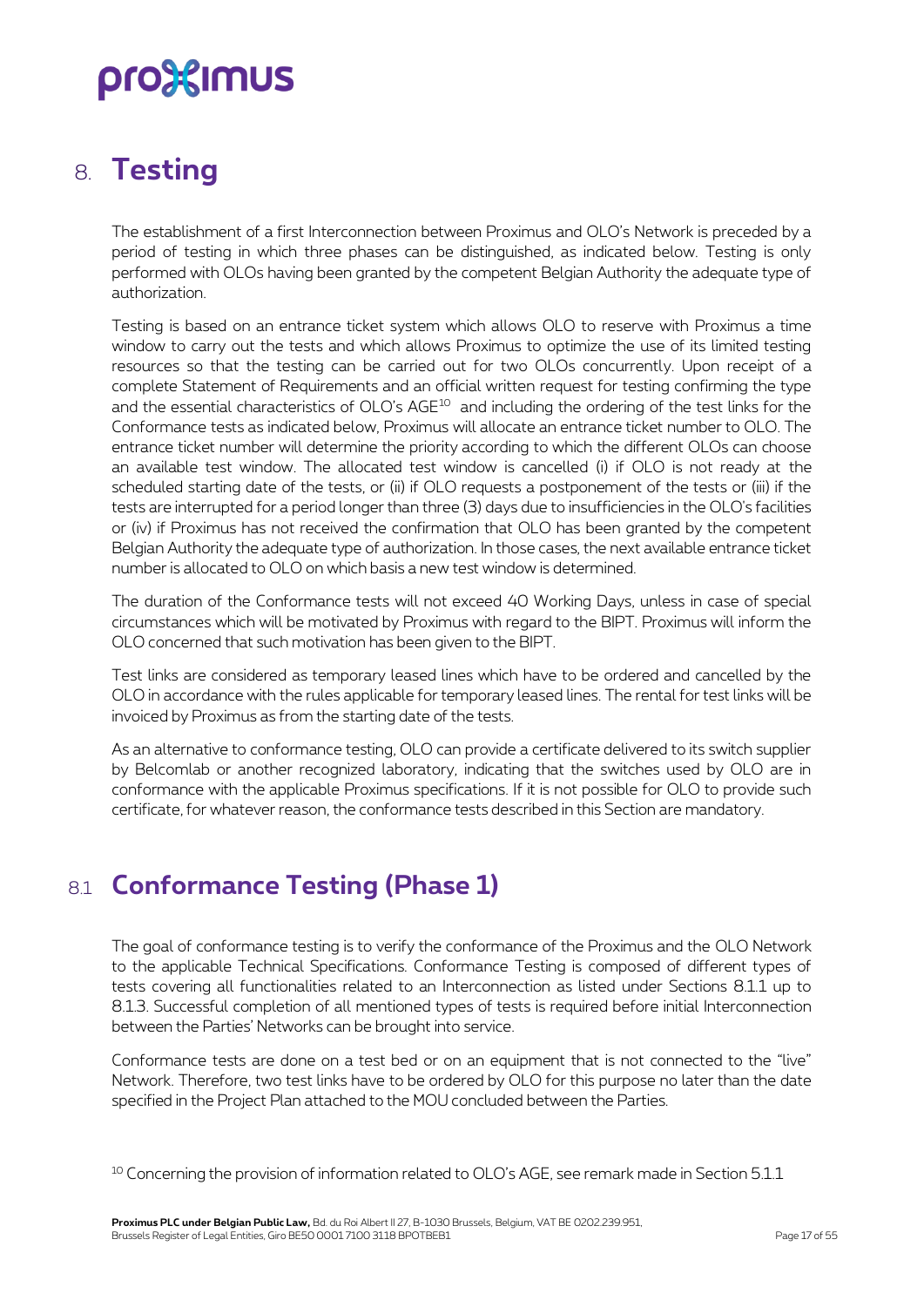

In case the Parties fail to reach an agreement on proposed changes after the rejection of the Conformance tests, the Interconnection Co-ordination group will have to meet within one month after the notification of the refusal, at the latest.

#### <span id="page-17-0"></span>8.1.1 **Transmission tests**

Before installing the first Mid-Span or In-Span ICL, both Parties will jointly perform transmission Conformance tests. For each problem encountered, the TIC will agree about:

- the classification of the problem;
- the Party in charge of the solution:
- the due date for the solution.

Once testing of the equipment is successfully completed, a Transmission Conformance Certificate will be signed.

<span id="page-17-1"></span>A first Mid-Span or In-Span Interconnection cannot be set up before this Transmission Conformance Certificate is signed by both Parties.

### 8.1.2 **Switching tests**

Prior to the Bringing into Service of the first Interconnect Link, both Parties will jointly perform switching Conformance tests. For each problem encountered, the TIC will agree about:

- the classification of the problem;
- the Party in charge of the solution;
- the due date for the solution.

Once testing of the AGE is successfully completed, a Switching Conformance Certificate will be signed.

<span id="page-17-2"></span>The first OLO AGE will not be connected to the Proximus Network if this Switching Conformance Certificate is not signed by both Parties.

#### 8.1.3 **Clock tests**

<span id="page-17-3"></span>If OLO has its own clock source, clock Conformance tests are to be done. OLO may not use its internal reference before the signing of a Clock Conformance Certificate.

#### 8.1.4 **Network upgrades**

A Party that plans an upgrade of its Network resulting in:

- a change of the signalling protocol;
- the use of new parameters in the signalling between both Networks;
- the allocation of new values for existing parameters in the signalling between both Networks.

must notify the other Party as soon as possible and sufficiently in advance, with a detailed description of the changes (except if the upgrades concerned are due to unforeseen circumstances and it therefore does not allow the Party concerned to respect the above mentioned period). Both Parties have to agree upon the proposed changes. If a Party rejects, in whole or in part, the changes proposed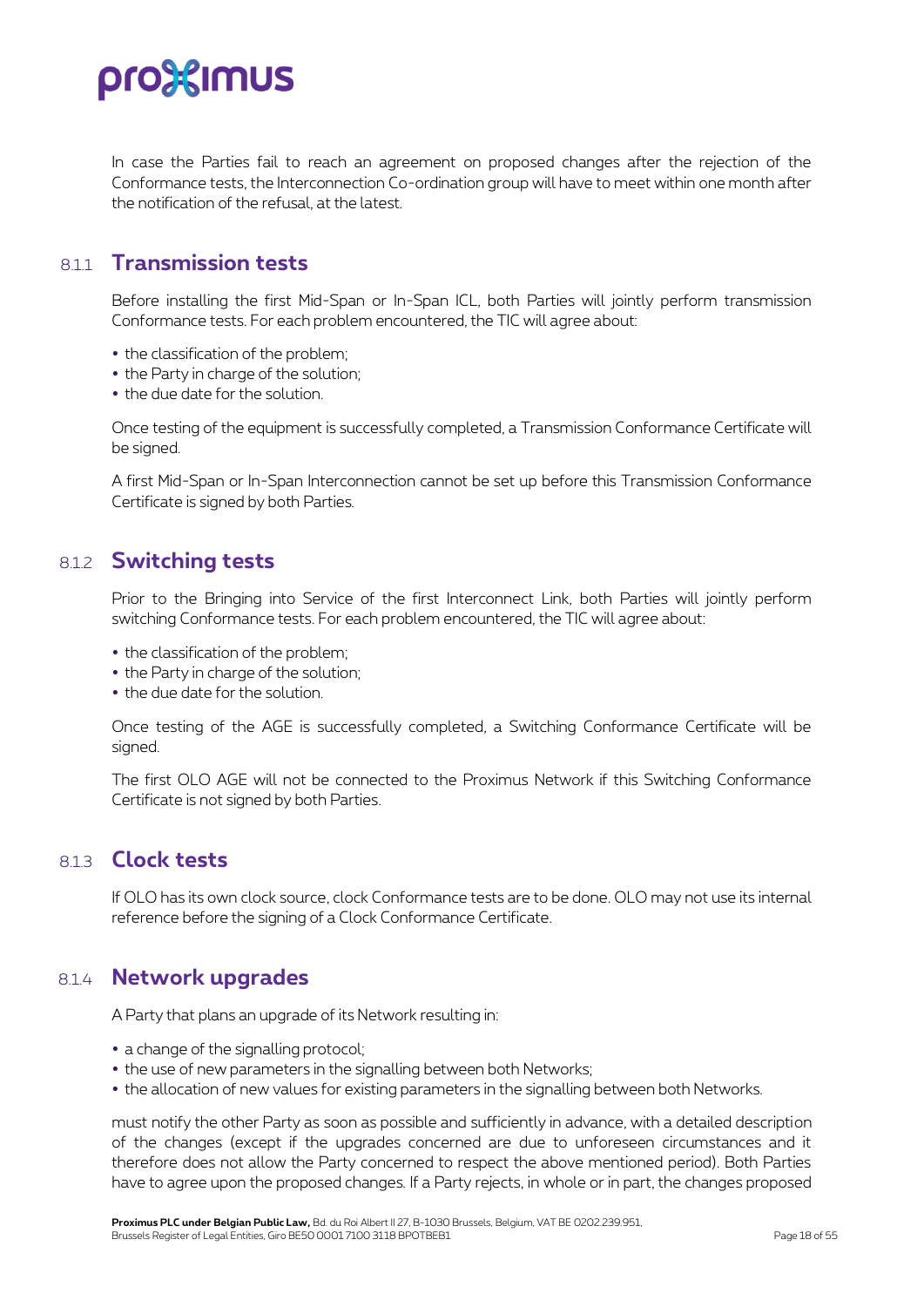by the other Party, it shall provide the requesting Party with all the justifications for the rejection. If the Parties fail to reach an agreement on the proposed changes, any Party may ask to put this issue on the agenda of a meeting of the Interconnection Co-ordination Group.

In case both Parties agree upon the proposed changes, the TIC will then decide if new or additional Conformance tests are needed. If so, a test planning will be agreed and a dedicated test book will be edited by the Party that invoked the changes within 2 months after the notification. The additional Conformance tests must be completed reasonably in advance of the bringing into service of the upgrade.

## <span id="page-18-0"></span>8.2 **Compatibility Testing (Phase 2)**

The goal of Compatibility testing is to verify the compatibility of the OLO Network with the Proximus Network. Compatibility tests are done on "live" equipment in accordance with the ITU Q.78X Recommendations. Compatibility testing is composed of transmission tests, switching tests and accounting tests as mentioned below. Successful completion of all mentioned compatibility tests and the signature of appropriate compatibility certificates by both Parties are required before initial Interconnection between the Parties' Networks can be brought into service.

### <span id="page-18-1"></span>8.2.1 **Transmission tests**

After installing an ICL, the Party installing the ICL will perform an end-to-end test on each equipped E1-port.

After installing a Mid-Span or In-Span ICL, both Parties will also jointly perform transmission Compatibility tests. Once testing of Transmission Capacity is successfully completed, a Transmission Compatibility Certificate will be signed by both Parties.

### <span id="page-18-2"></span>8.2.2 **Switching tests**

After creating a new Circuit Group between 2 APs, both Parties will jointly perform switching Compatibility tests as described in the "Testing" Specification. Once Compatibility testing of Switching Capacity and Integration Testing (see Section 8.3) are successfully completed, a Switching Compatibility Certificate per interconnected Proximus Access Area will be signed. The new Circuit Group is then blocked (except for one circuit) and the ordered Capacity is considered as being Ready for Service.

The set of Compatibility tests is defined in the "Testing" Specification. The test set can be reduced or additional tests for particular cases (like rearrangement of an existing Circuit Group, expansion of an existing Circuit Group or opening a new Service Plan) can be added if agreed by the TIC.

The Parties shall use reasonable endeavours to complete testing within predefined milestones. If, for any reason, the requesting Party fails to proceed jointly with the other Party in testing of any Capacity, the requesting Party shall notify the other Party in writing as soon as possible. Testing shall then be re-scheduled by agreement and commenced on such re-scheduled date that is available.

If the TIC fails to agree on an acceptable date for the testing as set out in this Section, the issue will be put on the agenda of the Interconnection Co-ordination Group.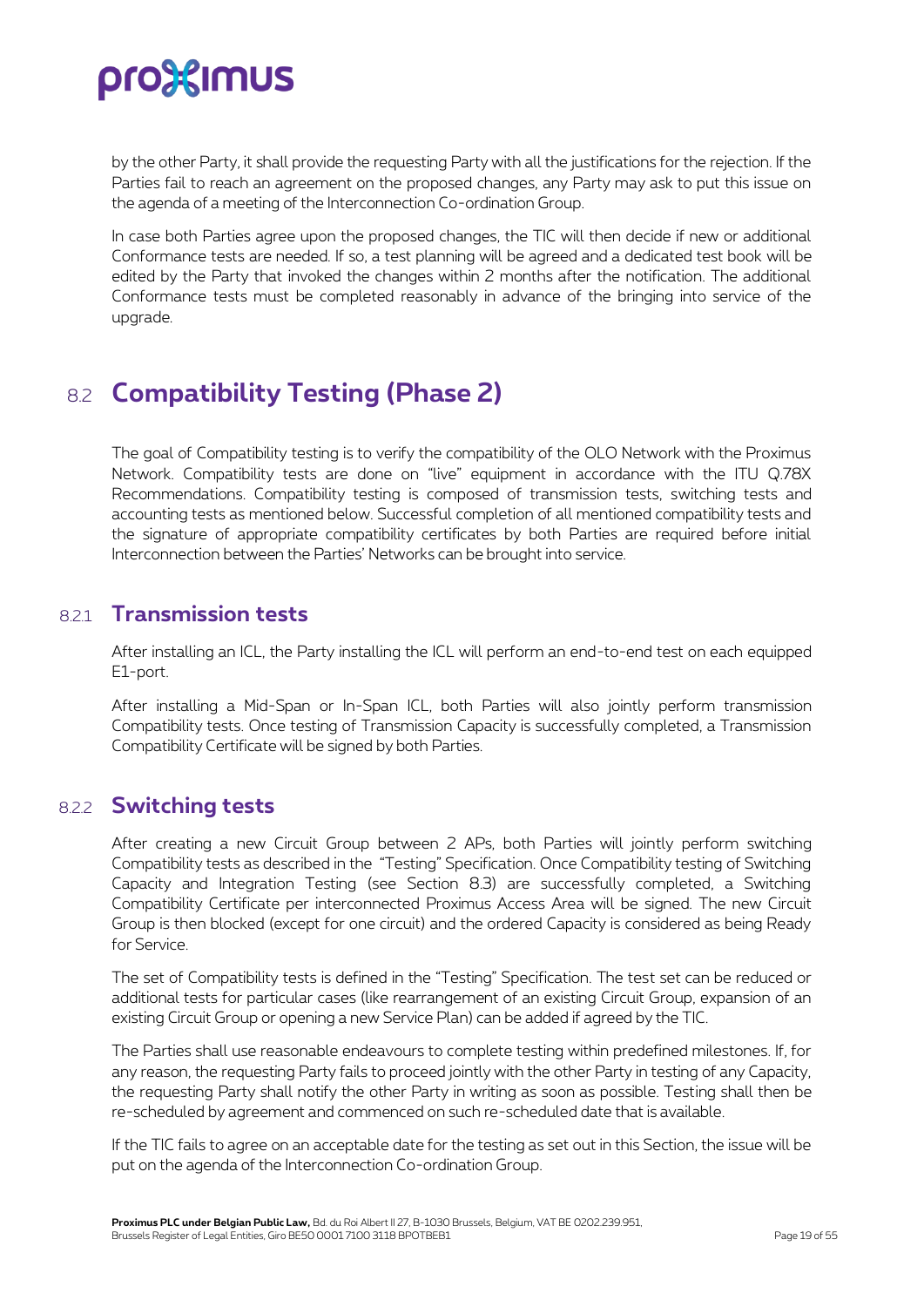### 8.2.3 **8.2.3Accounting tests**

<span id="page-19-0"></span>Before the BIS date, both Parties will jointly perform accounting tests. These tests will be done between a couple of AGEs, connected to the live Network. For each problem encountered, the TIC will agree about:

- the classification of the problem;
- the Party in charge of the solution;
- <span id="page-19-1"></span>the due date for the solution.

## 8.3 **Integration Testing (Phase 3)**

Integration tests are performed after the successful completion of the Switching Compatibility tests on each ICL between both Parties' Networks. They include routing tests and Service Plan tests. The result of the Integration Tests is reflected in the Compatibility Certificates described in Section 8.2.2. Successful completion of Integration Tests is required before the bringing into service of a new Interconnect Service can take place in accordance with its related Service Plan. This is also valid for the Interconnect Services that are made available after the initial interconnection between two Parties' Networks.

The results of the Integration Tests for new capacity and routing changes shall be available within ten (10) Working Days following the start of the Integration Tests<sup>11</sup>. If such tests have to be redone, for any reason, the results of the subsequent tests will be available within five (5) Working Days, upon each request for these subsequent tests.

Subject to the conclusion of a commercial agreement, all circuits of the Interconnect Links shall be unblocked and the agreed Service Plans shall be opened for use at the date agreed between the Parties. From that date on, the interconnection is considered "live" and commercially available, and interconnect traffic is payable between the Parties.

## <span id="page-19-2"></span>9. **Forecasting and Ordering**

## <span id="page-19-3"></span>9.1 **General**

Forecasts should allow the Parties to plan for sufficient Interconnect Switching and Transmission Capacity (unless expressly stated otherwise in this Section, the term "Capacity" is intended to encompass both Switching and Transmission Capacity), enabling them to meet subsequent Capacity

<sup>11</sup> The start of the Integration Tests can, in some cases, be explicitely requested by OLO. In other cases, the Integration Tests will be automatically started by Proximus in order to verify that network adaptations (e.g. introduction of OLO non-geographic numbers in Proximus' switching equipment) have been properly implemented. The start of the Integration tests will take place as soon as the conditions for performing these tests are met (adaptations to be tested completed, test numbers available, …)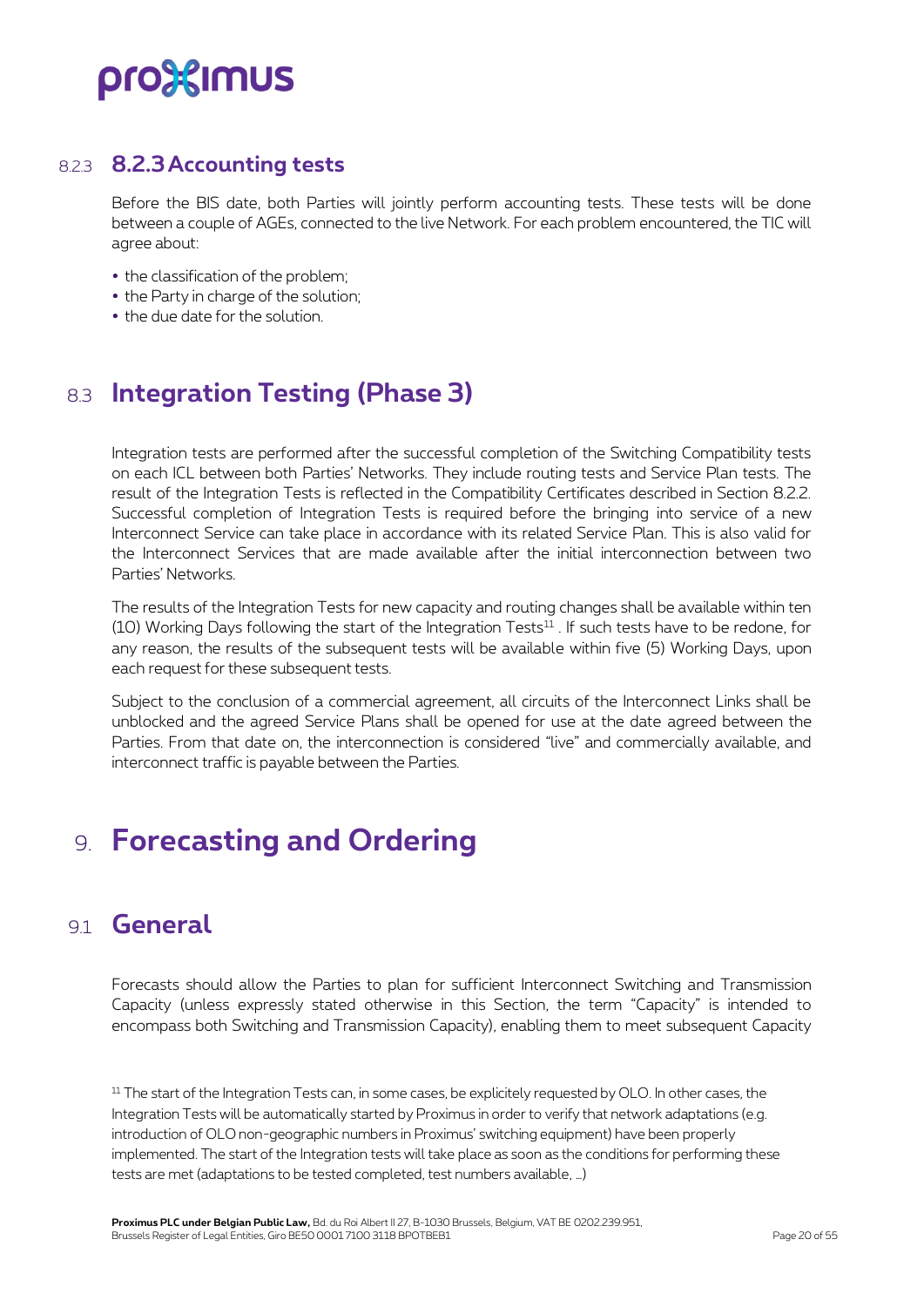Orders of the other Party. At all times the Parties shall use their best endeavours to provide accurate Forecasts which will produce the effects as stated in this Annex 4. Both Parties shall submit to each other Forecasts, Ordering Intentions and Firm Orders, as the case may be, covering the aspects, within the time frames, under the conditions and with the effect as specified below in this Section.

Each Service Plan indicates if the related traffic is BIT or OIT. BIT is to be forecasted by Proximus; OIT is to be forecasted by OLO, however, with following exceptions:

- During at least the first two years after the Bringing into Service of an Interconnection between Proximus and OLO's Networks, the BIT related to all Service Plans is to be considered as "Non-Mature", meaning that the traffic cannot be forecasted, based on historical data or normal economic trends. For all Service Plans related to Non-Mature traffic, Proximus Capacity requirements shall be based on forecasting data provided by OLO, subject to Proximus expressly agreeing in writing with any such aggregated data provided by OLO. Two years after the Interconnection between Proximus's and OLO's Networks has been brought into service, the BIT related to the Service Plans put into service with the initial Interconnection, can be declared as Mature upon request of OLO. Therefore, OLO will send a Notification to Proximus at the latest six months before the start date as from which the BIT has to be considered as Mature. The mentioned start date has to coïncide with the start date of the quarters indicated below. Proximus will be responsible for forecasting its own Capacity requirements for BIT for the period starting from the mentioned date.
- When, after the signature of the Interconnect Agreement, a Party subscribes to a new or existing Service Plan of the other Party, the Parties may agree to attribute the status of "Non-Mature Traffic" to the traffic related to the Service Plan concerned. In that case the traffic will be forecasted, for a period of at least two (2) years, by the Party other than that which is identified as responsible for the forecasting in the Service Plan concerned. This period of two years can be extended according to the procedure described above.
- The Parties may also agree to attribute the status of "Non-Mature traffic" to traffic which relates to a Service Plan which has already been brought into service. This will then have the same consequences as the ones indicated in the preceding paragraph.

Two stages shall be clearly differentiated for the purposes of Forecasting and Ordering of Capacity by OLO (explained below):

- a so-called "start-up period", applying to the first Capacity Order which is ever introduced by OLO in the context of its Interconnection with Proximus; and
- a so-called "regular regime", applying to any Capacity Order subsequent to the Initial Capacity Order.

For the purpose of the Forecasting and Ordering of Capacity, any given calendar year is divided into four quarters:

- First quarter: 1 January to 31 March;
- Second quarter: 1 April to 30 June;
- Third quarter: 1 July to 30 September; and
- Fourth quarter: 1 October to 31 December.

For the sake of clarity, it is confirmed that for all matters related to the Forecasting and Ordering process, an agreement between the Parties is only binding for Proximus if it is confirmed in writing by the Proximus SPOC. The procedure for the acceptance of a Rolling Forecast, Ordering Intention or Firm Order, including the timing to be respected, is contained in the SLA.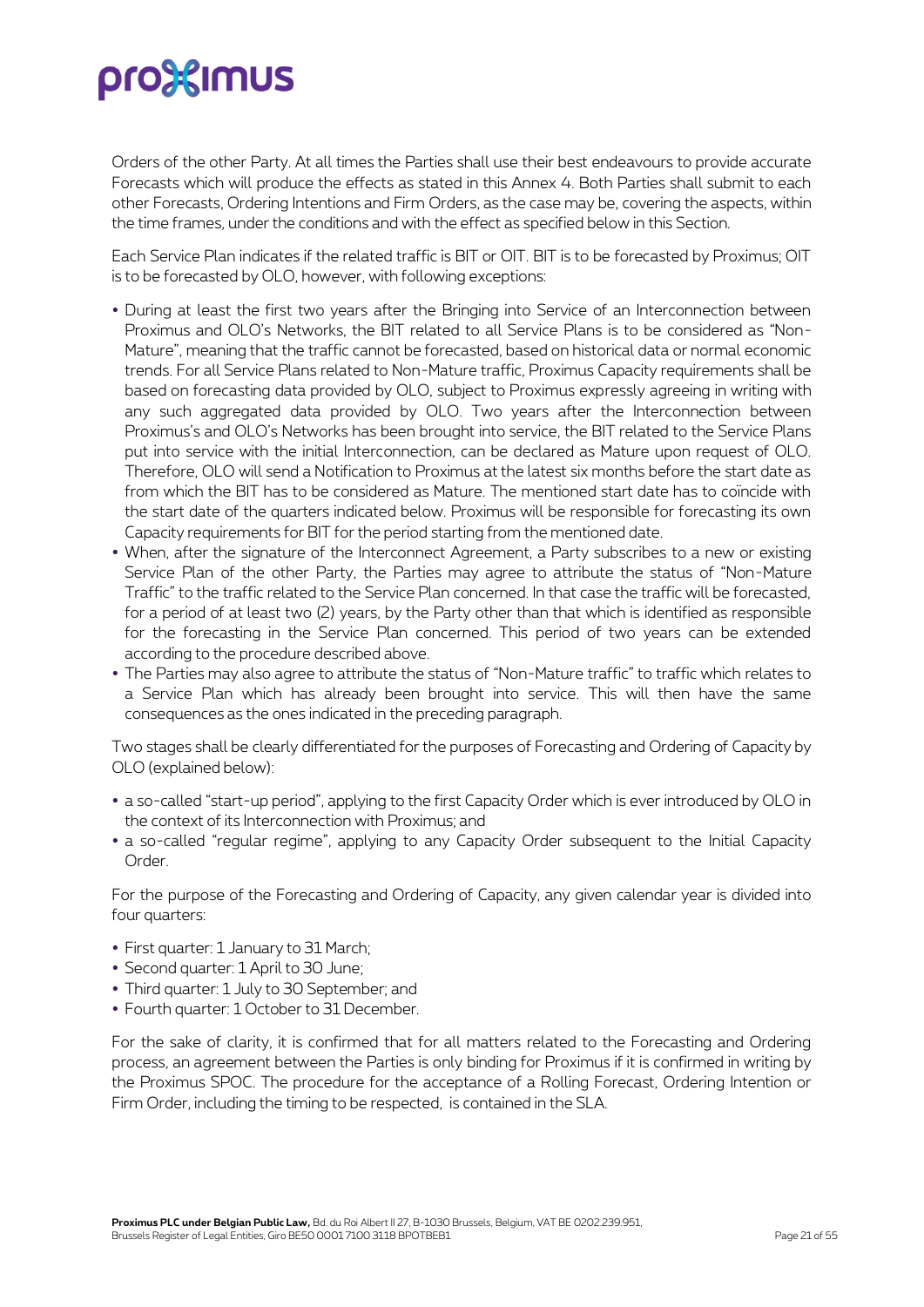### <span id="page-21-0"></span>9.2 **Start-up period**

OLO must submit to Proximus as soon as possible a Statement of Requirements (SoR), as referred to in Section 5.1. As soon as an agreement has been reached between the Parties concerning the content of the Statement of Requirements, a detailed Project Plan describing the different milestones to be followed for the implementation of a first Interconnection will be established and attached to a Memorandum of Understanding to be entered into at the early stage of the Interconnect negotiations.

After its SoR has been accepted by Proximus, OLO must submit to Proximus a firm order ("Initial Order") of Capacity which OLO wishes to be first brought into service by Proximus ("Initial Capacity"), for the purposes of Interconnection between Proximus and OLO. This Initial Order will reflect the content of the Statement of Requirements as it was accepted by Proximus, and may be submitted by OLO on any Working Day in the calendar year. The BIS date is the date agreed by Proximus at which OLO wishes Initial Capacity to be brought into service and must be clearly specified in the Initial  $Order<sup>12</sup>$ .

An Initial Order shall be submitted at the latest four ("4") months before the BIS Date. However, in order to allow Proximus to adequately manage all requests for Capacity submitted by all OLOs, Proximus invites OLO to foresee a period of six (6) months. In case the implementation of the Initial Order requires digging works, the lead time will be determined in accordance with §13.1.2.1.

The Initial Order must be sent by registered mail to the Proximus SPOC.

The Initial Order will be expressed as:

- the OIT Switching Capacity, needed for each ICL at each Access Point;
- the Transmission Capacity to be provided by the other Party for each ICL of the type "Customer-Sited" or "In-Span/Mid-Span";
- the Transmission Capacity to be provided by the other Party resulting from the Transport Interconnect Service.

OLO will also submit an indication of:

 the BIT Switching Capacity needed at the concerned OLO Access Points so that Proximus can define its Initial Order.

The Parties will use the forms in Appendixes 2a and 2b. Appendix 2c explains how to fill in the mentioned forms. An electronic version of the Initial Order will be sent to the Proximus ATC.

The Parties need to reach a commercial agreement on the content of the Initial Order and the date which is to be formally considered by the Parties as the initial ordering date ("Agreed Initial Ordering date") and the resulting BIS date. For the purpose of reaching this agreement, Proximus shall provide to OLO, in writing, a "notification of receipt" within three (3) Working Days of receiving OLO's Initial Order. Within five (5) Working Days of the date of notification of receipt, a date for an Implementation Meeting will be agreed by the Parties. This Implementation Meeting, in the course of which the Parties will discuss the content of the Initial Order and the Initial Ordering Date, must start within ten (10) Working Days of the date of notification of receipt. An agreement on all the above issues must be

<sup>12</sup>The term BIS is only used in relation with the Bringing into Service of an Initial Order. For the Bringing into Service of subsequent Capacity orders, the term "RFS Date" is used (see next footnote). The term BIS is also used in relation to the Bringing into Service of a new Service after the initial Interconnection of two Parties' Networks.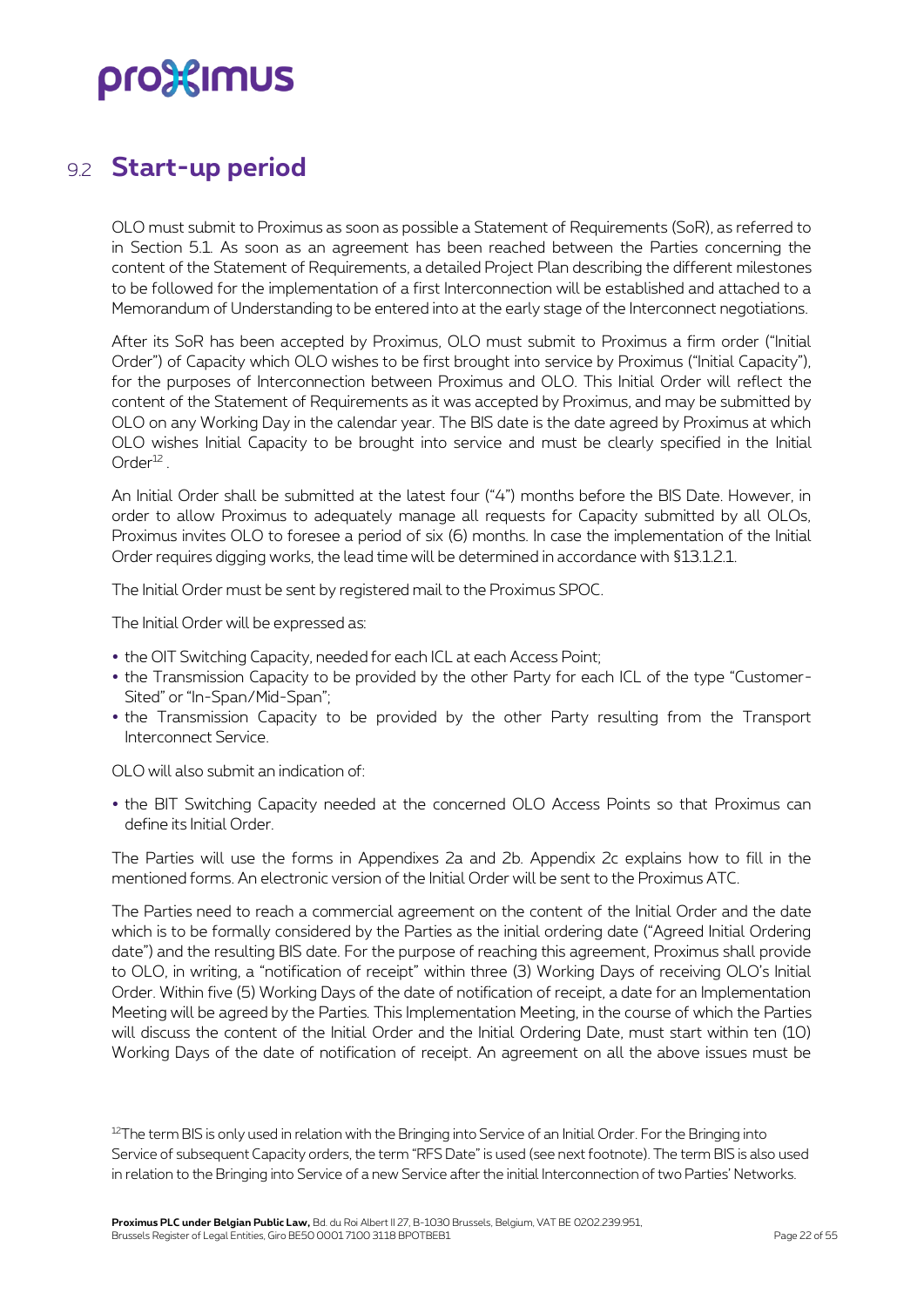reached and is only valid if notified in writing by the Proximus SPOC within a maximum of twenty (20) Working Days starting from the date of notification of receipt.

The Initial Order shall cover OLO's Capacity requirements for the period of time extending from the BIS Date up to at least the Synchronisation Date. The Synchronisation Date is the first calendar day of the quarter following the quarter comprising the BIS Date. However Proximus recommends that the Initial Order would cover OLO's capacity requirements for a period of time extending from the BIS date up to the end of the quarter starting with the Synchronisation Date.

<span id="page-22-0"></span>The Bringing into Service cannot take place if an Interconnect Agreement has not been signed.

### 9.3 **Regular regime**

The earliest provisioning of Capacity following the BIS date can take place on the RFS Date<sup>13</sup> within the first quarter following the quarter comprising the BIS Date, i.e. the quarter starting with the Synchronisation Date, provided that an Ordering Intention with respect to the provisioning of the Capacity concerned has been received at the latest 6 months before the CRD Date. From then on, ordered Capacity will be delivered on the RFS Dates, on the basis of the quarterly Orders and the lead times for provisioning as described in Section 13.

### <span id="page-22-1"></span>9.3.1 **Rolling Forecasts**

OLO shall submit to Proximus a first Rolling Forecast that covers the Capacity needs for a 2-year period, starting from the quarter, comprising the BIS Date. This Rolling Forecast contains the Capacity extension estimations to be implemented during each quarter of the two (2)-year period. It must be sent by registered mail to the Proximus SPOC, at the latest one (1) week before the start of the quarter, comprising the BIS Date <sup>14</sup>. The Bringing Into Service of an Interconnection between two Parties' Networks cannot take place if no first Rolling Forecast has been submitted.

Subsequent Rolling Forecasts will be sent on a quarterly basis. Each Forecast must be sent by registered mail together with the Party's Firm Order on a standard form (see "Appendix 1a: Rolling Forecast for OIT/BIT") to the responsible person appointed by the requested Party, or, if no Firm Order is sent during a given quarter, at the latest one (1) week before the end of the related quarter. As far as Proximus is concerned, the Rolling Forecasts subsequent to the first Rolling Forecast have to be sent to the Proximus SPOC.

Without prejudice to what is stated above on Non-Mature Traffic, each Rolling Forecast shall always cover a Party's interconnect traffic (as defined in Section 4 above) and Capacity requirements. Each forecast must cover a period of two (2) years starting with the quarter following the quarter Qi in

<sup>13</sup> The RFS Date is the date to which both Parties commit and as from which consequently the ordered Capacity has to be available for service, after completion of the acceptance tests.

<sup>14</sup> At all times, Proximus reserves to itself the right to submit questions to the BIPT regarding the global demand for interconnection Capacity, its degree of reasonableness and its relationship with Proximus' feasibility to implement such globalized demand in order to determine what measures need to be taken to cope with any delays which may occur in the provision of the Capacity concerned.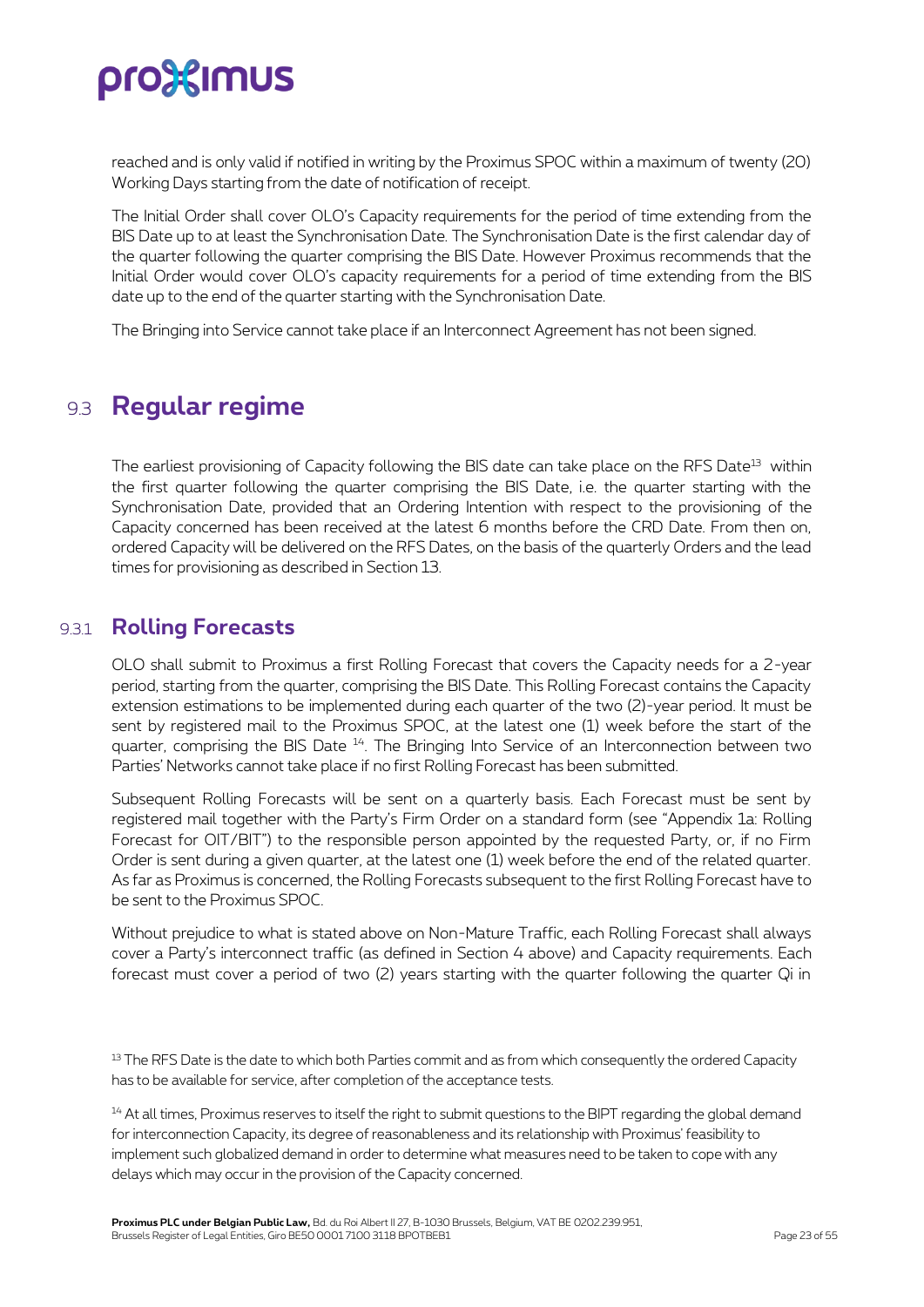which the forecast is submitted and must contain the Capacity extensions needed for each interconnected Access Point for every quarter of the period extending from Qi+1 to Qi+8.

The forecasts for Capacity extensions are subject to maximum allowed deviations with respect to a previous Forecast as far as the data related to quarters Qi+1 up to Qi+3 are concerned. These deviations are indicated in Section 9.3.4. The data provided for the period extending from Qi+4 up to Qi+8 is not subject to maximum deviations with respect to the data provided in a previous Rolling Forecast related to the same period, but all Parties are required to provide this data on a best effort basis.

For each quarter, the Capacity Order estimations are expressed as:

- the sum of the OIT Switching Capacity extensions to be installed for each ICL at each Access Point during the corresponding quarter;
- the distribution of the Switching Capacity extensions between the Service Plan groups;
- the sum of the Transmission Capacity extensions to be provided by the other Party for each ICL and/or Half-link (it is not mandatory to include forecasting data related to Half-links).

As far as Non-Mature BIT is concerned, OLO will also indicate:

 the sum of the BIT Switching Capacity extensions that it considers to be needed at the concerned OLO Access Points.

Parties shall use the form in "Appendix 1a: Rolling Forecast for OIT/BIT". All Capacity extensions are expressed in a number of E1 blocs (except for 64 kbit/s and 34 Mbit/s Half-links).

The information regarding the distribution of the Switching Capacity extensions between the Service Plan groups is provided for indicative purposes and does not have a binding character.

The Parties shall check each other's Forecasts and, in case of significant unbalance between both Forecasts, a TIC meeting will be convened to comment on each Party's Forecast. If needed, the Parties will adjust the Forecasts. Finally, the Parties shall accept or refuse each other's Forecast. Proximus's final position in this respect will be notified in writing by the Proximus SPOC. In case of disagreement, a Party may ask to put this issue on the agenda of a meeting of the Interconnection Coordination Group.

### <span id="page-23-0"></span>9.3.2 **Ordering Intention**

If the first delivery of Capacity is scheduled to take place within the quarter starting with the Synchronisation Date, then an Ordering Intention needs to be submitted at the latest 6 months before the CRD date. This Ordering Intention is in principle not preceded by a Rolling Forecast, and must be sent as a separate document by registered mail to the Proximus SPOC.

For each delivery of Capacity which takes place after the end of the quarter starting with the Synchronisation Date, the Capacity extension related to the concerned delivery of Capacity will be indicated in a Rolling Forecast.

The mentioned Ordering Intention will be expressed as:

- the sum of the OIT Switching Capacity extensions to be installed during the corresponding quarter, for each ICL at each Access Point;
- the sum of the Transmission Capacity extensions to be provided by the other Party during the corresponding quarter for each ICL and/or Half-link.

OLO will also submit an indication of: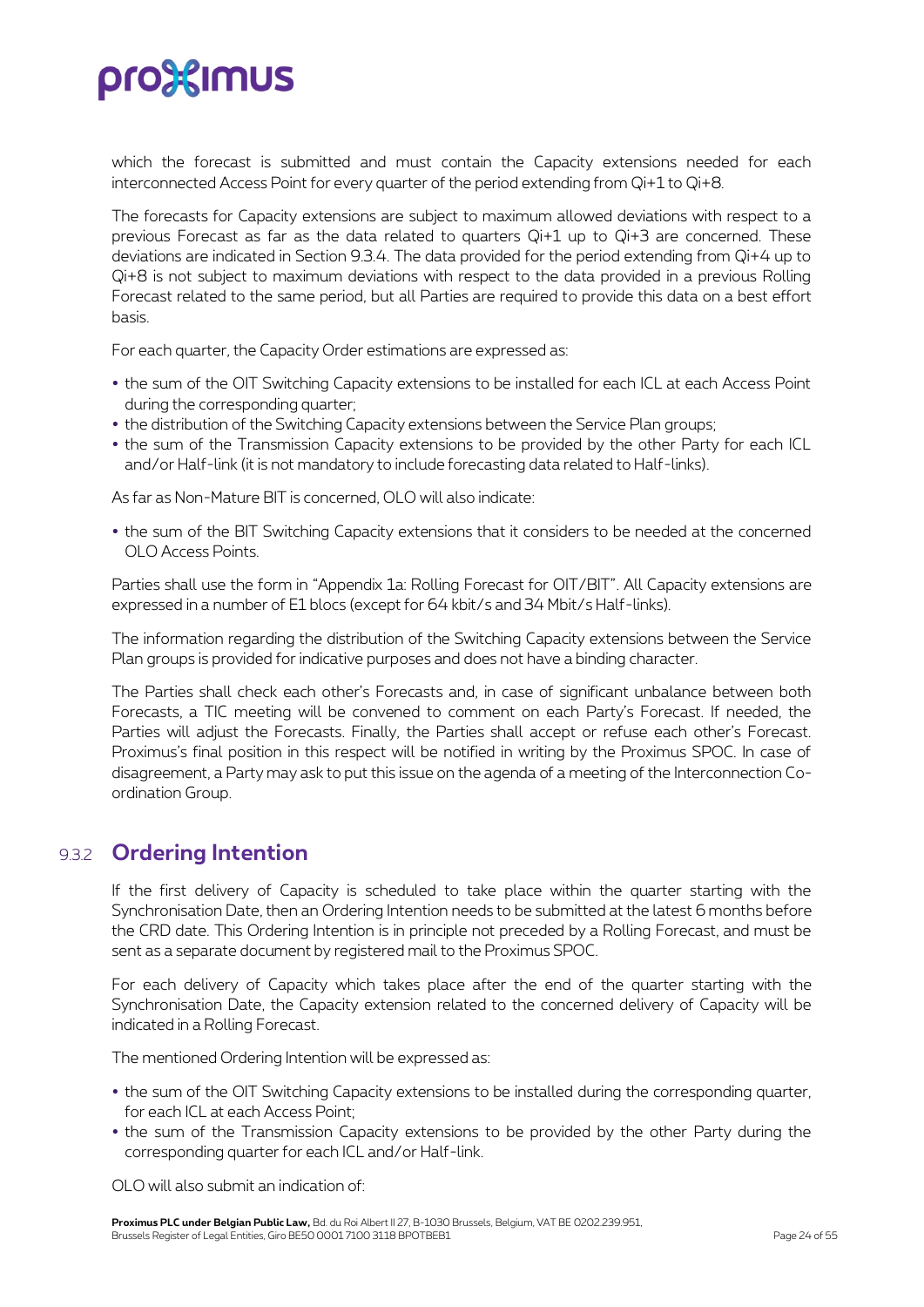the sum of BIT Switching Capacity extensions needed at the concerned OLO Access Points during the corresponding quarter for each ICL, so that Proximus can define its Ordering Intention.

Both Parties shall use the form in "Appendix 1a: Rolling Forecast for OIT/BIT" to submit an Ordering Intention. All Capacity extensions are expressed as a number of E1 blocs (except for 64 kbit/s and 34 Mbit/s Half-links).

<span id="page-24-0"></span>It is not mandatory but recommended to enter an Ordering Intention related to Half-links.

### 9.3.3 **Regular Ordering of Capacity**

#### 9331 General

After the Initial Order, an Interconnection Agreement must have been signed before any subsequent Firm Orders can be accepted.

Only one Capacity Order can be submitted by a Party in a given quarter, unless otherwise agreed upon by the Parties. One Capacity Order can cover different CRD dates in different quarters.

Each Firm Order shall be sent to the other Party's SPOC by registered mail on standard templates (see "Appendix 2a: Firm Order Form for Interconnect Links - OIT" and "Appendix 2b: Firm Order Form for Interconnect Links - BIT") every quarter. A Firm Order can be submitted at any time during a given quarter. The Proximus lead times for provisioning, indicated in Section 13 will be used as a guidance for determining the CRD and the RFS Dates. One template per "requested Party's AGE - Demarcation Point - requesting Party's AGE" combination is to be filled in. The data which is to be provided by the requesting Party should allow the requested Party to start the provisioning of the IC links without additional information. In order to assist the requesting Party in filling in the templates in a correct way, some guidelines are included in "Appendix 2c: Guidelines".

A Firm Order will be expressed as:

- the Switching Capacity extensions to be provided at the related Access Points for each ICL;
- the Transmission Capacity extensions to be provided by the other Party for each ICL and/or Halflink.

The Capacity extensions are expressed as a number of E1 blocs (except for 64 kbit/s and 34 Mbit/s Half-links).

Firm Orders allow asking for several partial deliveries over a quarter. In order to avoid that the requested Party has to deliver one Order in a multitude of small parts, a maximum of 2 deliveries per AGE pair, during a same quarter, will be accepted by the requested Party, with a minimum of 2 E1's per delivery and a minimum time interval of 1 month between the deliveries.

The total of the Capacities ordered related to a particular ICL to be delivered in a particular quarter can only deviate from the data related to the ICL and to that quarter contained in the 2-year Rolling Forecast submitted in the quarter preceding the submission of the Order, within the maximum allowed limits indicated in Section 9.3.4.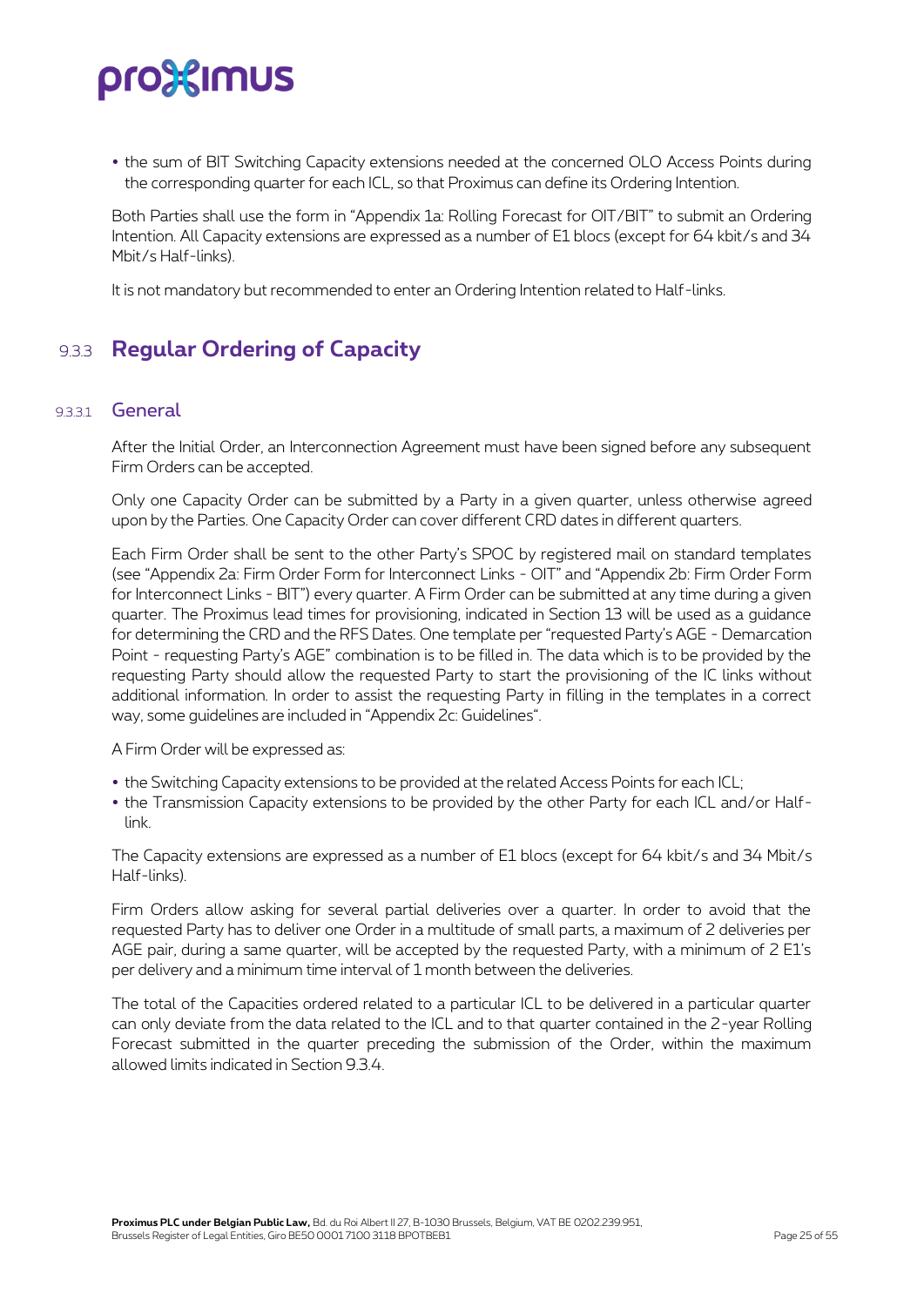

#### 9.3.3.2 Order processing and timing

As soon as the requested Party receives by registered mail the requesting Party's signed Firm Order (submitted in quarter Q), it indicates on each Firm Order template the Order Reception Date. In order to ease the processing of the templates, each Party will also send an electronic version of the templates by e-mail. As far as Proximus is concerned this electronic version has to be sent to the Proximus ATC.

The requested Party checks whether each template is complete, i.e. whether all fields are filled in and compliant, i.e. the information is in line with the guidelines regarding the filling out of the templates concerned. If a template is complete and compliant, it is considered as valid. In case data is missing or is not correct, the template is rejected. In such cases, the requested Party indicates the reasons for rejection upon the rejected templates themselves.

It is possible that, out of one Firm Order, some templates are valid while other ones are rejected.

The valid templates related to a Firm Order submitted in quarter Q are compared with the Capacity extensions estimations included in the Rolling Forecast which was submitted in quarter Q-1, in order to check whether the resulting cumulated Capacity extensions for the quarter concerned are within the allowed deviation limits as indicated in Section 9.3.4. In order to check whether the resulting cumulated Capacity extensions for the quarter concerned are within the allowed deviation limits as indicated in Section 9.3.4, any ordered capacity with CRD's within the concerned quarter will be taken into account.

The valid templates within the deviation limits, or under the lower deviation limit are accepted and the requested Party will indicate on the templates themselves, an Order Acceptance Date. By so doing the requested Party commits itself to deliver the IC links within the contractual lead times starting from the Order Acceptance Date.

The valid templates over the upper deviation limit are accepted for their part up to the upper deviation limit. That part of a template gets an Order Acceptance Date, committing the requested Party to deliver the IC links within the contractual lead times starting from the Order Acceptance Date. The part exceeding the upper deviation limit will be the subject of a specific proposal by the requested Party indicating what additional Capacity can be supplied and at what conditions.

A reference number for each accepted E1 is then added by the requested Party on the valid templates themselves. The allocation of this reference number takes place in accordance with the timing described in the SLA. On the same day, all Firm Order templates are sent back via fax by the requested Party to the requesting Party, with following information:

- for the valid templates, within the deviation limits: the Order Reception Date, the Order Acceptance Date, a reference number and a delivery date (RFS) per E1;
- for the valid templates, under the lower deviation limit: the Order Reception Date, the Order Acceptance Date, a reference number and a delivery date (RFS) per E1 and a comment concerning the fact that the lower deviation limit was not respected by the requesting Party;
- for the valid templates, over the upper deviation limit: the Order Reception Date, the Order Acceptance Date, a reference number and a delivery date (RFS) per E1 for the IC links up to the upper limit; a comment concerning the exceeding of the upper limit will be put on the templates;
- for the rejected templates: the Order Reception Date and a comment on the reasons for rejection.

This will at the same time constitute a notification of receipt of the Firm Order. The rejected templates can be re-entered by the requesting Party with the necessary adaptations within five (5) Working Days following the day at which they were sent back by the requested Party, in order to have those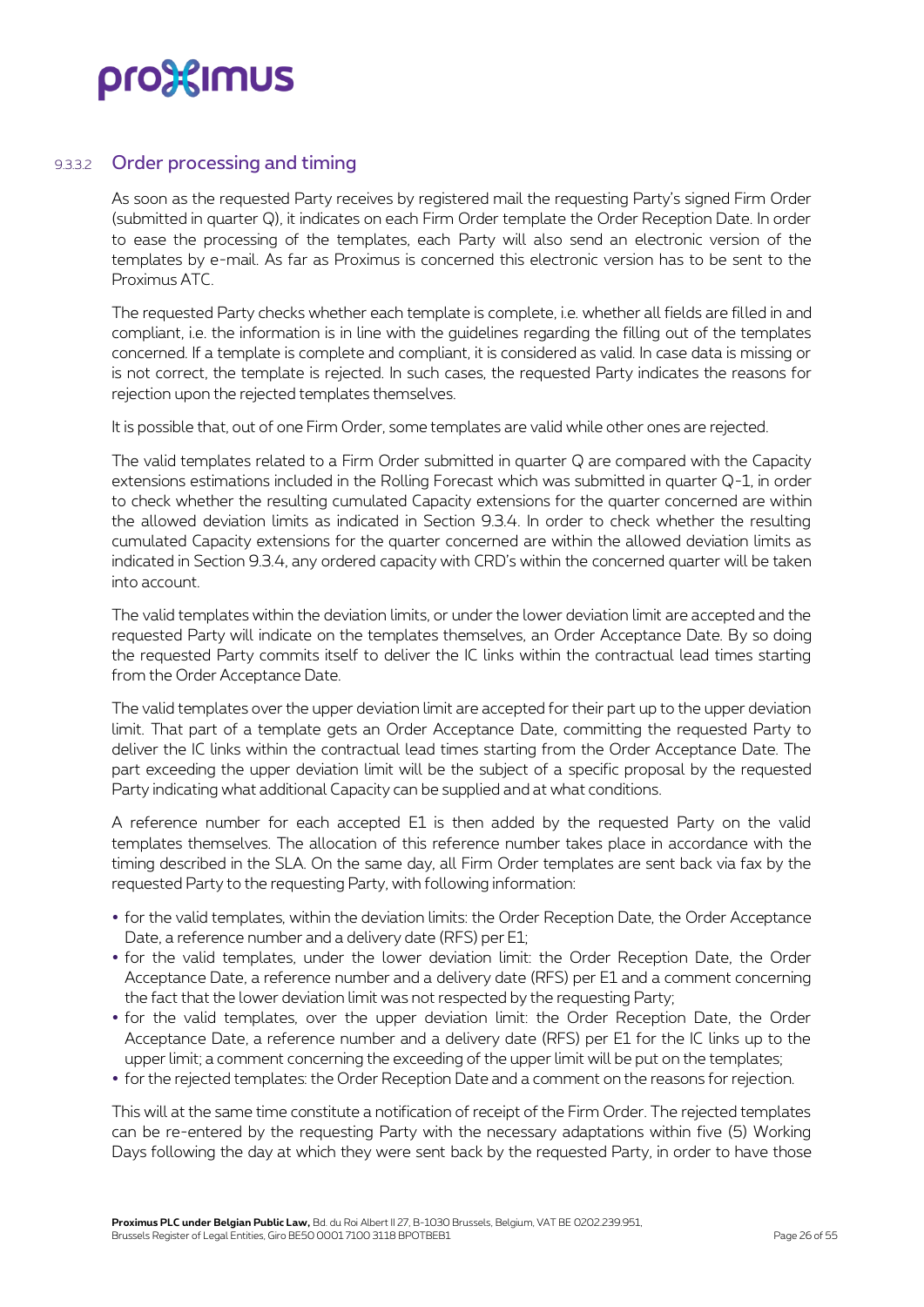

templates included in the Firm Order of that quarter. In respect of the re-entered templates, the above process will be followed between the Parties.

#### 9.3.3.3 IC link delivery and timing

The RFS (Ready For Service) dates, or IC link delivery dates, which are communicated by the requested Party to the requesting Party include the time necessary to perform the E1 acceptance tests between Proximus and OLO. These acceptance tests must take place the week before RFS.

The requested Party commits to make all its best efforts in order to respect the requesting Party's CRD (Customer Request Date). Only when the CRD can not be met (for part of the order or for the whole of it), an alternative delivery scheme, such as a delivery partitioning or a shift of the whole delivery, will be addressed by the requested Party to the requesting Party. If the CRD cannot be met, an alternative delivery cannot cause a shift of the whole delivery foreseen for the same CRD, unless otherwise agreed by the requesting Party, or unless a partial delivery is not possible, as to be proved by the requested Party.

As far as the correspondance of RFS Date with CRD is concerned, the requested Party will apply a 'first-in-first-served' principle to the orders of the same type coming from the different requesting **Parties** 

If a Party does not agree with the notified RFS Date it may ask to put this issue on the agenda of a TIC meeting or of a meeting of the Interconnection Co-ordination Group, if no agreement could be reached at the TIC meeting.

#### 9.3.3.4 IC link billing

After the notification of the RFS dates (and, where relevant, after adjustment of these dates at TIC meetings), the RFS planning will be considered as mutually agreed. In case ICLs cannot be brought into service at the RFS date as a result of a delay incurred on the side of one of the Parties<sup>15</sup>, a compensation will be invoiced by the other Party as described hereafter.

a) Shift of RFS date due to OLO delay:

In case the delay period exceeds ten (10) Working Days, OLO will pay a variable compensation fee equal to the rental fee for the duration of the delay period. The applied rental fee will cover the actual Capacity of which the bringing into service is delayed and will be based on the applicable rental rate for Proximus Customer-Sited ICLs. Both compensation fees will be applied as well for delayed OIT Customer-Sited ICLs as well as for delayed BIT OLO-Sited ICLs to be provided by Proximus.

b) Shift of RFS date due to Proximus delay:

In case the delay period exceeds ten (10) Working Days, Proximus will pay a variable compensation fee equal to the rental fee for the duration of the delay period. The applied rental fee will cover the actual Capacity of which the bringing into service is delayed, based on the applicable rental rate for Proximus Customer-Sited ICLs. Both compensation fees will be applied as well for delayed OIT Customer-Sited ICLs as well as for delayed OIT Proximus-Sited ICLs to be provided by OLO.

<sup>&</sup>lt;sup>15</sup> The escalation procedures described in the SLA for Interconnect Services allow to determine the Party which is responsible for the delay.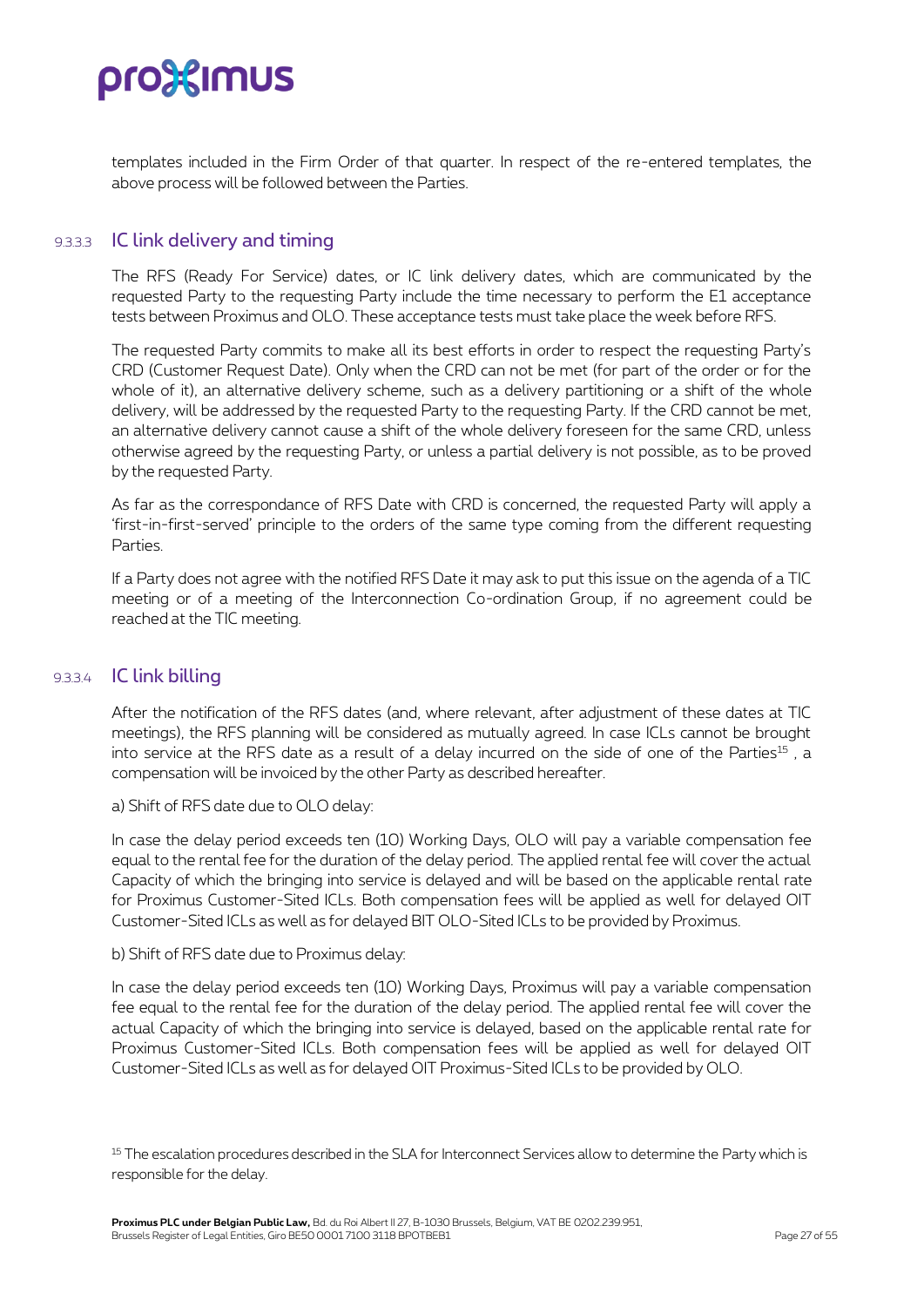When the delay period with respect to the scheduled RFS date exceeds 6 monhs, the ordered Capacity will be considered as cancelled. The variable compensation fee mentioned above will have reached a maximum level corresponding with a six month rental period for the Capacity concerned. The Party to which the delay is due will also have to pay the cancellation fee applicable to OIT Customer-Sited ICLs (see Section12.1.2) as well as the installation fee related to the Capacity concerned, unless otherwise agreed at a commercial meeting between the Parties.

#### 9.3.3.5 Billing of Access to Access Point

In case ICLs cannot be brought into service at the RFS date as a result of a delay incurred on the side of one of the Parties, and the delay period exceeds ten (10) Working days, the other Party is allowed to charge the installation fee and the rental fee in accordance with its CPL for the ATAP's associated with the ICL's concerned for the period starting with the RFS date.

When the delay period with respect to the scheduled RFS date exceeds 6 months, the rental period related to the above mentioned ATAP's will be ended. In that case a refund of the paid annual fee will take place in accordance with §12.1.1.

### <span id="page-27-0"></span>9.3.4 **Deviations**

When introducing a two (2)-year Rolling Forecast or a Firm Order, the indicated Transmission and Switching Capacity extension of a particular ICL for a particular quarter may deviate from the Capacity extension indicated in a previous Rolling Forecast related to the same ICL and the same quarter, as indicated below. More precisely, the values for Capacity extensions included in a Rolling Forecast related to a particular ICL, submitted in quarter Qi for each quarter Qi+x, are to be compared with the Capacity extension estimations for the same ICL for each quarter Qi+x+1 mentioned in the Forecast submitted in quarter Qi-1. A firm Order submitted in quarter Qi related to the delivery of Capacity with CRD in quarter Q will be compared with the Capacity estimation for the same quarter Q and for the same ICL included in the Rolling Forecast submitted in Qi-1. A Firm Order for delivery of Capacity in the quarter starting with the Synchronisation Date may not deviate from the Ordering Intention related to the same ICL submitted no later than 6 months before the related CRD date. A Firm Order submitted in Qi with CRD in Qi cannot result in a Capacity extension for Qi which deviates from the Capacity extension estimation included in the Forecast submitted in quarter Qi-1.

The allowed deviations, as indicated in the table below, are expressed, either as a percentage of the value contained in the previous Forecast/Ordering Intention rounded to next integer number of E1 blocs, either as a absolute number of E1 blocs, whatever is the greatest. The indicated deviations result in an upper and a lower deviation limit within which a new Forecast/Firm Order can range.

|    | $Q_{i+1}$                 | $Q_{i+2}$ | $Q_{i+3}$   | $Q_{i+4} - Q_{i+8}$ |
|----|---------------------------|-----------|-------------|---------------------|
| %  | $+10\%$ /-5% $+20\%$ /-10 | $\%$      | +25 %/-10 % | NA.                 |
| E1 | $+2/-2$                   | $+4/-2$   | $+5/-3$     | N.A.                |

The Capacity extension estimations for the quarters  $Q<sub>i</sub>+4$  up to  $Q<sub>i</sub>+8$  are not subject to maximum deviations. The deviations indicated in the table cannot be used as a ground to modify a Firm Order that has been accepted by Proximus.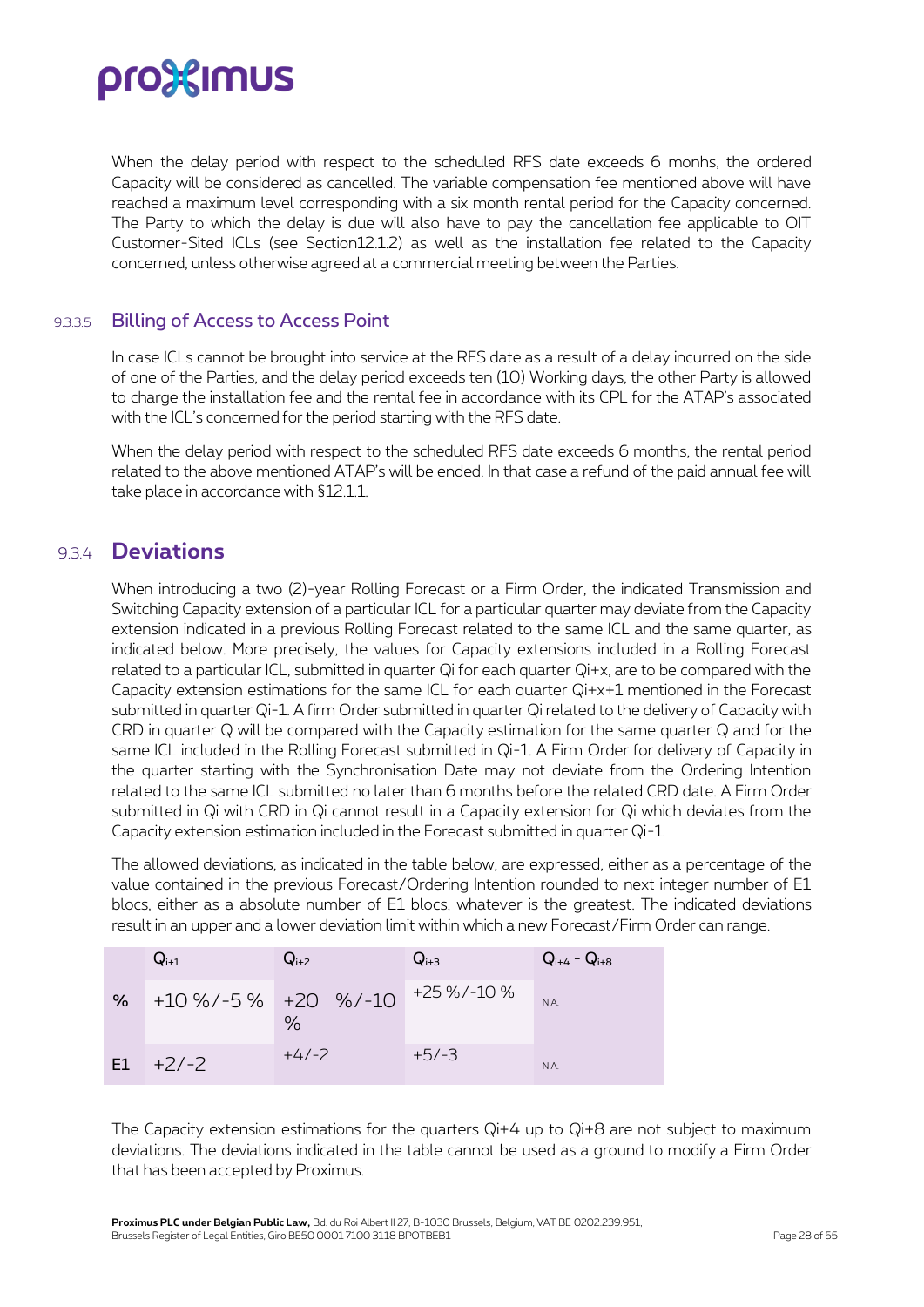#### 9.3.5 **Order Acceptance**

<span id="page-28-0"></span>The Forecasts and Firm Orders made by a Party must respect the maximum allowed deviations per ICL as specified in Section 9.3.4 with respect to the previous Forecasts per ICL. If not, the requested Party will only have to accept the delivery of the Capacity within the allowed deviation limits.

In case it turns out that a Forecast for Capacity extension per ICL was underestimated, a Party may in the Firm Order increase the value contained in the previous Rolling Forecast beyond the allowed deviations. However, as indicated above, the requested Party is then not obliged to accept the Capacity extension which is beyond the allowed deviations nor to deliver it within the lead times defined in Section 13 but will do all reasonable efforts to do so. If the requested Party accepts to deliver the Capacity extensions beyond the allowed deviations, it will inform the other Party about the lead time and the cost for the provision of that Capacity extension.

An ordering Party will not, under any circumstances, be liable to pay compensations to the other Party resulting from underestimated or overestimated Capacity for Non-Mature Traffic forecasted by the other Party. A Capacity Order related to Non-Mature Traffic can deviate from the proposed Order submitted by the other Party through its forecasting data, without the ordering Party incurring any form of penalty or compensation. This will be the case when the proposed Order of the other Party is considered by Proximus as unreasonable compared to a situation of low usage of the current installed BIT capacity. In the event of a significant disagreement between the Parties in respect of the volume of Non-Mature Traffic, the Ordering Party can accept the position of the Party which submitted the proposed order subject however, in such a case, to the latter Party accepting a compensation scheme which would apply if the forecasted Capacity appears to be unnecessary to a appreciable extent. This compensation scheme should allow Proximus to be indemnified for investment costs in redundant capacity as well for any other duly justified costs and expenses. In such a case, all relevant details will be included in a specific agreement between the Parties.

## <span id="page-28-1"></span>9.4 **Dimensioning of Switching Capacity**

The Switching Capacity Order for an outgoing "Final" Circuit Sub Group or a Circuit Group, carrying normal Poisson distributed traffic, shall aim at a Seizure/Bid Rate of at least 99% when conveying the expected Mean Busy Hour Occupancy. The Capacity Order for a Circuit Sub Group, carrying other traffic patterns (like explosive traffic or emergency traffic) shall take into account any relevant service and/or regulatory considerations as specified in the Service Plans. The granularity for a Circuit Group is always 1 E1 bloc.

<span id="page-28-2"></span>The number of Signalling Links and Signalling Link Sets will be agreed by the TIC subject to what is stated in Section 15.

## 9.5 **Dimensioning of Transmission Capacity**

The granularity for an order for Transmission Capacity between both Parties' Networks is always 1 E1 bloc (except for 64 kbit/s and 34 Mbit/s Half-links).

Transmission Capacity to convey OIT on an ICL of the type "Customer-Sited", "In-Span" or "Mid-Span" is to be ordered by OLO to Proximus.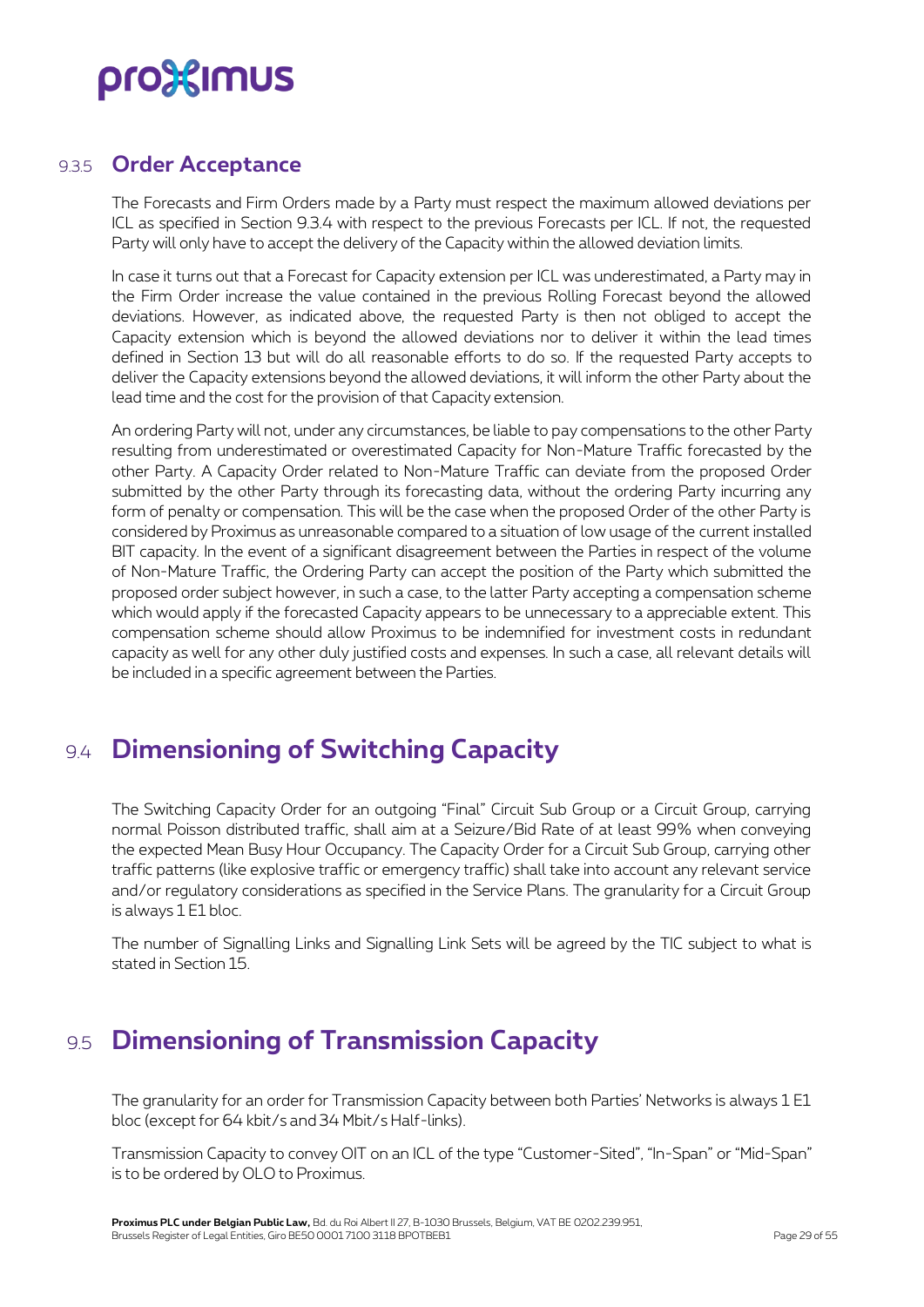Transmission Capacity to convey BIT on an ICL of the type "Mid-Span", "Proximus-Sited" and "In-Span", is to be ordered by Proximus to OLO.

The Transmission Capacity requirement for each ICL shall be based upon the aggregate Switching Capacity needs, to be transported by that ICL. The granularity is 1 equivalent E1 bloc. The installed Capacity on an In-Span or Mid-Span ICL is always a multiple of 1 (completely equipped) VC3.

The Customer-Sited ICL Service as described in the Proximus SP 001 is the basic service without any cable or equipment redundancy. If OLO wants additional features, like redundancy or automatic protection, it may discuss all implementation details in the Interconnect Co-ordination Group. When an agreement has been reached about all the terms and conditions for such additional features, OLO must order the additional features with Proximus.

## <span id="page-29-0"></span>9.6 **Rush Orders**

A Party, detecting that:

- $\bullet$  its installed Switching Capacity cannot meet the engineering targets as described in Section 9.4, or;
- its existing Switching Capacity Order will not meet the engineering targets at the end of the quarter, or;
- the installed Transmission Capacity is insufficient to convey the traffic related to the additional Switching Capacity;

can urgently submit a Rush Order to the SPOC appointed by the other Party.

A Rush Order has no link with the Forecasting and Ordering process described in Section 9 and has to be considered as an exceptional order which can be submitted at any time. Therefore the requested Party cannot guarantee that it will always be able to implement a Rush Order within the requested lead time. The Party submitting a Rush Order in quarter Qi will at the same time also submit a new two (2)- year Rolling Forecast replacing the Rolling Forecast submitted in quarter Qi. The deviations for this new Rolling Forecast have to be calculated on the basis of the Capacity extensions indicated in the Rolling Forecast submitted in quarter Qi-1, and can only be increased by the capacity extensions contained in the Rush Order.

The requested Party shall indicate:

- $\bullet$  if additional Switching and/or Transmission Capacity can be supplied<sup>16</sup>;
- the proposed implementation date; and
- the additional charges which it will apply to provide this Capacity in the proposed time frame.

Both Parties shall discuss this offer in order to attempt to reach an agreement about the solution proposed, the timing, the costs and the new Rolling Forecast. The Party providing the additional Capacity will provide a written confirmation related to the feasibility, lead time and related costs within three (3) weeks following the submission of the Rush Order.

The additional Capacity is supplied at the expense of the Party of which the traffic will be conveyed over the said additional Capacity. This Party shall also pay for any extra costs as have been incurred by

<sup>16</sup> As far as Proximus is concerned, the additional Switching and Transmission Capacity will be supplied on a "first come, first served" basis in respect of any possible Order of the same type.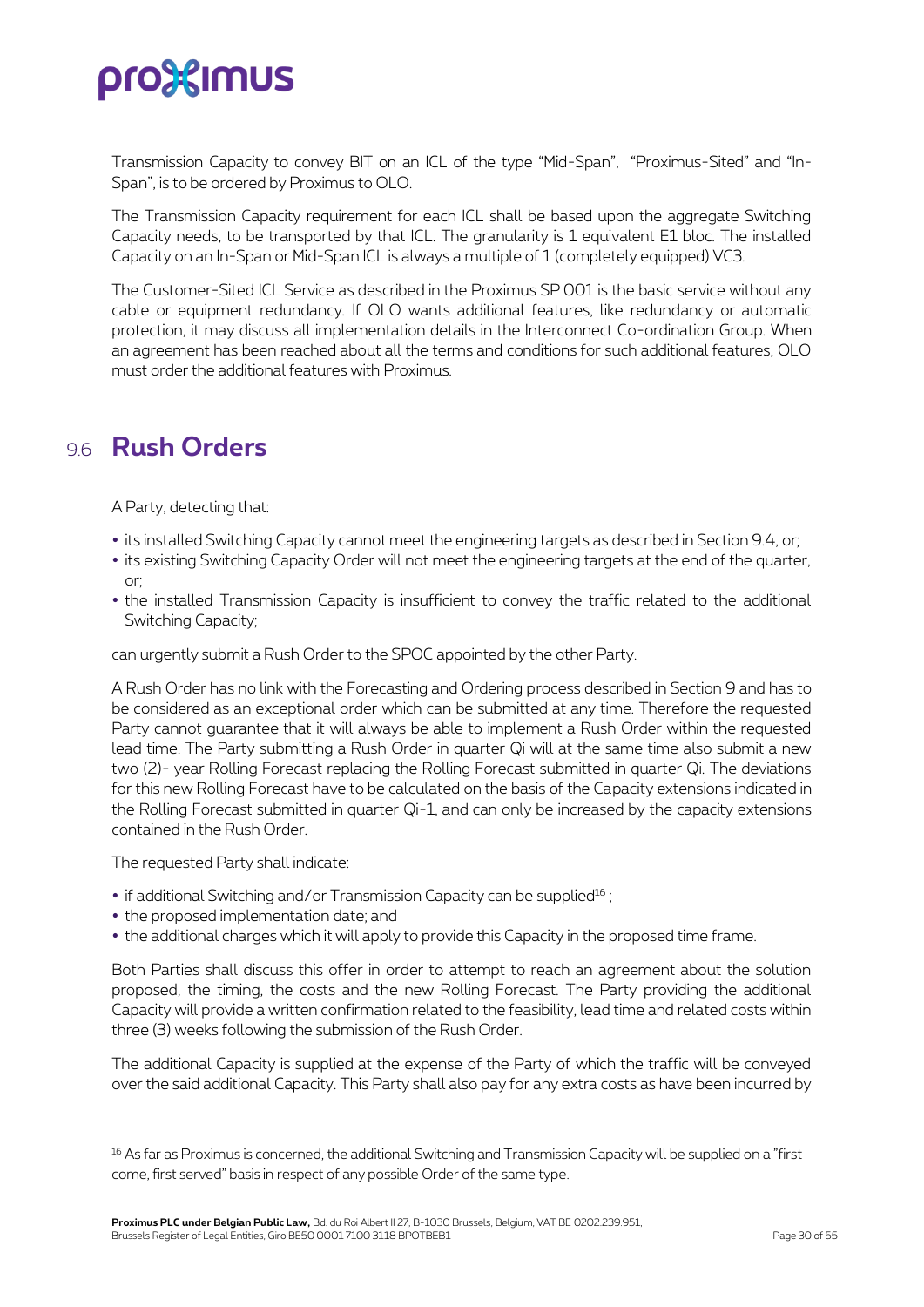the other Party in order to provide this additional Capacity within the agreed time frames (including, in particular, exceptional manpower costs or any charges or rates as have been paid to the supplier of the equipment needed for the implementation of the requested additional Capacity).

Each Party can place two successful<sup>17</sup> Rush Orders per year to the other Party. Each Rush Order will be charged with a flat fee, covering the costs incurred for establishing an offer with respect to the Rush Order. In case the Rush Order is related to non-Mature BIT traffic, then the mentioned flat fee has to be paid by OLO. If a Party which has already introduced two successful Rush Orders during a same year, submits a third Rush Order, then the requested Party will examine to which extent this third Rush Order can be handled.

<span id="page-30-0"></span>If both Parties fail to agree on the Rush Order as set out in this Section, the issue will be put on the agenda of the Interconnection Co-ordination Group.

## 10. **Differences between successive Forecasts and ordered Capacity**

If it appears that specific investments have been made by one of the Parties in reply to the needs described by the other Party, the first Party will in certain cases be entitled to claim from the second Party the payment of the total or a part of the said investments (including, in particular, any expenses incurred for installation activities).

## <span id="page-30-1"></span>11. **Firm Order amendment before RFS Date**

The Party submitting an Order Amendment with respect to an accepted Order submitted in quarter Qi before RFS Date will at the same time also submit a new two (2) year Rolling Forecast taking the Order amendment into account and replacing the Rolling Forecast submitted in quarter Qi. This new Rolling Forecast has to respect the maximum deviations with respect to the Rolling Forecast submitted in quarter Qi-1 as mentioned in Section 9.3.4.

## <span id="page-30-2"></span>11.1 **Capacity decrease**

In case of a Capacity decrease, a compensation may be charged by the requested Party based on the work already performed in operational reality, and with a maximum fixed below.

<sup>17</sup> A "successful" Rush Order, is a Rush Order that is implemented by the requested Party either in whole, either in part within a lead time agreed by both Parties.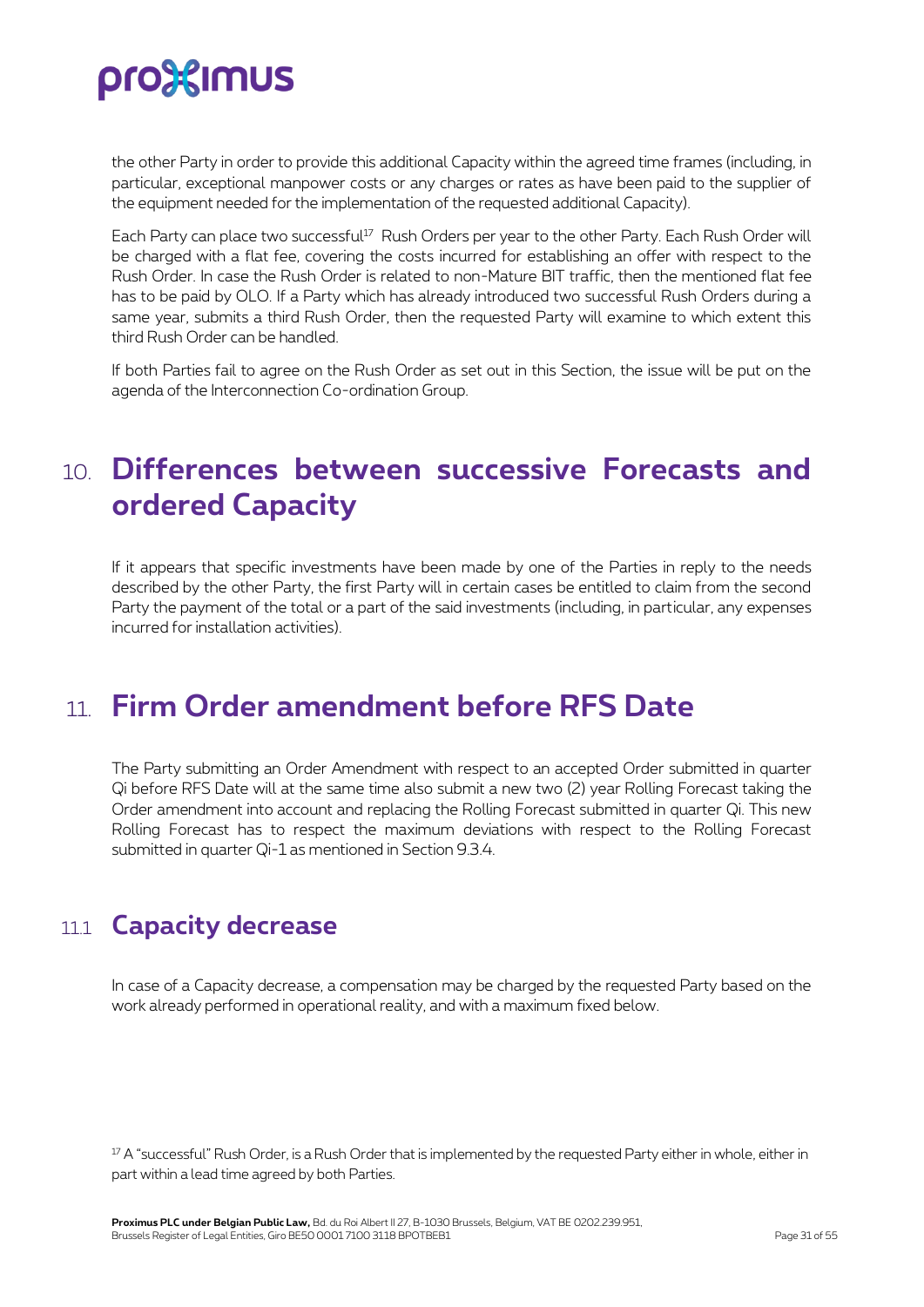### 11.1.1 **Transmission Capacity**

- <span id="page-31-0"></span> Customer-Sited Interconnect: in case a Party cancels or reduces its Firm Order before the RFS Date, the requested Party may charge as a maximum a compensation which corresponds to the sum of 50 % of the installation fee and the rental fee applicable to a 1-year contract for a period of 6 months for the number of IC links corresponding to the decrease in Capacity resulting from the Order Amendment as compared to the Capacity included in the Firm Order that is modified by the Order Amendment.
- In-Span / Mid-Span Interconnect: in case a Party reduces its Firm Order before the RFS Date, the requested Party may charge as a maximum a compensation which corresponds to the rental fee applicable to a one (1)-year contract for a period of 6 months for the number of IC links corresponding to the decrease of Capacity resulting from the Order Amendment as compared to the Capacity included in the Firm Order that is modified by the Order Amendment. Moreover in case the ordering Party cancels totally its Firm Order before the RFS Date, the requested Party may charge the other Party in addition to the mentioned six (6) months rental fee, the complete installation fee as well as any and all costs and expenses, already incurred for the provisioning of the In-Span / Mid-Span link(s) that are not covered yet by the previously mentioned compensation.

### <span id="page-31-1"></span>11.1.2 **Switching Capacity**

In case a Party cancels or reduces its Firm Order before the RFS Date, the requested Party may charge as a maximum a compensation which corresponds to fifty percent (50 %) of the annual rental fee for a number of Accesses to an Access Point corresponding to the decrease of Capacity resulting from the Order Amendment as compared to the Capacity included in the Firm Order modified by the Order Amendment.

## <span id="page-31-2"></span>11.2 **Capacity increase**

An Order amendment resulting in an increase of Capacity will be treated, as far as the part related to the upward deviation is concerned, as a Rush Order (see Section 9.6). In that case the original Firm Order is left unmodified.

## <span id="page-31-3"></span>12. **Modification of an existing Interconnection**

## <span id="page-31-4"></span>12.1 **Removal of Capacity**

### 12.1.1 **Switching Capacity**

<span id="page-31-5"></span>Each reduction of Switching Capacity at an AP has to be notified at least three months in advance of the date at which the cancellation is requested to be effective. There will be a refund of the annual fee paid for the Access to the Access Point for the number of E1s corresponding to the decrease of Capacity for the period between the cancellation date and the end of the period for which the rental is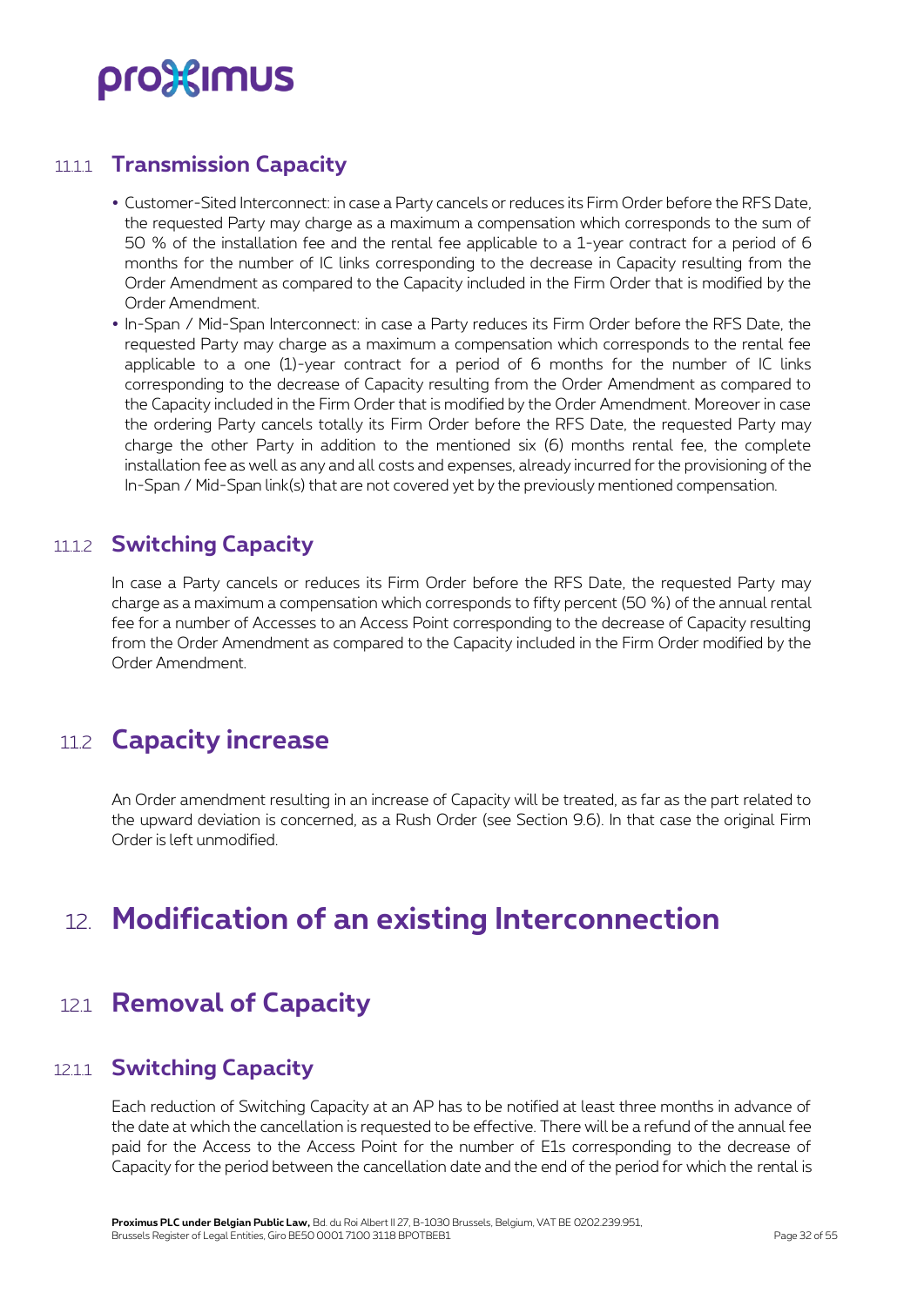paid. If the reduction of Switching Capacity is notified without respecting the three (3) months advance notice period with regard to the requested cancellation date, a compensation will be charged corresponding to the rental fee for the part of the three (3) months advance notice period that is not respected.

<span id="page-32-0"></span>The above mentioned rules are applicable for all types of ICLs and are also applicable for the migration of Capacity from one AP to another.

### 12.1.2 **Transmission Capacity**

#### 121.21 Customer sited ICLs

Newly installed Customer-sited ICLs are assumed to stay in place for at least onr (1) year. Customersited ICLs are subject to one (1) year, two (2)-years or four (4)-years contracts.

A request for cancellation of an Interconnect Link can be notified at any time, provided that the requested termination date (i.e. the date on which the contract for the Interconnect Link concerned will be terminated and the Interconnect Link concerned will be taken out of service) is at least fifteen (15) calendar days later than the day following the receipt of the notification of the cancellation. The cancellation needs to be notified by registered mail.

When the OLO cancels one or more Interconnect Links, the rental fee remains due until the termination date included. If the termination date is before the end of the contract period selected by OLO, Proximus will also charge a cancellation fee equal to the difference between:

- the rental fee for the Interconnect Links concerned for the period extending from the start of the contractual period until the termination date included, based on the rate corresponding to the contract type covering the mentioned period, and
- the rental fee paid by the OLO for the Interconnect Links concerned for the same period, based on the rate corresponding to the contract type selected by the OLO at the start of the contract period.

In case the termination date is before the end of the initial one (1)-year period after RFS date, the above mentioned cancellation fee is increased with an amount equal to the rental fee for the Interconnect Links concerned for the period extending between the termination date and the end of the initial 1-year period after RFS date, based upon the rate corresponding to a 1-year contract.

Note: the fifteen (15) calendar days notice period mentioned in this document, does not include the time needed to perform all actions required to preserve the proper provisioning of the Interconnect Services after the cancellation of the Interconnect Links concerned (replacement of signalling links, rebalancing of traffic in order to avoid congestion, etc...).

#### 12.1.2.2 Mid-span ICLs

Newly installed Mid-span ICLs are assumed to stay in place for at least two (2) years. The cancellation procedure and related cancellation compensation are the same as for Customer-sited ICLs as indicated here above applied to an initial two (2)-year period. There will be no refund (neither in whole, neither in part) of the one-time installation costs paid.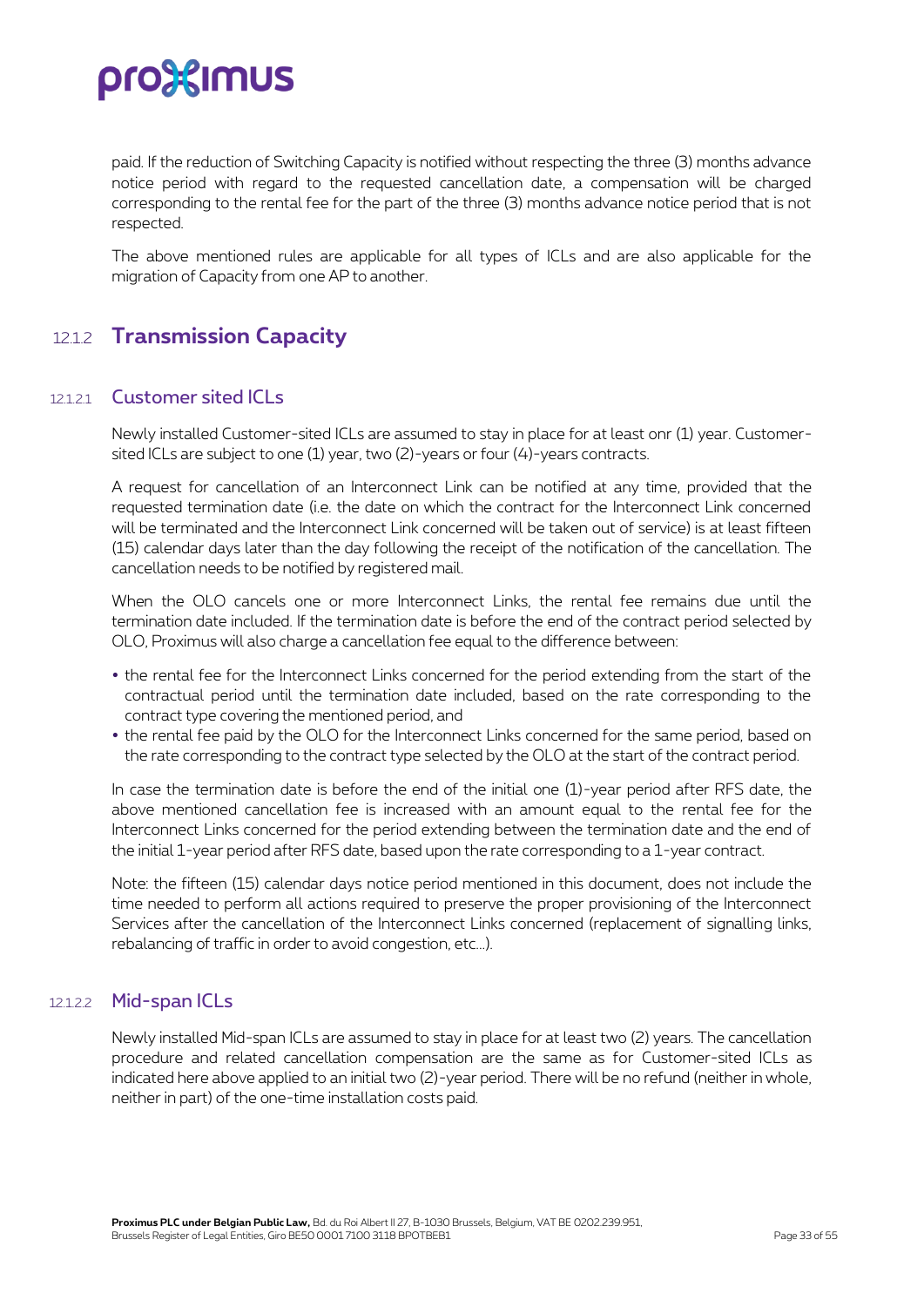

#### 12.1.2.3 In-span ICLs

Newly installed In-span ICLs are assumed to stay in place for at least one (1) year. The cancellation procedure and related cancellation compensation are the same as for Customer-sited ICLs as indicated here above.

### <span id="page-33-0"></span>12.1.3 **Order related to a new Proximus-Sited Interconnect Link to be established**

<span id="page-33-1"></span>See Colocation Agreement.

### 12.2 **Removal of an Interconnection to a LAP**

If a Party leaves a Local Access Point, the fee for the adaptation of the related Local Access Gateway exchanges, where relevant and applicable, remains due by that Party. This cost is calculated case-bycase as it is shared among all OLOs having obtained Interconnection to this Local Access Point at that date.

### <span id="page-33-2"></span>12.3 **Re-arrangement of the Interconnection**

If a Party proposes a re-arrangement of the Interconnection, not affecting the installed Capacity, it can submit this proposal directly to the Implementation Meetings. If accepted, all details of the rearrangement will be stated in the meeting minutes, including the agreed implementation date. If not accepted, the reasons for not providing the re-arrangement will also be stated in the meeting minutes.

In case a proposed re-arrangement has a commercial or financial impact, the proposal has to be sent to the other Party's SPOC. An offer will be sent to the requesting Party. In case that Party does not agree with that offer, it may ask to put this issue on the agenda of a meeting of the Interconnection Co-ordination Group.

## <span id="page-33-3"></span>13. **Lead times for provisioning**

The Party in receipt of a firm Capacity Order shall make the relevant Capacity available at the RFS Date, which will be as close as possible to the CRD requested by the other Party, provided that the CRD submitted by that other Party respects the lead times, specified in the Sections below.

Parties should in any case make reasonable efforts to provide Capacity in the shortest possible time frames. The lead times mentioned below are maximum provisioning delay times related to the date of acceptance of the complete Firm Order. They are only valid in normal situations and in the event that the rules set out above with respect to Forecasting and Ordering, including the rules related to the allowed deviations, have been fully respected and provided that an appropriate commercial arrangement exists in respect of the matter concerned (such as e.g. an agreement on the introduction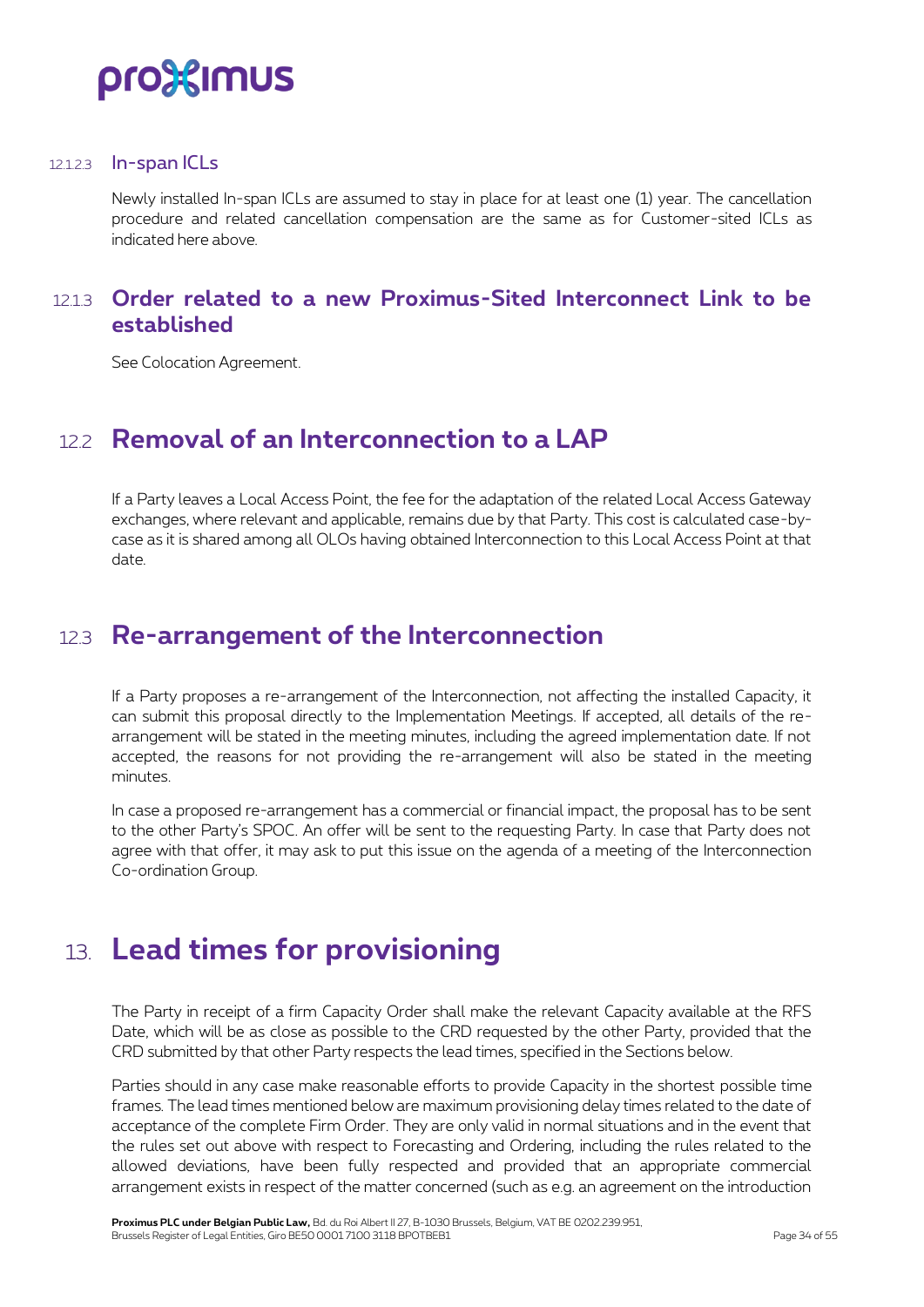

of a new Service Plan). The lead times are only valid if the Firm Order contains all the information requested by Proximus to implement that Order. Each Party will inform the other Party about missing data in the ordering information which could affect the RFS Date.

<span id="page-34-0"></span>Lead times for Rush Orders are to be agreed on a best effort basis case-by-case in accordance with the rules set out in Section 9.6.

### 13.1 **Provision of Switching and Transmission Capacity**

The lead times indicated below are applicable to the provision of transmission capacity as well as to the provision of switching capacity. They apply to all types of ICLs unless otherwise specified below and are not applicable in case of force majeure and other exceptional circumstances such as the presence of unavoidable obstacles in the field. The lead times indicated below only apply in case the switching equipment needed for the provision of the requested Capacity is available at Proximus. These lead times cannot be guaranteed in case Proximus needs to order new switching equipment to its suppliers as some of these suppliers could have longer lead times for delivery. Proximus will do its best effort to minimize this problem. In case Proximus has to order new switching equipment to its suppliers in order to meet an extension request of an OLO, the maximum lead time for the implementation of new IC links and for the extension of existing IC links, involving the use of new switching equipment, is fifteen (15) months.

<span id="page-34-1"></span>In all cases, Proximus will make its best effort to provide IC links as soon as possible.

#### 13.1.1 **Initial Order**

The lead time for an Initial Order based on a Statement of Requirements accepted by Proximus is four (4) months. However, in order to allow Proximus to adequately manage all requests for Capacity submitted by all OLOs, Proximus invites OLO to foresee a period of six (6) months.

<span id="page-34-2"></span>If the implementation of the Initial Order requires digging works, the lead time will be determined in accordance with §13.1.2.1.

#### 13.1.2 **Firm Orders in Regular Regime**

The Firm Orders covered by this Section relate to the provision of Capacity as from the quarter following the quarter in which the BIS of the Interconnection took place.

#### 13.1.2.1 Provision of a new Interconnect Link

A. New Interconnect Link at a new OLO site (i.e. an OLO site where no Customer-sited ICLs have been delivered before)

The lead time for the provision is four (4) months. In case of digging works, the mentioned lead time is to be counted as from the date of receipt by Proximus of the authorization for digging from the relevant Authorities. Proximus will request such authorization immediately after receipt of the IC link order.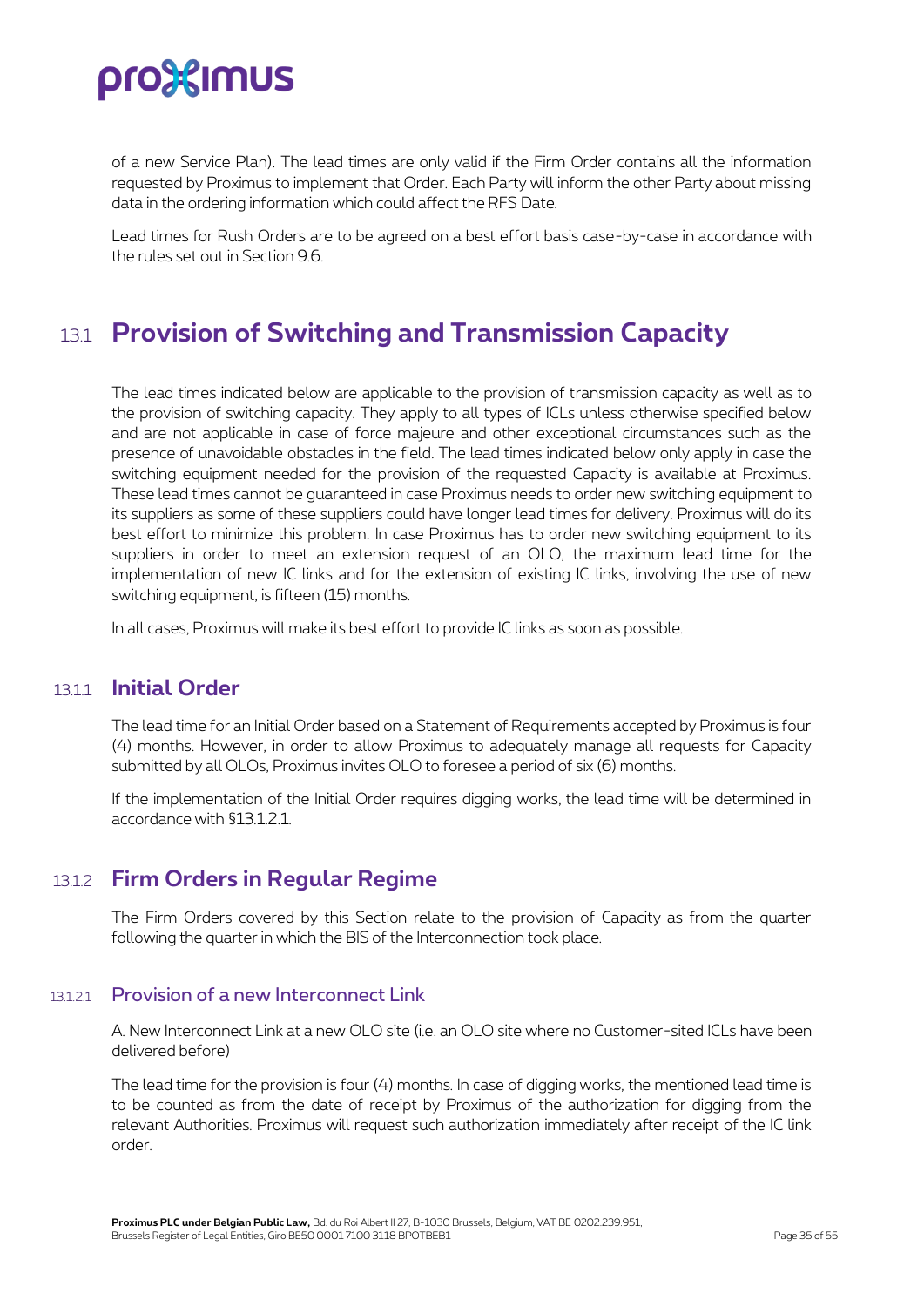However, in case digging works are required and the cable distance between the OLO site and the nearest access point available Proximus fibre ring infrastructure (manhole) is longer than three hundred meters (300 m), the lead time will be determined on a project basis.

B. New Interconnect Link at an existing OLO site (i.e. an OLO site where Customer-sited ICLs are already installed).

The lead time for provision is the same as for the extension of an existing Interconnect (see §13.1.2.2).

#### 13.1.2.2 Extension of an existing Interconnect Link

Eighty-five percent (85 %) of the total amount of the ordered E1s related to the extension of existing ICLs which are connected to non-saturated APs or Demarcation Points (in case of Mid-span or Inspan ICLs), will be delivered within the lead times mentioned below (depending on the installation of new equipment or cable at the OLO site):

- no installation of additional equipment:two (2) months
- installation of a new card: two (2) months
- installation of a new subrack: two (2) months
- installation of a new rack: three (3) months
- introduction of a new optical fibre cable: the lead time will be determined in accordance with §13.1.2.1

The remaining fifteen percent (15%) of the mentioned Capacity will be implemented no later than six (6) months after the Order Acceptance Date:

Whenever an order is placed six (6) months before CRD, the CRD will be the RFS date, unless more than one OLO has asked for the delivery of Capacity on the same CRD. In case the APs or Demarcation Points at which the ICLs are connected, are saturated, the same lead time as for the provision of a new ICL will apply.

### <span id="page-35-0"></span>13.2 **Provision of co-location facilities (Proximus-Sited Interconnection)**

- lead time for the provision of the Colocation Room and the Colocation Area: see Colocation Agreement<sup>;</sup>
- <span id="page-35-1"></span> 1,5 - 3 months to install E1/E3-cabling between the OLO Colocation Area and a Proximus DDF or Proximus distribution frame for Transport Interconnect.

### 13.3 **Re-arrangement of the Interconnection**

The Section 12.3 describes how a re-arrangement can be ordered.

- 1 month to reconfigure an existing Circuit Group;
- 1 month to open the access to a new number range or service code;
- 1 month to change the routing of traffic between both Parties' Networks.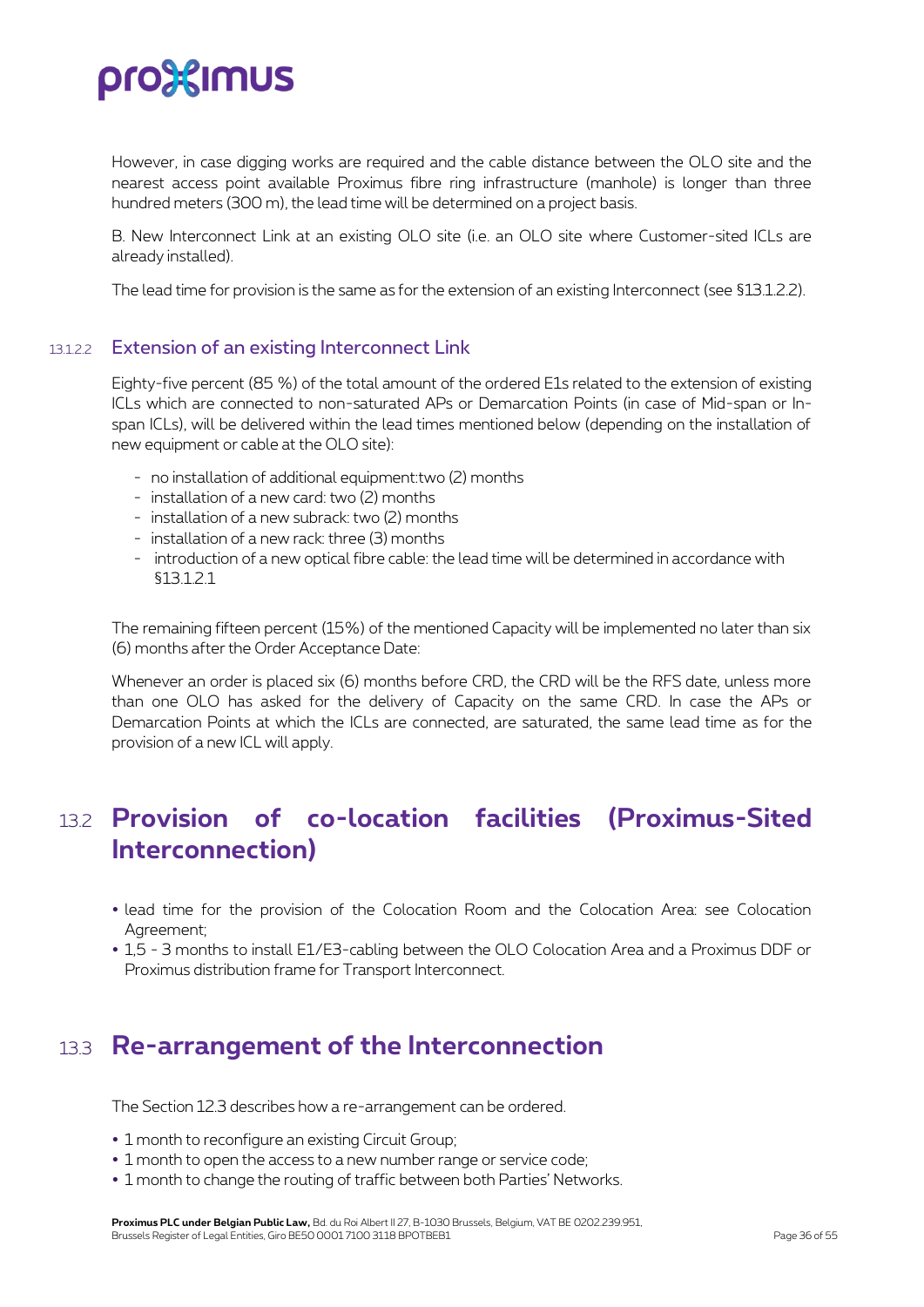## <span id="page-36-0"></span>14. **Routing Principles**

Before the Bringing into Service of the Interconnection, each Party must provide the other Party with a Routing Table describing in detail the routing of the traffic outgoing from its Network and handed over to the other Party's Network for each Service Plan as agreed between both Parties. In particular a Routing table will indicate at which AP traffic with a particular destination (number series) will be handed over to the other Party. The Routing Tables are defined and updated through the Implementation Meetings. A Party may not change the routing of its primary outgoing traffic (as defined below) to the other Party's Network, without the agreement of the other Party in the Implementation Meeting. In case no agreement can be reached, the issue will be subject to a decision by the Interconnection Co-ordination Group.

Traffic routed according to the Routing Tables is primary traffic. Traffic which is given another routing, is identified as overflow traffic and can be (partially) blocked by the receiving Party or be treated with a lower priority. This will be implemented in case of significant network disturbance by means of a manual intervention. The overflow traffic will be identified by analysing the destination of the traffic handed over by the OLO concerned.

However, Calls originated in one of the Parties' Networks and destined to the other Party's Network, which have overflowed because of an isolation or a failure either in one of the Parties' AGEs, either in an ICL, shall be given by the receiving Party the same priority as primary traffic.

In case a Party pre-plans to re-route (part of) its interconnect traffic to another Circuit Group in case of failure in the own Network, the re-routing plan shall be discussed at the TIC.

It is not allowed to overflow internal traffic to the other Party's Network, except if this is provided for by a dedicated Service Plan under the terms and conditions set out therein.

Any traffic increase has to be communicated to Proximus at least four months in advance.

After investigation Proximus can decide to block part of the additional traffic or can treat part or all of the traffic with lower priority if one of the following conditions is applicable until further reasonable solutions are put in place:

- The notice period is shorter than 4 months
- No agreement could be reached with one of the concerned parties to increase interconnection capacity
- In case of usage of EAA transit, structural congestions impacting Proximus and/or other operators cannot be avoided

As the increased traffic is destined to a Third Party, the requesting Party will be responsible for all the additional costs incurred by Proximus if the increased traffic is not maintained during a period of 1 year.

A Circuit Group between the Networks of both Parties can be subdivided into several Circuit Sub Groups. The Party, subscribing to a Service Plan of the other Party, will also propose which Circuit Sub Group will carry the related traffic, taking into account any relevant service/regulatory considerations as specified in the Service Plans. The Circuit Sub Groups and their mapping to the available E1 blocs will be defined and updated through the Implementation Meetings.

Each Party shall route the other Party's traffic in accordance with the following routing principles:

 there shall be no discrimination in the routing of traffic in a Party's Network between the traffic of such Party's Service Users and the other Party's Service Users;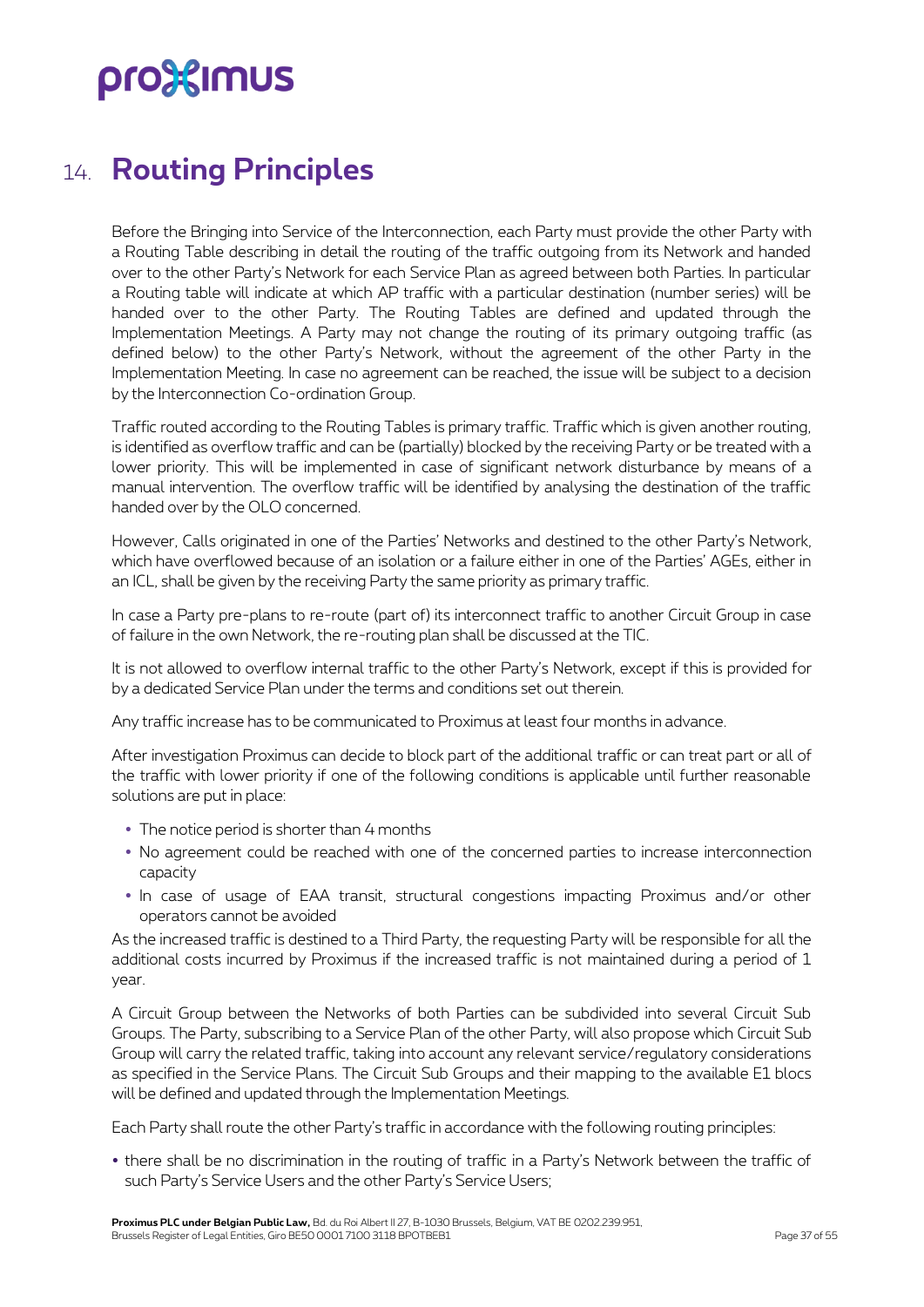- the Parties shall develop and apply Network management strategies and procedures to maintain service quality and to protect the Parties' Networks as appropriate;
- destinations with a low Answer Bid Ratio (e.g. Hard To Reach destinations or destinations with an "explosive" call pattern) will be characterised by one or more specific sub-ranges within the VAS number ranges allocated to a Party, in order to allow the other Party in whose Network the Calls originate, to protect its Network against the negative effects of such kind of traffic by isolating the traffic concerned from normal ABR traffic or by applying Protection call control on HTR or explosive traffic destinations characterised by the predefined low ABR sub-range. A Party may also apply these measures on the complete VAS number ranges allocated to the other Party, if it finds that the other Party is operating low ABR services without reserving a dedicated sub-range for it.

In addition to this, both Parties can agree about protection measures like route diversity on the transmission or the switching level. Full details of these measures will be defined and updated through the Implementation Meetings after they have been commercially agreed.

## <span id="page-37-0"></span>15. **Signalling**

The Parties shall apply SSN7 signalling between their Signalling Points. They shall comply with the applicable signalling provisions, specified in the Technical Specifications C21XX: "Signalling".

There shall be at least 2 Signalling Link Sets between the Proximus Network and OLO's Network (to ensure switching diversity). In case Stand-alone STPs are used in both Parties' Networks, there will be at least 4 Signalling Link Sets. Both Parties will apply the same route priority scheme, in order to make it easily possible to trace a complete call scenario on one signalling link. All signalling related to a particular call will follow the same signalling link, excepted if this is technically not possible. The route priority scheme will be chosen to balance the load on the available Link Sets. Transmission diversity is mandatory for the individual signalling links as described in the related Service Plan.

## <span id="page-37-1"></span>16. **Performance standards**

The Parties shall co-operate to maintain the overall quality for the Interconnect Services, provided between the Parties, and to adopt the general principles and methodology, as contained in the ITU-T and ETSI standards, to achieve the quality agreed in the SLA. Each Party is responsible for the transmission quality on its own Network.

The quality and the security of the conveyance by the Parties of the interconnect traffic will follow at least the standards agreed in the SLA.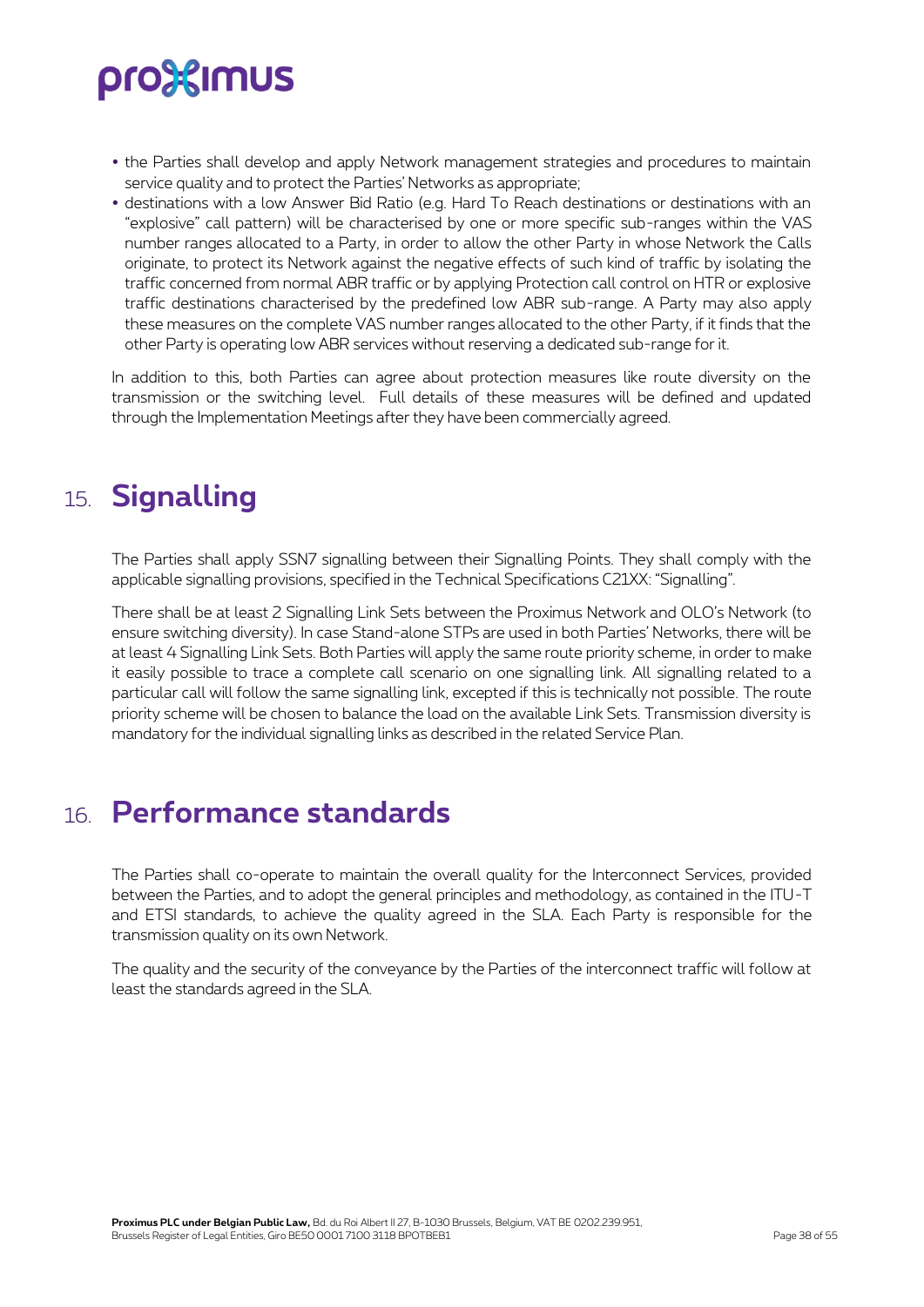## <span id="page-38-0"></span>17. **Operations**

Each Party shall be responsible for the integrity and the operations of its own Network and shall bear all related costs.

Both Parties must have a Network Operations Centre (NOC) which is reachable and attended twentyfour (24) hours per day, seven (7) days per week. The Belgian phone and fax numbers of the operator in duty and of 2 escalation levels for both Parties' NOCs will be included in an appropriate annexe to the Interconnect Agreement concluded between both Parties.

Both Parties will add to that annexe their specific information referring to the APs, E1 blocs, Circuit Sub Groups and the AGEs.

A Party is allowed to take all reasonable measures to protect its Network during failures in the other Party's Network. This can include measures that have a financial impact, which will be discussed on Interconnection Manager level afterwards.

## <span id="page-38-1"></span>17.1 **Fault handling**

If a Party detects a problem, assumed to be located in the other Party's Network, it shall contact the other Party's NOC according to the procedure described in the relevant SLA. Before concluding that a problem is located in the other Party's Network, the Party concerned must first take all reasonable steps to demonstrate that the fault is not contained in its own Network. The requesting Party shall provide all relevant information to the other Party to trace and to solve the problem. The requested Party shall use reasonable endeavours to identify and resolve the problem within the repair time, agreed in the SLA or indicated in the relevant Service Plan and if it fails, escalation procedures as defined in the above mentioned annexe will be followed.

If a Party identifies a fault occurring in its Network, which may have an adverse effect on the other Party's Network, the first Party shall promptly inform the other Party of the actions being taken to resolve the problem.

The requesting Party shall assign a severity level to each problem, reported to the other Party. The severity level is based on the impact on the quality of service or on the revenue loss and is defined in the SLA. The requested Party shall give priority to the restoration actions with the highest severity level.

In case an immediate repair action is not possible, the NOCs of both Parties shall agree about immediate service restoration actions (e.g. re-routing on the transmission or the switching level). Escalation levels for both Parties' NOC operator desks will be defined in the above mentioned annexe (and/or in the related Service Plan or SLA).

Trouble status and closing information will be exchanged between the Parties, following the procedures as defined in the SLA.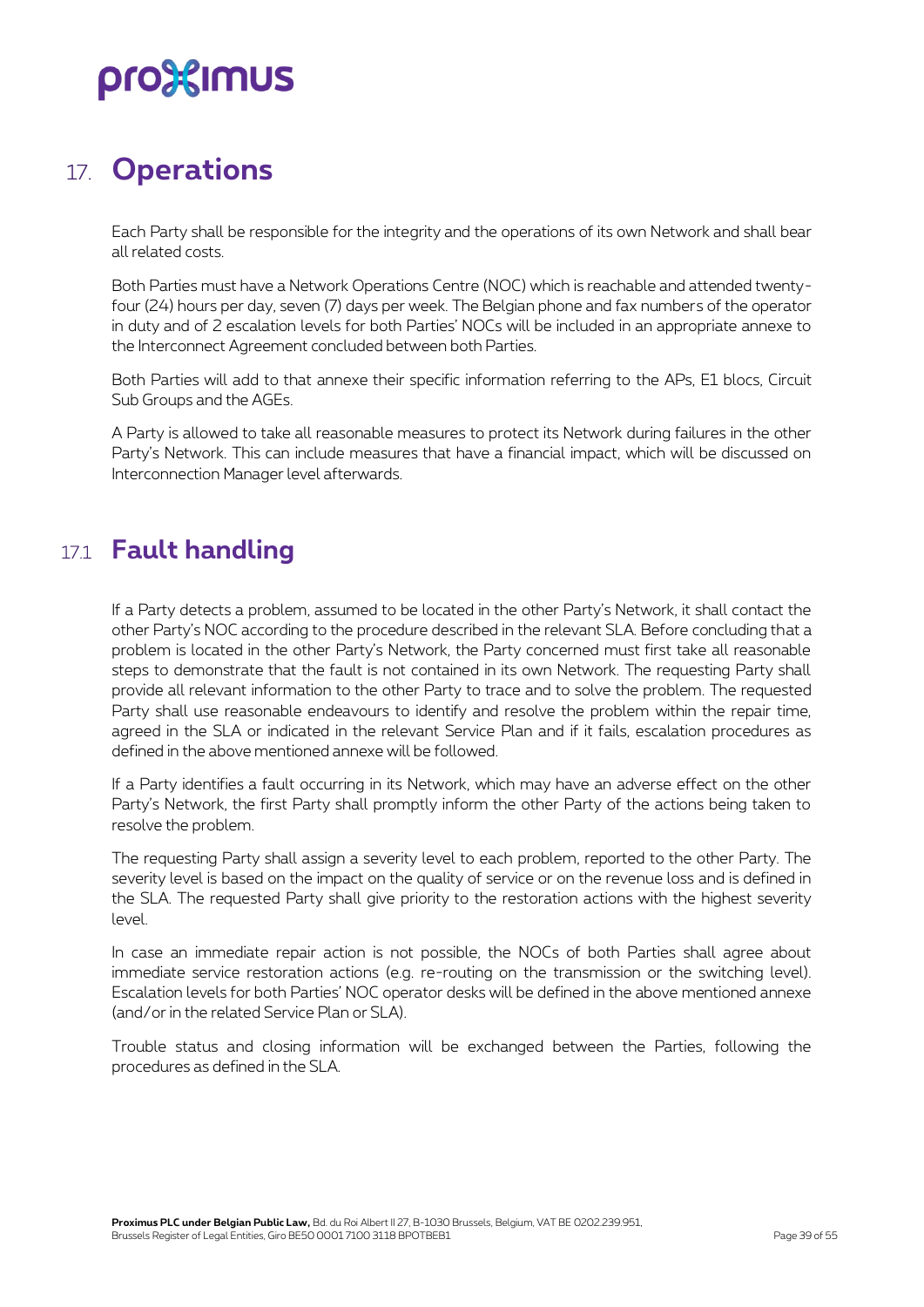### <span id="page-39-0"></span>17.2 **Routine tests**

### <span id="page-39-1"></span>17.2.1 **Loop and Test numbers**

#### 17211 Definitions

A test number is a number that simulates a device which accepts the incoming call and sends a test message (announcement) or test tone to the calling party, when a call is made to it.

A loop number is a number that simulates a device which, when a call is made to it, accepts the incoming call and loops back all information that is sent by the calling party.

#### 17.2.1.2 Requirements and rules

Each Operator must at least have one terminating test number available on its Network:

- per numbering area, i.e. per zone, for the geographic numbers
- per 10.000, 1000 or 100 numbers (HTR and non-HTR are to be considered as separate number blocks), for the VAS numbers
- • per mobile number block (MOB number block = 1.000.000 numbers) or per MSC

Calls to this test number must terminate on the Operator's own Network without being forwarded to another Operator, so that no doubt exists on the location of the trouble in case of unexpected results.

Calls to these test and loop numbers will be considered as normal calls, i.e. billing will be handled as for normal calls.

Each Party will publish the test numbers and loop numbers that are available on its network. Each Party is responsible for the update of this list. In case of update, the updated information has to be sent to the NOC of the other Operators.

For each of these numbers, each of the Parties will specify:

- the nature of the number : test or loop
- <span id="page-39-2"></span>the compatibility restrictions, if applicable : audio, data or all.

### 17.2.2 **Numbers for CSC testing**

A Proximus number per Base Unit, will be permanently activated in the customer database of each Operator. These numbers will enable Proximus to perform test if there are complaints on the Collecting Access Services.

The Operator will not invoice Proximus for calls done via these test numbers for tests made on its own request.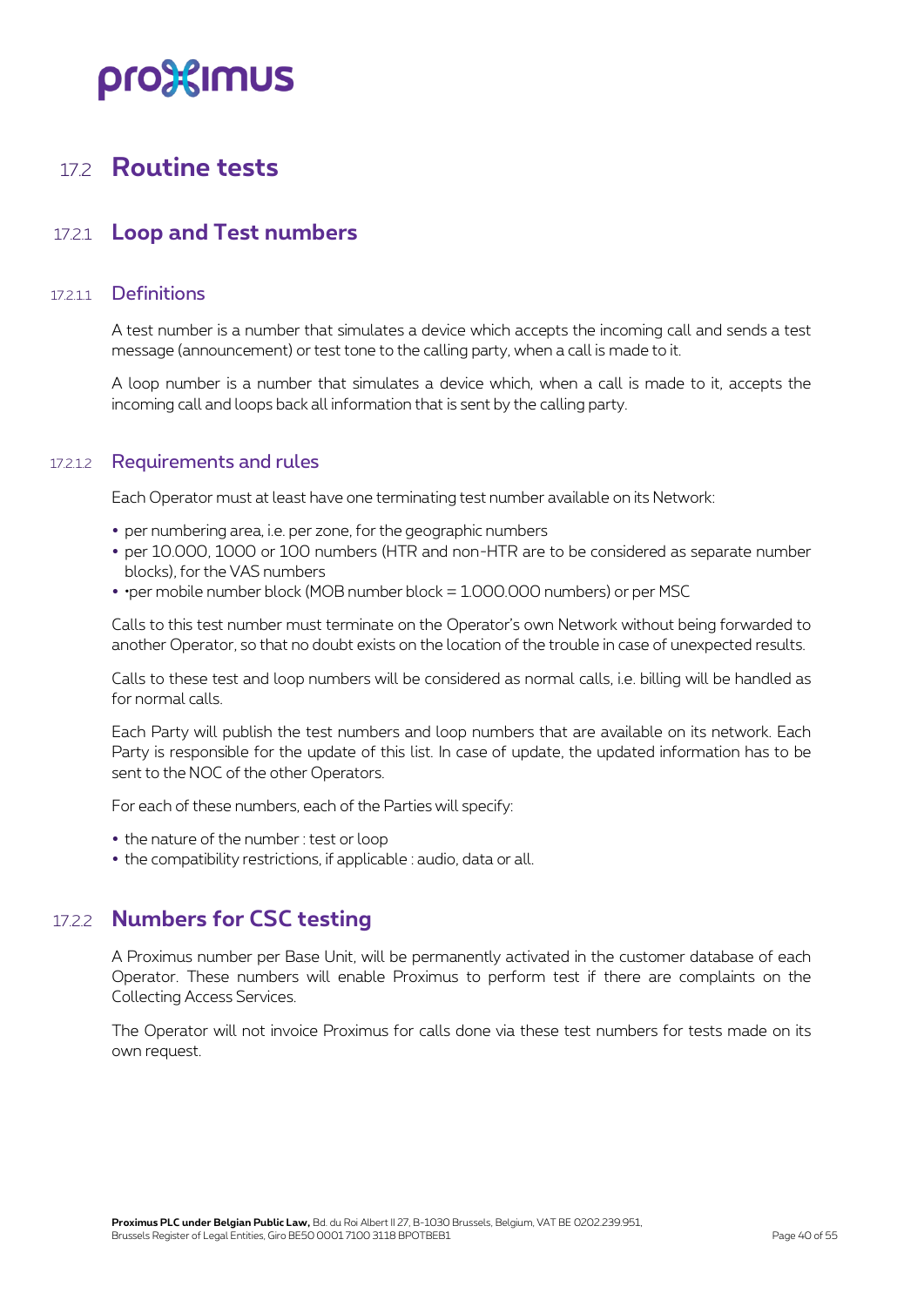### <span id="page-40-0"></span>17.3 **Co-operation regarding fraud and assistance to Law Enforcement Authorities**

Both Parties shall agree about a procedure to exchange information to detect and stop fraud and to determine the total impact of fraud.

Both Parties shall co-operate in assisting the Law Enforcement Authorities by identifying calling parties with malicious intent or by intercepting Calls on behalf of the Examining Magistrate, provided that they are formally required to do so by the competent Authorities.

Each Party will therefore take the required measures to transmit correct CLI values for calls originating on its own network. In case a Party acts as a national transit network and receives a trouble report indicating the presence of erroneous CLI values, that Party will guarantee the forwarding of that trouble report to the correct Party.

## <span id="page-40-1"></span>17.4 **Service User trouble report handling**

Each Party will advise its Service Users to report all troubles to its appropriate reporting centre. If a Party's Service User reports a trouble on its service to the trouble reporting centre of the other Party, that Party will invite the Service User to report the trouble to its own Operator/Service Provider.

Information about the appropriate reporting centre, supplied to Third Parties such as CPE suppliers will be complete, correct and non-discriminative.

In case a Party receives multiple trouble reports from its Service Users for which the root cause is located in the other Party's Network, this trouble affecting more than one Service User, shall be reported to the other Party's NOC as indicated in Section 17.1.

### <span id="page-40-2"></span>17.5 **Planned outages**

Both Parties shall inform each other about planned upgrade works, that cause a temporary unavailability of one or more Interconnect Services. The information exchange procedures will be these as defined in the SLA. Each Party shall use its reasonable endeavours to minimise disruption and where possible provide alternative routing at no additional charge to the other Party for a reasonable period of time with respect to the duration of the disruption.

Maintenance or repair works that cause a temporary unavailability of one or more interconnect services must be delayed if possible till the relevant maintenance window and the other Party must be informed as soon as reasonably possible.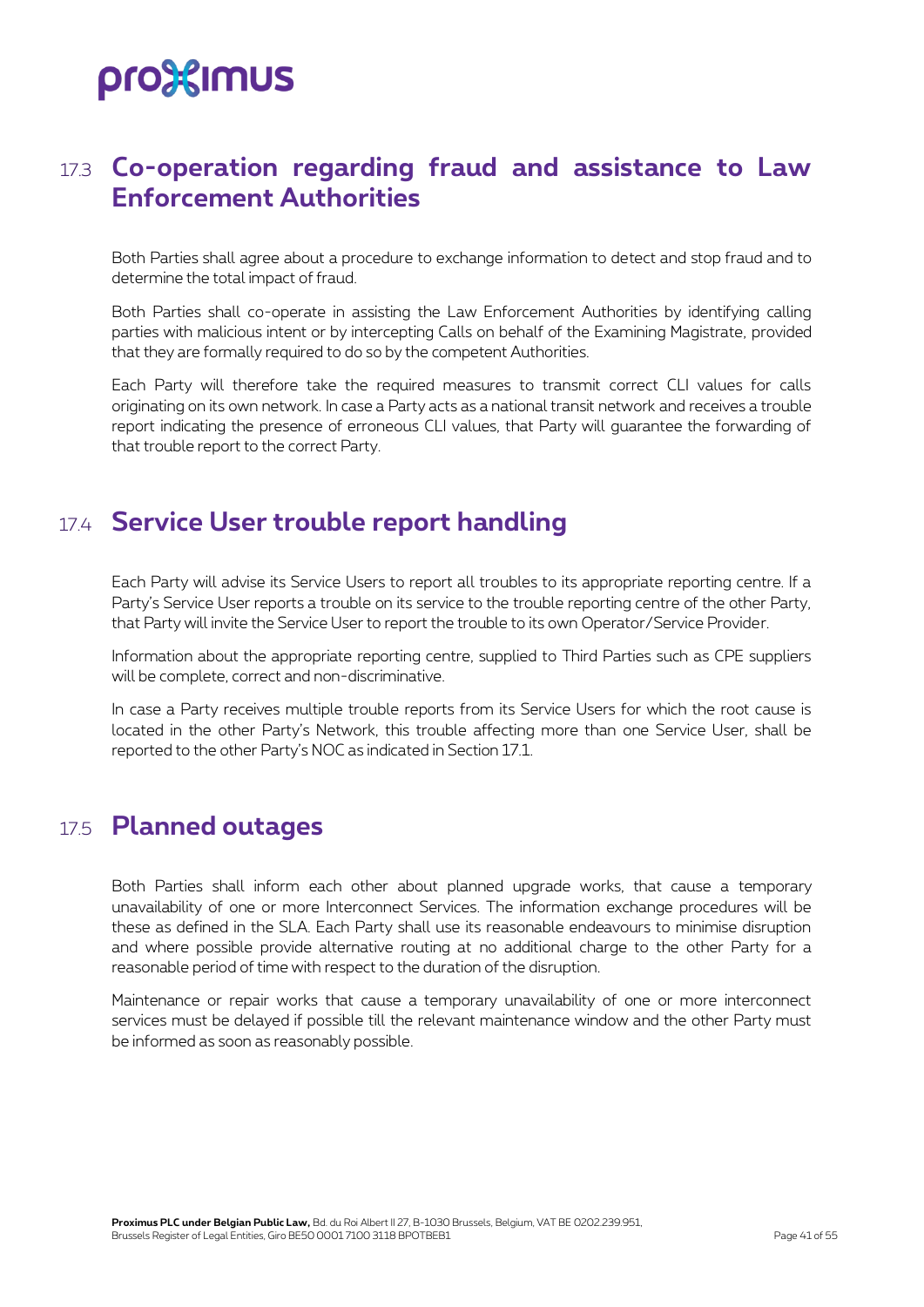### <span id="page-41-0"></span>17.6 **Building access**

### 17.6.1 **Proximus-Sited Interconnection**

<span id="page-41-2"></span><span id="page-41-1"></span>See Colocation Agreement.

### 17.6.2 **OLO-Sited Interconnection**

In case a Demarcation Point is located in OLO's building, Proximus must have access twenty-four (24) hours per day, seven (7) days per week to that part of the building where its equipment is located, for implementation, repair and maintenance works. The access procedures as well as additional conditions such as safety procedures, allowed rooms, contact persons, etc… will be described in an appropriate document.

## <span id="page-41-3"></span>17.7 **SDH management**

Neither Party shall perform management control of the other Party's SDH equipment. In particular, the transmission messages to the other Party via the Data Communication Channel in the Multiplex Section Overhead shall be inhibited.

On the other hand, overhead far end indications should be exchanged.

Proximus will always synchronise the transmission equipment for OLO-Sited, Mid-Span or In-Span Interconnection on its own clock reference. OLO may also use the Proximus reference for Proximus-Sited Interconnection or it may use an own clock reference as specified above.

## <span id="page-41-4"></span>17.8 **Network synchronisation**

Proximus will never synchronise its Network to OLO's clock reference. OLO may synchronise to the Proximus clock by extracting it from one or more E1 bit streams or may use its own clock provided that the characteristics of that clock comply with ITU Recommendation G.811.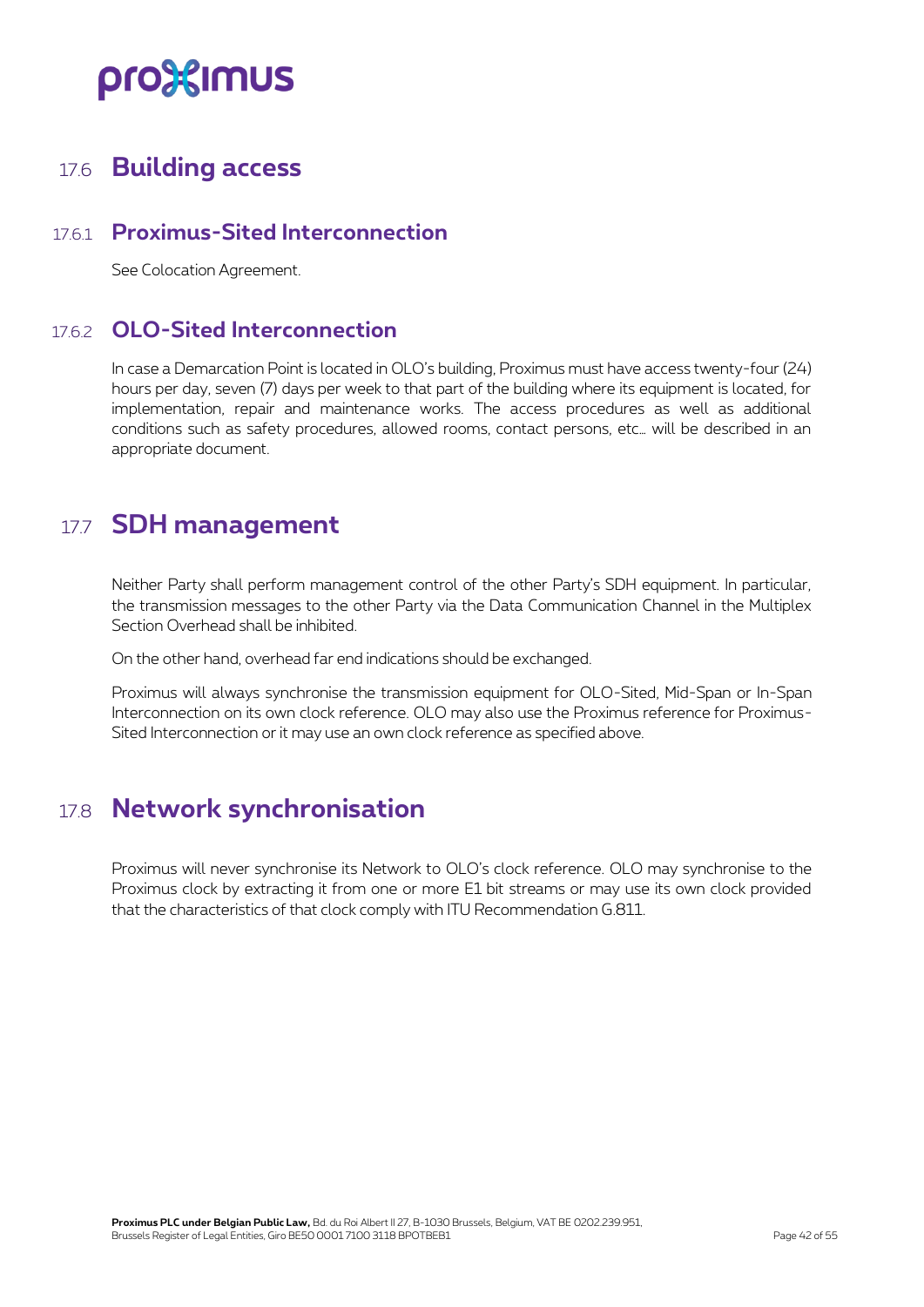## <span id="page-42-0"></span>18. **Appendix 1a: Rolling Forecast for OIT/BIT**

|            |        |                     |                 |           |           |           | FORECASTING TEMPLATE FOR OIT IC LINKS |           |                 |           |           |                           |
|------------|--------|---------------------|-----------------|-----------|-----------|-----------|---------------------------------------|-----------|-----------------|-----------|-----------|---------------------------|
| <b>OLO</b> |        |                     | Qi =            |           | REF:      |           |                                       |           | <b>EDITION:</b> |           |           | <b>RECEPTION</b><br>DATE: |
| OLO AGE    | OLO AP | <b>PROXIMUS AGE</b> | <b>TYPOLOGY</b> | $Q_{i+1}$ | $Q_{i+2}$ | $Q_{i+3}$ | $Q_{i+4}$                             | $Q_{i+5}$ | $Q_{i+6}$       | $Q_{i+7}$ | $Q_{i+8}$ | <b>REMARKS</b>            |
|            |        |                     |                 |           |           |           |                                       |           |                 |           |           |                           |
|            |        |                     |                 |           |           |           |                                       |           |                 |           |           |                           |
|            |        |                     |                 |           |           |           |                                       |           |                 |           |           |                           |
|            |        |                     |                 |           |           |           |                                       |           |                 |           |           |                           |
|            |        |                     |                 |           |           |           |                                       |           |                 |           |           |                           |
|            |        |                     |                 |           |           |           |                                       |           |                 |           |           |                           |
|            |        |                     |                 |           |           |           |                                       |           |                 |           |           |                           |
|            |        |                     |                 |           |           |           |                                       |           |                 |           |           |                           |
|            |        |                     |                 |           |           |           |                                       |           |                 |           |           |                           |
|            |        |                     |                 |           |           |           |                                       |           |                 |           |           |                           |
|            |        |                     |                 |           |           |           |                                       |           |                 |           |           |                           |
|            |        |                     |                 |           |           |           |                                       |           |                 |           |           |                           |
|            |        |                     |                 |           |           |           |                                       |           |                 |           |           |                           |
|            |        |                     |                 |           |           |           |                                       |           |                 |           |           |                           |

Note : the same template is used for BIT and OIT traffic

## <span id="page-42-1"></span>**Appendix 1b: Rolling Forecast for OIT/BIT: additional information**

| <b>Proximus AGE</b> | <b>Address</b> | first<br>ccitt-point<br>code | second<br>ccitt-<br>point<br>code | zones | provisioning<br>contact point<br><b>SWITCHING</b> | provisioning<br>contact point<br><b>TRANSMISSION</b> |
|---------------------|----------------|------------------------------|-----------------------------------|-------|---------------------------------------------------|------------------------------------------------------|
|                     |                |                              |                                   |       |                                                   |                                                      |
|                     |                |                              |                                   |       |                                                   |                                                      |
|                     |                |                              |                                   |       |                                                   |                                                      |
|                     |                |                              |                                   |       |                                                   |                                                      |
|                     |                |                              |                                   |       |                                                   |                                                      |

| OLO NAMING CONVENTION | $Q_i =$        | <b>EDITION</b>                                       | <b>RECEPTION DATE</b> |  |  |
|-----------------------|----------------|------------------------------------------------------|-----------------------|--|--|
| <b>OLO AP</b>         | <b>Address</b> | provisioning<br>contact point<br><b>TRANSMISSION</b> | <b>PROXIMUS NAME</b>  |  |  |
|                       |                |                                                      |                       |  |  |
|                       |                |                                                      |                       |  |  |
|                       |                |                                                      |                       |  |  |
|                       |                |                                                      |                       |  |  |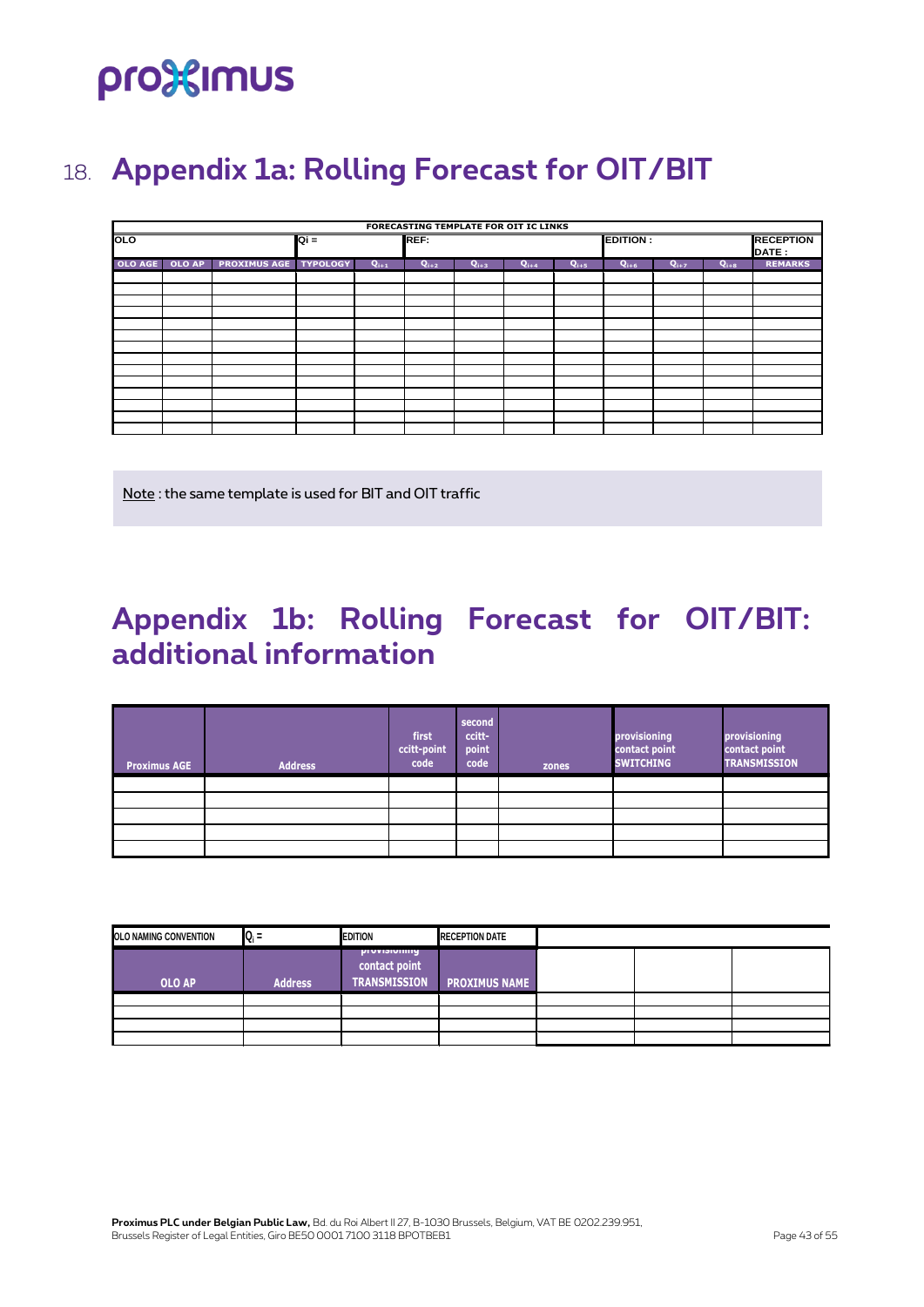

| OLO NAMING CONVENTION | $Q_i =$        | <b>EDITION</b>            |                            | <b>RECEPTION DATE</b>                             |                      |  |
|-----------------------|----------------|---------------------------|----------------------------|---------------------------------------------------|----------------------|--|
| <b>OLO AGE</b>        | <b>Address</b> | first<br>ccitt-point code | second<br>ccitt-point code | provisioning<br>contact point<br><b>SWITCHING</b> | <b>PROXIMUS NAME</b> |  |
|                       |                |                           |                            |                                                   |                      |  |
|                       |                |                           |                            |                                                   |                      |  |

## <span id="page-43-0"></span>**Appendix 1c "Ordering intention & forecasting templates" for interconnect links - Guidelines**

#### **I. General rules**

One separate template for OIT ordering intention & forecasting and one separate template for BIT ordering intention & forecasting must be used. The templates are in line

The format of the capacity requirement form is a flat table.

Proximus will provide at the start of every quarter a partially filled out template to the OLO, containing the known OLO network topology (see light grey zones).

All quantities ( Qi+1 to Qi+8 )are incremental values.

Qi is the quarter in which the forecasting templates are submitted

#### Typology:

CS-i = Customer-Sited (i years contract duration)

PS = Proximus-Sited

MS = Mid Span

 $IS = In Span$ 

OS = OLO-Sited

In case of PS via a third party Colocation Area, the requesting party must indicate the identity of the Colocation Area holder. The free text zone in the REMARKS column can be used for that purpose.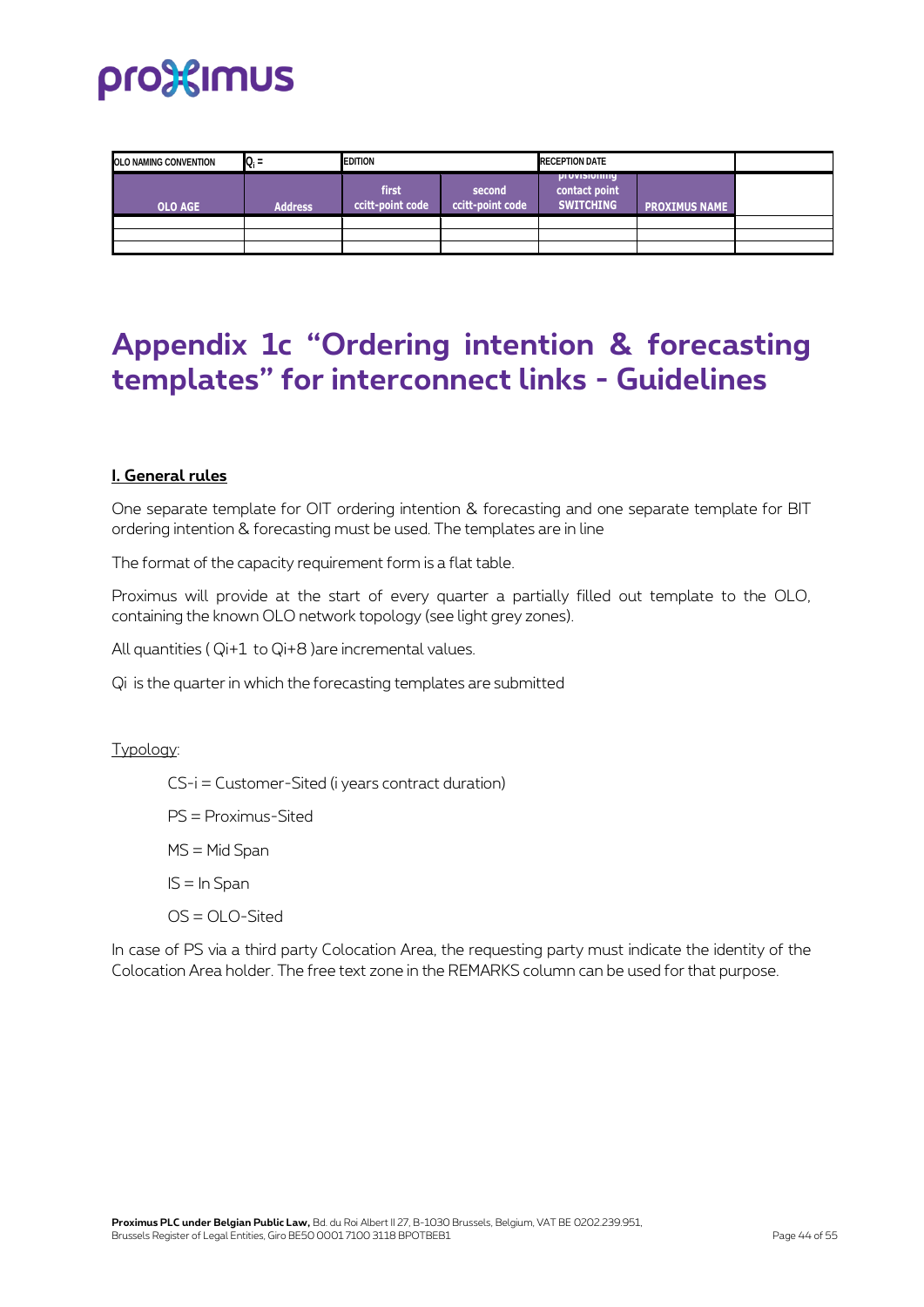

#### **II. Information to be filled out by the requesting party ( dark colored zones )**

Each template will contain a heading with an identification field. This identification will be filled out by the OLO and will contain info on the customer's reference and the edition of the document.

The reception date will be filled out by Proximus.

Each line represents the capacity requirements for an 8 quarter period for each combination: OLO AGE – OLO AP – PROXIMUS AGE – TYPOLOGY.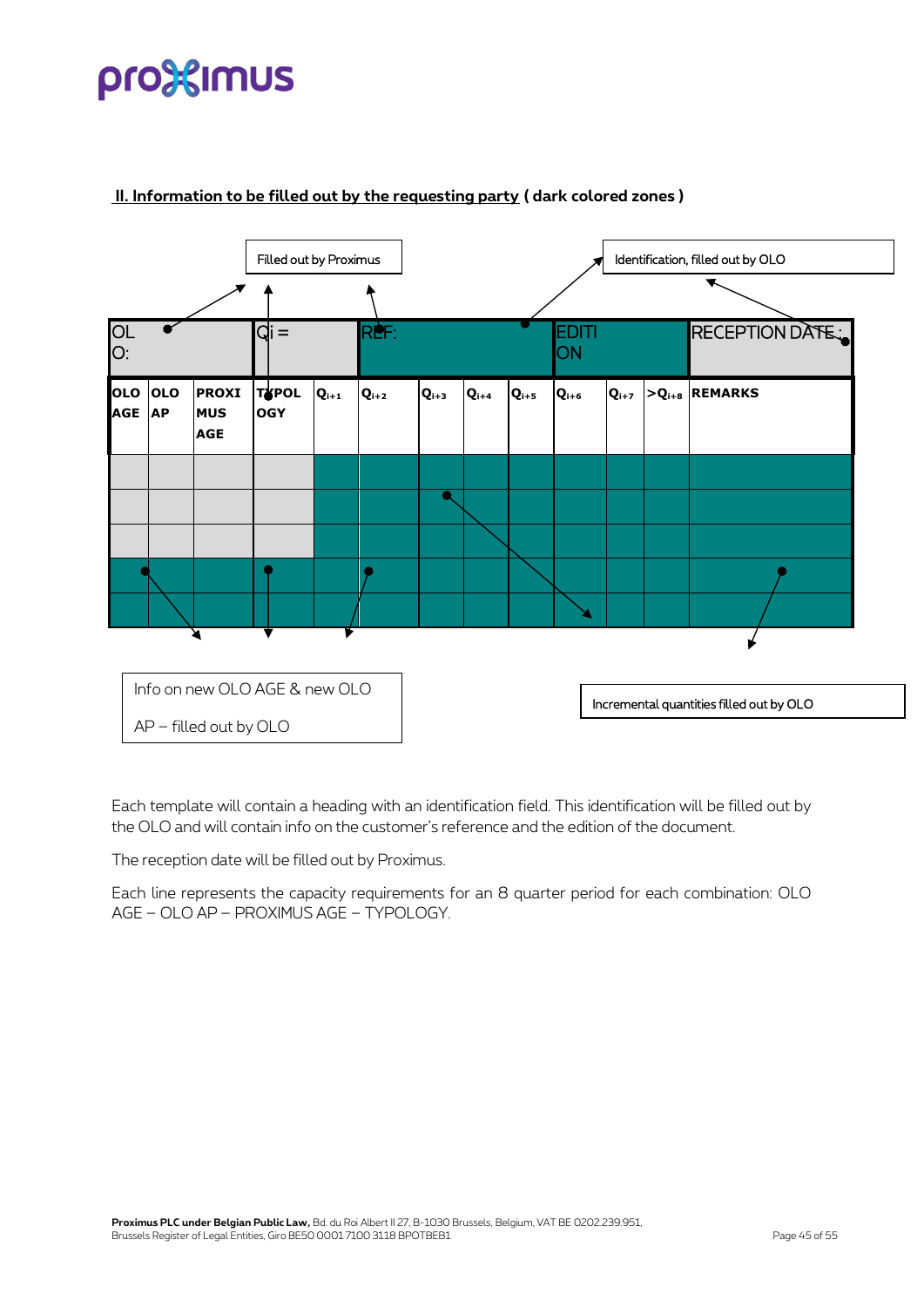#### **III. OPTIONAL : Use of OLO naming conventions**

The use of Proximus names for OLO AGE, OLO AP is recommended. However, if the OLO wants to use his own naming conventions, he can do so. Proximus will then translate those naming to a Proximus naming. A separate sheet will be joined containing the translation tables between the Proximus naming and the OLO naming.

The OLO will inform Proximus during the meetings of the technical implementation committee of every update made to this table.



New OLO age's and new OLO AP's, for which no Proximus name exists yet, can be added as such to the tables. Proximus will then update the translation table by the next release of the forecasting templates.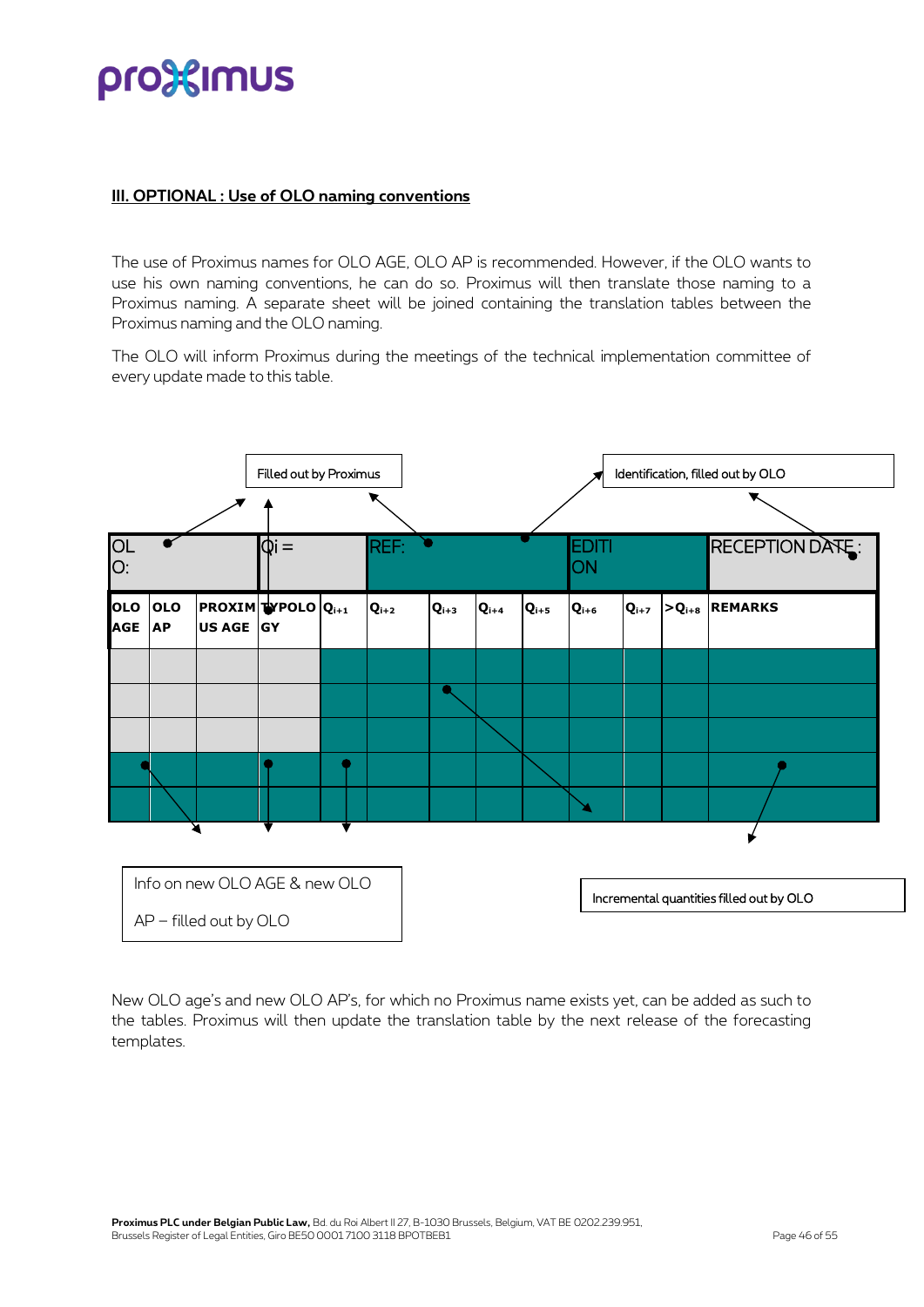| Proximus              | Info on existing OLO AP's, filled out by |                                                      |                      |
|-----------------------|------------------------------------------|------------------------------------------------------|----------------------|
| OLO NAMING CONVENTION | $Qi=$                                    | <b>EDITION</b>                                       | RESEPTION DATE       |
| <b>OLO AP</b>         | <b>Address</b>                           | provisioning<br>contact point<br><b>TRANSMISSION</b> | <b>PROXIMUS NAME</b> |
|                       |                                          |                                                      |                      |
|                       |                                          |                                                      |                      |
|                       |                                          |                                                      |                      |
|                       |                                          |                                                      |                      |

Info on new OLO AP's, filled out by OLO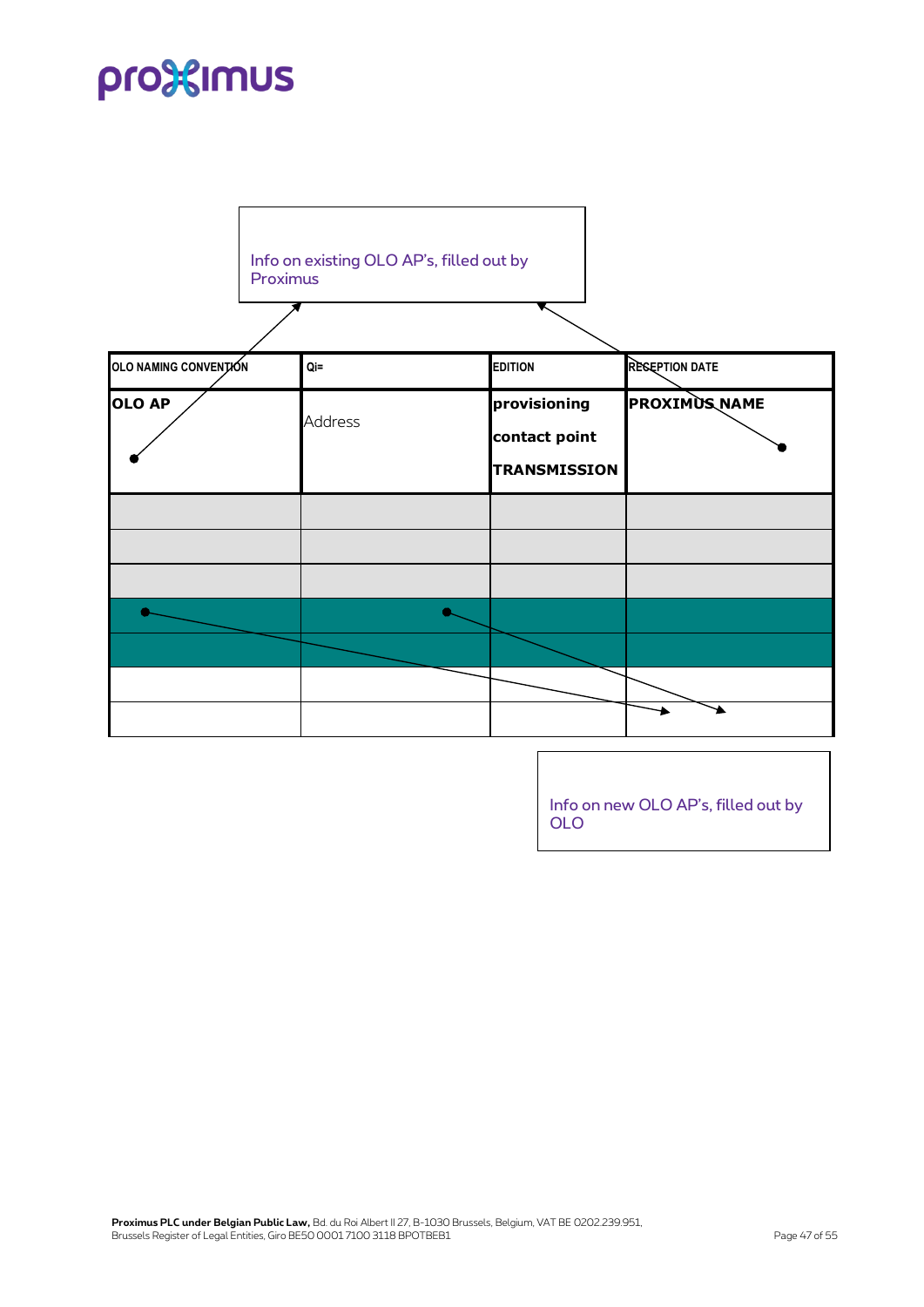## <span id="page-47-0"></span>19. **Appendix 2: Firm Order**

### <span id="page-47-1"></span>19.1 **Appendix 2a: Firm Order Form for Interconnect Links - OIT**

|                              |                       |          |              |            |                      | FIRM ORDER FORM FOR INTERCONNECT LINKS - BIT |                | <b>FOR DELIVERY</b> |
|------------------------------|-----------------------|----------|--------------|------------|----------------------|----------------------------------------------|----------------|---------------------|
| Name:                        | <b>PROXIMUS</b>       |          |              |            | PROXIMUS reference : |                                              |                |                     |
| Address:                     | Bld E. Jacqmain 177   |          |              |            | Ordering date:       |                                              |                |                     |
|                              | 1030 Brussels         |          |              |            | Typology:            |                                              | $CS - MS - IS$ |                     |
| Ordering person :            |                       |          |              |            | Signature of         |                                              |                |                     |
| Phone:                       |                       |          |              |            | ordering person      |                                              |                |                     |
| Fax:                         |                       |          |              |            |                      |                                              |                |                     |
|                              |                       |          |              |            |                      |                                              |                |                     |
| AGE OLO:                     |                       |          |              |            | POI:                 |                                              |                |                     |
| Point Code OLO:              |                       |          |              |            | Address:             |                                              |                |                     |
| Address:                     |                       |          |              |            |                      |                                              |                |                     |
|                              |                       |          |              |            |                      | Contact person PROXIMUS :                    |                |                     |
| Contact person:              |                       |          |              |            | Phone:               |                                              |                |                     |
| Phone:                       |                       |          |              |            | Fax:                 |                                              |                |                     |
| Fax:                         |                       |          |              |            |                      |                                              |                |                     |
|                              |                       |          |              |            |                      |                                              |                |                     |
|                              |                       |          |              |            |                      |                                              |                |                     |
| $\mathsf{N}^\circ$<br>Action | System                | Position | Codification | Time Slot: | Time Slot:           | Usage                                        | Action         | CRD                 |
| on System                    | Number                |          | Number       | From       | To                   |                                              | on CSG         | Date                |
| $\mathbf{1}$                 |                       |          |              |            |                      |                                              |                |                     |
| $\sqrt{2}$                   |                       |          |              |            |                      |                                              |                |                     |
| 3                            |                       |          |              |            |                      |                                              |                |                     |
| $\overline{\mathbf{4}}$      |                       |          |              |            |                      |                                              |                |                     |
| 5                            |                       |          |              |            |                      |                                              |                |                     |
| 6                            |                       |          |              |            |                      |                                              |                |                     |
| $\overline{7}$               |                       |          |              |            |                      |                                              |                |                     |
| 8                            |                       |          |              |            |                      |                                              |                |                     |
| 9                            |                       |          |              |            |                      |                                              |                |                     |
| 10                           |                       |          |              |            |                      |                                              |                |                     |
| 11                           |                       |          |              |            |                      |                                              |                |                     |
| 12                           |                       |          |              |            |                      |                                              |                |                     |
| 13                           |                       |          |              |            |                      |                                              |                |                     |
| 14                           |                       |          |              |            |                      |                                              |                |                     |
| 15                           |                       |          |              |            |                      |                                              |                |                     |
| 16                           |                       |          |              |            |                      |                                              |                |                     |
| $17$<br>18                   |                       |          |              |            |                      |                                              |                |                     |
| 19                           |                       |          |              |            |                      |                                              |                |                     |
| $\overline{20}$              |                       |          |              |            |                      |                                              |                |                     |
| 21                           |                       |          |              |            |                      |                                              |                |                     |
| 22                           |                       |          |              |            |                      |                                              |                |                     |
| 23                           |                       |          |              |            |                      |                                              |                |                     |
| 24                           |                       |          |              |            |                      |                                              |                |                     |
| $\ldots$                     |                       |          |              |            |                      |                                              |                |                     |
|                              |                       |          |              |            |                      |                                              |                |                     |
|                              |                       |          |              |            |                      |                                              |                |                     |
|                              |                       |          |              |            |                      |                                              |                |                     |
| Template number:             |                       |          |              |            | # E1's:              |                                              |                | Order Receptic      |
|                              |                       |          |              |            |                      |                                              |                | Order Acceptal      |
|                              | PXS_F_40_9906_18_00_E |          |              |            |                      |                                              |                |                     |
| Date: 07/06/1999             |                       |          |              |            |                      |                                              |                |                     |
| Version: 01_02 Page 2        |                       |          |              |            |                      |                                              | P&O ANNEX 5B   |                     |
|                              |                       |          |              |            |                      |                                              |                |                     |
|                              |                       |          |              |            |                      |                                              |                |                     |
|                              |                       |          |              |            |                      |                                              |                |                     |
|                              |                       |          |              |            |                      |                                              |                |                     |
|                              |                       |          |              |            |                      |                                              |                |                     |

**Proximus PLC under Belgian Public Law,** Bd. du Roi Albert II 27, B-1030 Brussels, Belgium, VAT BE 0202.239.951, Brussels Register of Legal Entities, Giro BE50 0001 7100 3118 BPOTBEB1 Page 48 of 55 Page 48 of 55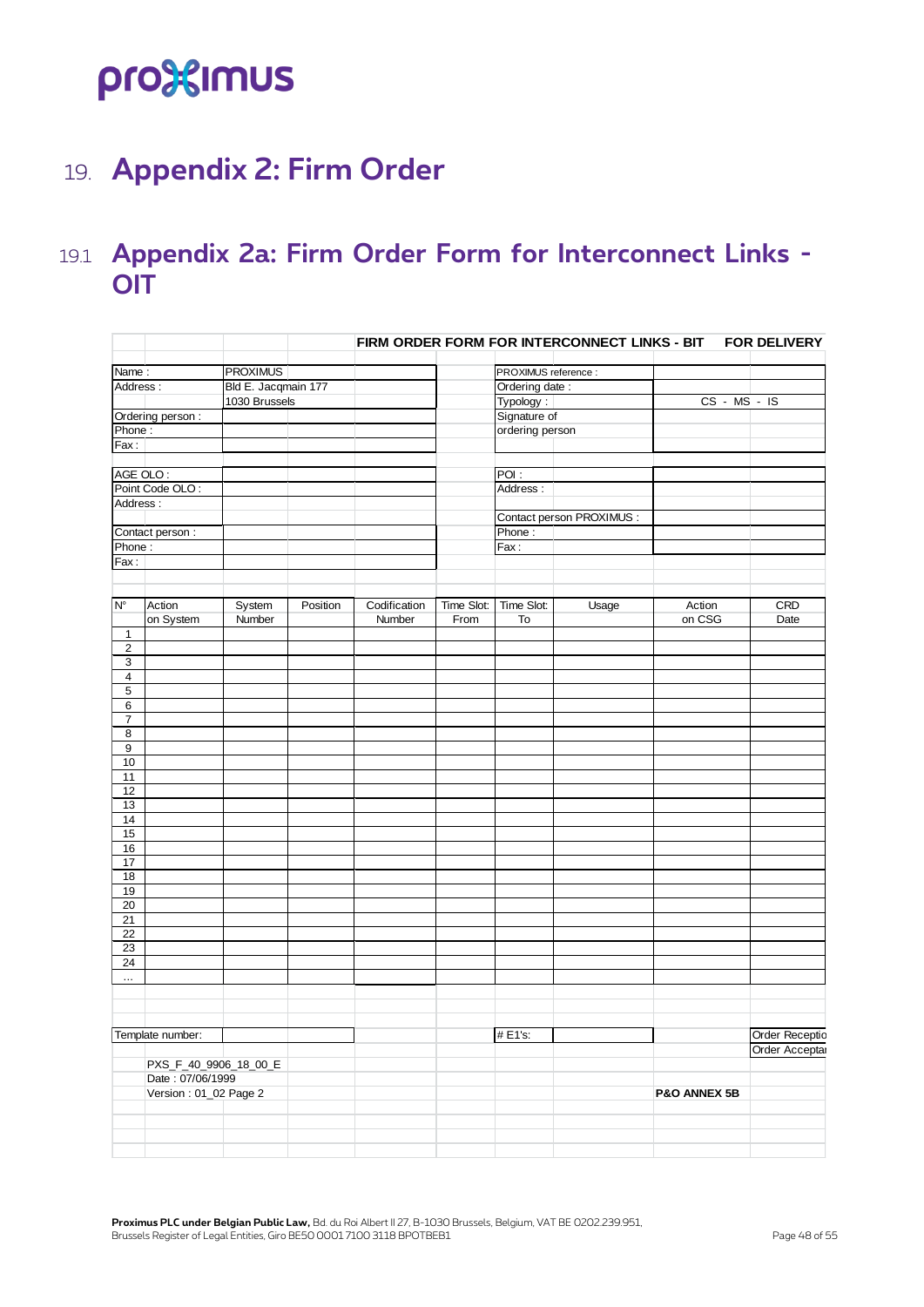## <span id="page-48-0"></span>19.2 **Appendix 2b: Firm Order Form for Interconnect Links - BIT**

|                            |                  |                                         |          |                                        |            |                 | FIRM ORDER FORM FOR INTERCONNECT LINKS - BIT FOR DELIVERY IN : |        |                        |            | $ /Q$                 |
|----------------------------|------------------|-----------------------------------------|----------|----------------------------------------|------------|-----------------|----------------------------------------------------------------|--------|------------------------|------------|-----------------------|
|                            |                  | PROXIMUS                                |          |                                        |            |                 |                                                                |        |                        |            |                       |
| Name:<br>Address:          |                  |                                         |          | PROXIMUS reference :<br>Ordering date: |            |                 |                                                                |        |                        |            |                       |
|                            |                  | Bld. Roi Albert II, 27<br>1030 Brussels |          |                                        | Typology:  |                 | OS - MS - IS                                                   |        |                        |            |                       |
|                            |                  |                                         |          |                                        |            |                 |                                                                |        |                        |            |                       |
| Ordering person:<br>Phone: |                  |                                         |          |                                        |            | Signature of    |                                                                |        |                        |            |                       |
|                            |                  |                                         |          |                                        |            | ordering person |                                                                |        |                        |            |                       |
| Fax:                       |                  |                                         |          |                                        |            |                 |                                                                |        |                        |            |                       |
|                            |                  |                                         |          |                                        |            |                 |                                                                |        |                        |            |                       |
| AGE OLO:                   |                  |                                         |          |                                        |            | POI:            |                                                                |        |                        |            | AGE PROXIMUS:         |
| Point Code OLO:            |                  |                                         |          |                                        |            | Address:        |                                                                |        |                        |            | Point Code PROXIMUS : |
|                            | Address:         |                                         |          |                                        |            |                 |                                                                |        |                        |            | Address:              |
|                            |                  |                                         |          |                                        |            |                 | Contact person PROXIMUS :                                      |        |                        |            |                       |
| Contact person :           |                  |                                         |          |                                        |            | Phone:          |                                                                |        |                        |            | Contact person :      |
| Phone:                     |                  |                                         |          |                                        |            | Fax:            |                                                                |        |                        |            | Phone:                |
| Fax:                       |                  |                                         |          |                                        |            |                 |                                                                |        |                        |            | Fax:                  |
|                            |                  |                                         |          |                                        |            |                 |                                                                |        |                        |            |                       |
|                            |                  |                                         |          |                                        |            |                 |                                                                |        |                        |            |                       |
| $\mathsf{N}^\circ$         | Action           | System                                  | Position | Codification                           | Time Slot: | Time Slot:      | Usage                                                          | Action | CRD                    | <b>RFS</b> | PROXIMUS's remarks    |
|                            | on System        | Number                                  |          | Number                                 | From       | To              |                                                                | on CSG | Date                   | Date       |                       |
| $\mathbf{1}$               |                  |                                         |          |                                        |            |                 |                                                                |        |                        |            |                       |
| $\overline{2}$             |                  |                                         |          |                                        |            |                 |                                                                |        |                        |            |                       |
| 3                          |                  |                                         |          |                                        |            |                 |                                                                |        |                        |            |                       |
| $\sqrt{4}$                 |                  |                                         |          |                                        |            |                 |                                                                |        |                        |            |                       |
| $\mathbf 5$                |                  |                                         |          |                                        |            |                 |                                                                |        |                        |            |                       |
| 6                          |                  |                                         |          |                                        |            |                 |                                                                |        |                        |            |                       |
| $\overline{7}$             |                  |                                         |          |                                        |            |                 |                                                                |        |                        |            |                       |
| 8                          |                  |                                         |          |                                        |            |                 |                                                                |        |                        |            |                       |
| 9                          |                  |                                         |          |                                        |            |                 |                                                                |        |                        |            |                       |
| 10                         |                  |                                         |          |                                        |            |                 |                                                                |        |                        |            |                       |
| 11                         |                  |                                         |          |                                        |            |                 |                                                                |        |                        |            |                       |
| 12                         |                  |                                         |          |                                        |            |                 |                                                                |        |                        |            |                       |
| 13                         |                  |                                         |          |                                        |            |                 |                                                                |        |                        |            |                       |
| 14                         |                  |                                         |          |                                        |            |                 |                                                                |        |                        |            |                       |
| 15                         |                  |                                         |          |                                        |            |                 |                                                                |        |                        |            |                       |
| 16                         |                  |                                         |          |                                        |            |                 |                                                                |        |                        |            |                       |
| 17                         |                  |                                         |          |                                        |            |                 |                                                                |        |                        |            |                       |
| $18\,$                     |                  |                                         |          |                                        |            |                 |                                                                |        |                        |            |                       |
| 19                         |                  |                                         |          |                                        |            |                 |                                                                |        |                        |            |                       |
| $20\,$                     |                  |                                         |          |                                        |            |                 |                                                                |        |                        |            |                       |
| 21                         |                  |                                         |          |                                        |            |                 |                                                                |        |                        |            |                       |
| 22                         |                  |                                         |          |                                        |            |                 |                                                                |        |                        |            |                       |
| 23                         |                  |                                         |          |                                        |            |                 |                                                                |        |                        |            |                       |
| 24                         |                  |                                         |          |                                        |            |                 |                                                                |        |                        |            |                       |
| $\ddotsc$                  |                  |                                         |          |                                        |            |                 |                                                                |        |                        |            |                       |
|                            |                  |                                         |          |                                        |            |                 |                                                                |        |                        |            |                       |
|                            |                  |                                         |          |                                        |            |                 |                                                                |        |                        |            |                       |
|                            |                  |                                         |          |                                        |            |                 |                                                                |        |                        |            |                       |
|                            | Template number: |                                         |          |                                        |            | # E1's:         |                                                                |        | Order Reception Date:  |            |                       |
|                            |                  |                                         |          |                                        |            |                 |                                                                |        | Order Acceptance Date: |            |                       |
|                            |                  |                                         |          |                                        |            |                 |                                                                |        |                        |            |                       |

## <span id="page-48-1"></span>19.3 **Appendix 2c: Guidelines**

Firm order form for interconnect links - Guidelines

#### **I. General rules**

One template per combination AGEolo-Demarcation Point-AGEpxs must be used, with numbering of the templates (example of template numbering: 5th template out of 12, page 1 --> "template nr.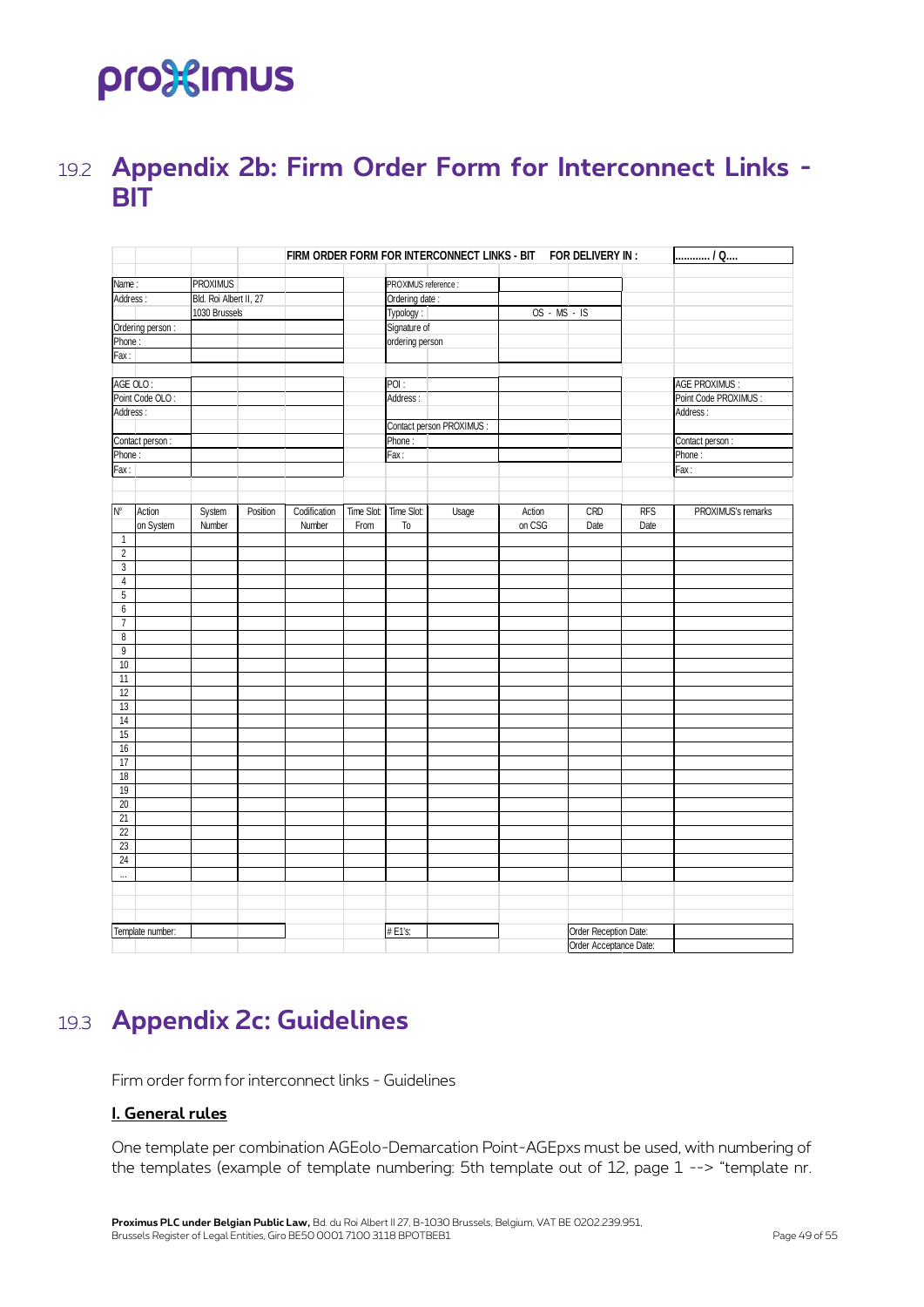5/12/1" ). If an AGE has several Point Codes, one template will be used per PColo-Demarcation Point-PCpxs.

The field within **bold frames** must mandatory be filled in by the requesting Party, except the field "Position" in case of CS OIT order.

The remaining fields are filled in by the requested Party, except the fields "OLO's/PROXIMUS remarks" and "OLO/PROXIMUS reference", which can optionally be filled in by the requesting Party.

#### **II. Information to fill in by the requesting party**

The identification information (name, address, contact persons, ...) are of course mandatory.

OLO/PROXIMUS reference: own reference that can optionally be attributed by the requesting party.

From the moment the order for an IC link is accepted, the codification number becomes the reference between both Parties.

Typology:

CS-i = Customer-Sited (i years contract duration) PS = Proximus-Sited MS = Mid Span IS = In Span

OS= OLO-Sited

In case of a PS via a third party Colocation Area, the requesting party must attach to its ordering templates the certified agreement of the Colocation Area holder.

#### # E1's

The requesting party has to fill in the number of added or canceled E1's compared with the previous quarter.

#### Action on system

Create

Cancel

No Change

A migration is represented by a "Cancel" followed by a "Create". The field "OLO's remarks" must specify the reference of the migration ("Migration  $x$ " with  $x =$  number of the migration).

#### System Number

Between 2 different Points Codes, systems are numbered from 1 to 127 (7 most significant bits of the Circuit Identification Code (CIC)). System number 0 can be used for the 128th system. It's agreed to use odd numbers for OIT and even numbers for BIT.

#### Action on CSG (Circuits Subgroups)

Create (new CSG)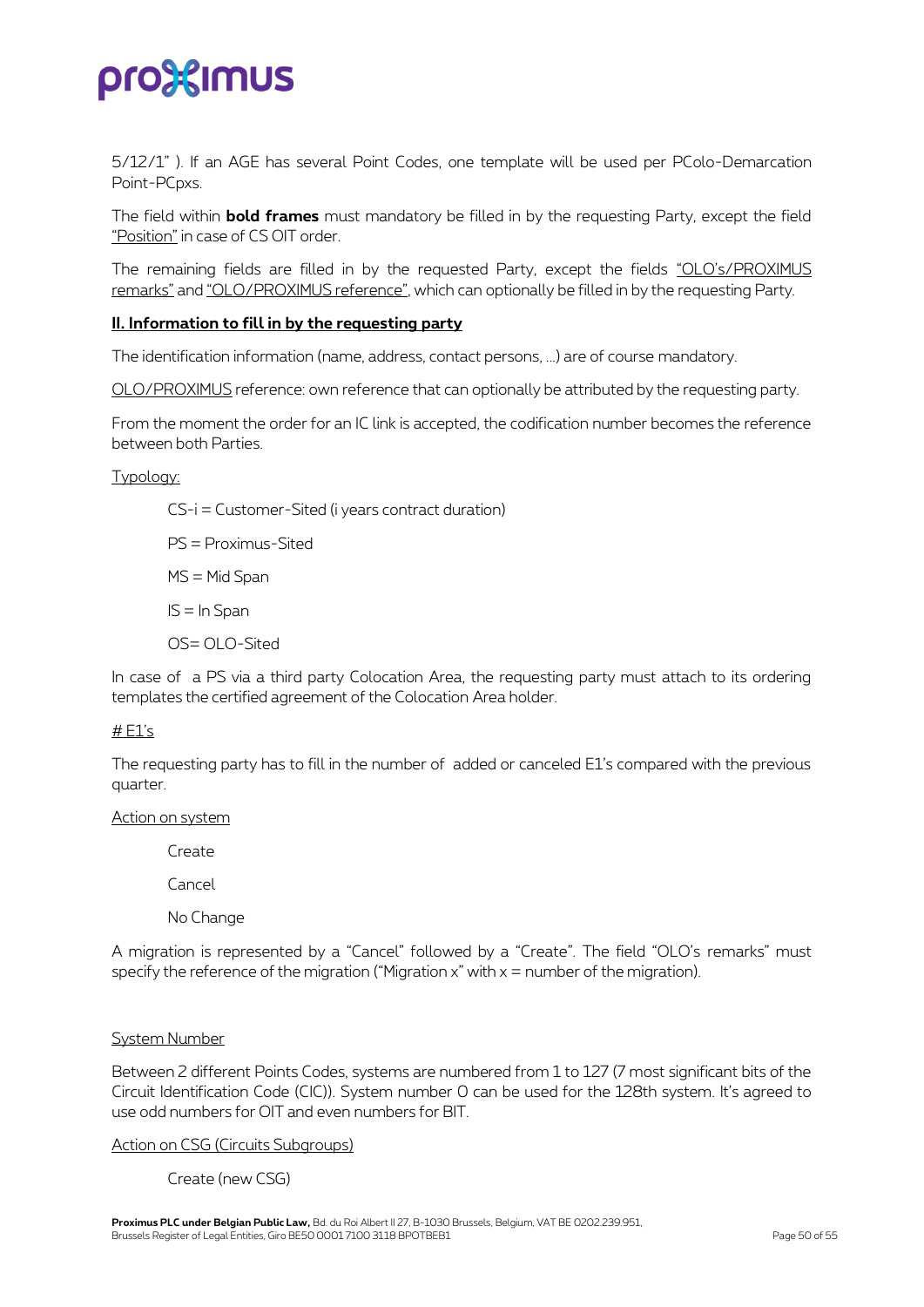

Extend (add capacity in CSG)

Reduce (reduce capacity in CSG)

N7 Create (create N7 datalink)

N7 Remove (remove N7 datalink)

#### **Timeslot**

The timeslots must be specified and depend of the usage (see below).

#### Usage

Several Circuits Subgroups (CSG, also called Trunkgroups by Proximus) are included in the Interconnection offer. All these CSG's are bi-directional, even if the traffic is sometimes allowed in one way only.

#### 1. for OIT (OLO Interconnect Traffic)

#### **FIXO**: This CSG is used to route

the calls OLO PXS to numbers terminated by or via Proximus, excluded VAS and CSC

the calls  $PXS$   $\Box$  OLO to services VAS and CSC of the OLO

**HTRO:** This CSG is used to route the calls "Explosive Traffic" PXS OLO. Only one timeslot per system 2Mb can be implemented in this CSG (TS31).

100: This CSG is used to route the calls OLO PXS to emergency services. Only two timeslots can be used for this CSG (TS1 of the two first systems OIT).

**GSMO**: idem FIXO for MOLO

2. for BIT (PXS Interconnect Traffic)

**FIXB**: This CSG is used to route

the calls PXS OLO to numbers terminated by or via the OLO, excluded VAS and CSC

the calls OLO PXS to services VAS and CSC of Proximus

**HTRB:** This CSG is used to route the calls "Explosive Traffic" OLO PXS. Only one timeslot per system 2Mb can be implemented in this CSG (TS31).

**GSMB**: idem FIXB for MOLO

3. DLS (Data Link Set)

A DL (Data Link) is a 64kb timeslot reserved for the routing of N7 signaling messages between 2 SP's.

For direct DLS between AGE's (called F-link), it is agreed to use the TS16 of the 2 first systems (OIT or BIT). It is up to the OLO to order direct links even if the concerned TS's are on BIT systems.

#### CRD & RFS

Ready For Service date will be calculated as close as possible to Customer Requested Date.

#### **III. Information filled in by the requested party**

The fields "Codification number", "Order Reception Date" and "Order Acceptance Date" are filled in by the requested Party.

Comments from the requested Party:

In case of template not filled in completely or filled in incorrectly, the mention "rejected because field xxx is not filled in/not correct" will be added by the requested Party.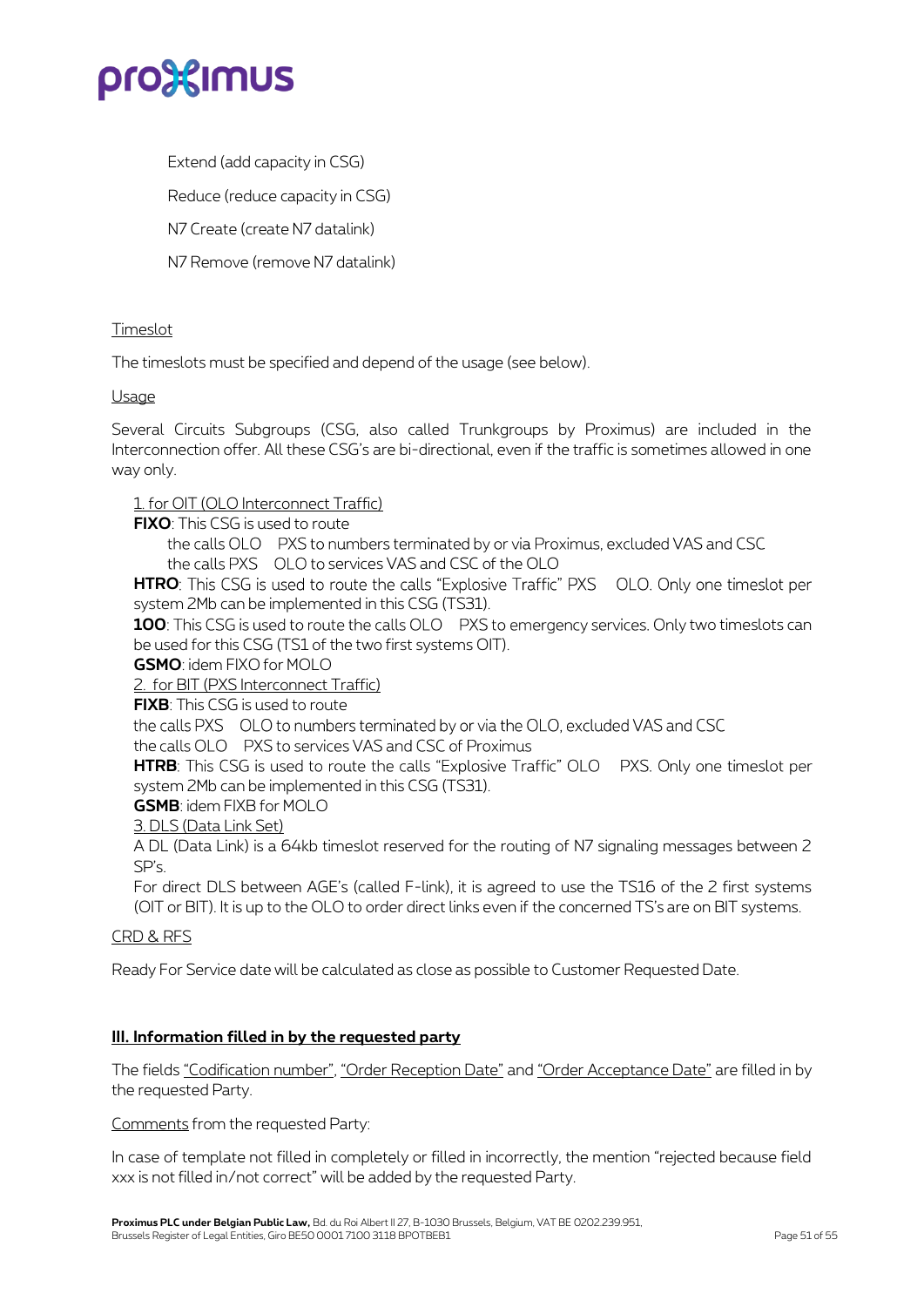In case of valid template (= completely filled in and compliant with the guidelines) but under the lower tuning limit as described in the P&O document, the mention "accepted but under tuning limit" will be added by the requested Party.

In case of valid template with an upward deviation as described in the P&O document, the mention "accepted" will be added by the requested Party for the lines up to the upper limit, and the mention "not accepted yet" for the lines beyond the upper limit.

## <span id="page-51-0"></span>20. **Appendix 3: Information concerning Proximus-Sited Interconnection**

#### **Convention for internal cabling**

Proximus will install coax cables to interconnect the OLO equipment with the AGE. The cables are provided without connectors. Each cable has 8 coaxial constituents. As an option, Proximus can equip the coaxe's with 75 ohms coaxial connectors in conformance with standard 169-13IEC-75-15/16 ohms-connector type 1,6/5,6.

The labelling and the management of the internal cabling in the OLO Colocation Area is the responsibility of the OLO. It is advised to indicate on OLO equipment the Proximus reference in order to avoid all confusion.

After the installation of the cabling, Proximus will contact the OLO in order to realise an acceptance test with common approval.

The individual coaxial constituents in a cable are identified following the colour code table below:

| Constituent of the electrical cable | Color        |
|-------------------------------------|--------------|
| Coaxial 1                           | White        |
| Coaxial 2                           | Red          |
| Coaxial 3                           | Orange       |
| Coaxial 4                           | <b>Black</b> |
| Coaxial 5                           | Green        |
| Coaxial 6                           | <b>Blue</b>  |
| Coaxial 7                           | Purple       |
| Coaxial 8                           | Grey         |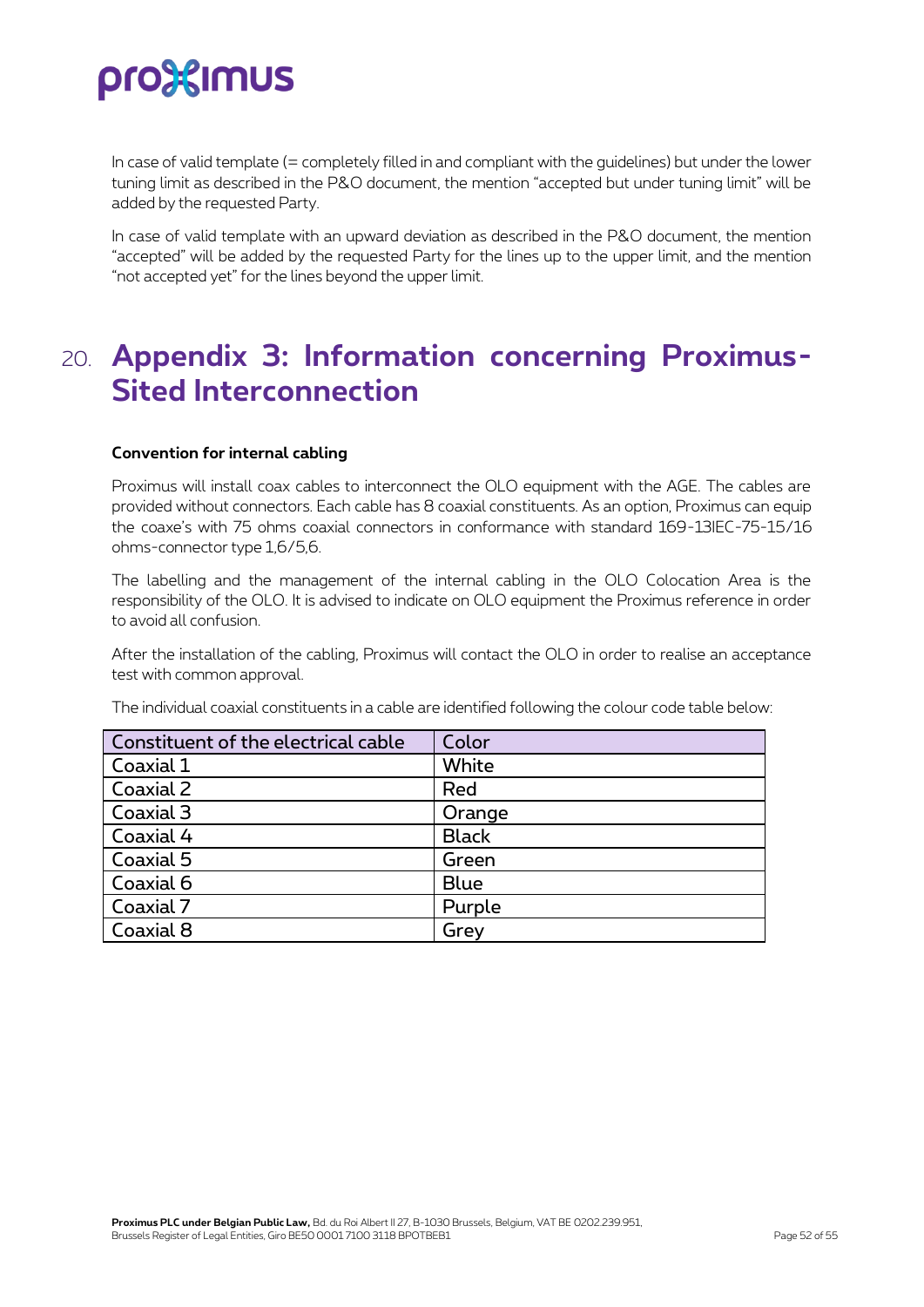### <span id="page-52-0"></span>20.1 **Co-location in an A-AP**

The coaxial cables which are brought into the OLO Colocation Area are labeled 1,2,3.. by Proximus. The odd numbered cables are carrying the transmission (Tx) signal from the Proximus network to the OLO network. The even numbered cables are carrying the reception (Rx) signal from the OLO network to the Proximus network.

| <b>Direction</b> |         | Tx (from Proximus to OLO) |          | Rx (from OLO to Proximus) |  |  |
|------------------|---------|---------------------------|----------|---------------------------|--|--|
| Position         | Cable   | Constituent               | Cable    | Constituent               |  |  |
|                  |         |                           |          |                           |  |  |
| $\cdots$         |         | $\cdots$                  |          |                           |  |  |
| 8                |         | 8                         |          | 8                         |  |  |
|                  |         |                           |          |                           |  |  |
| $\cdots$         |         | $\cdots$                  |          | $\cdots$                  |  |  |
| <b>16</b>        |         | 8                         |          | 8                         |  |  |
| ر…ا              | <b></b> | 、…                        | $\cdots$ | い…                        |  |  |

The table below shows the usage of cables and constituents in an A-AP:

The drawing below illustrates the usage of cables and constituents in an A-AP:

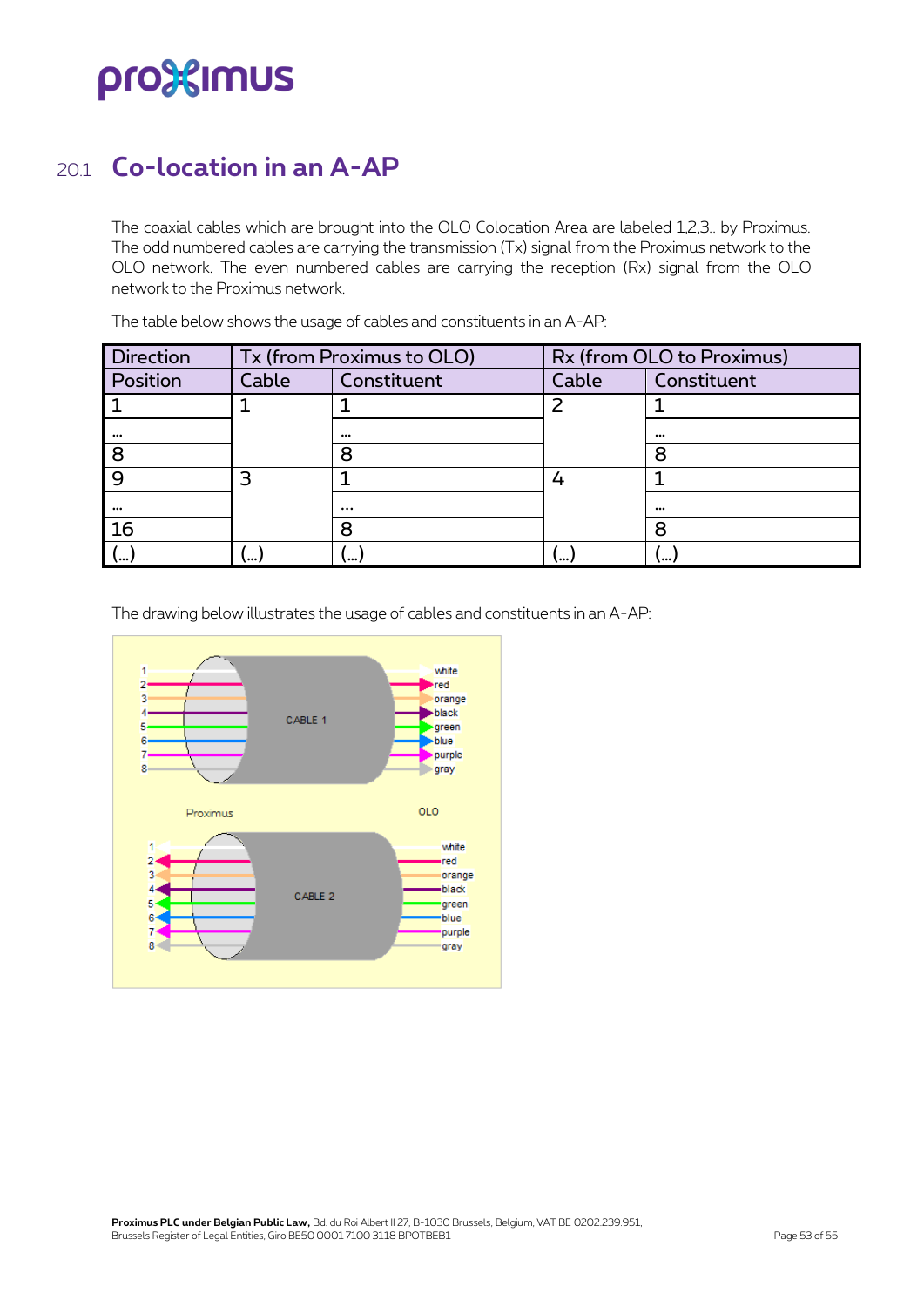### <span id="page-53-0"></span>20.2 **Co-location in an L-AP**

The coaxial cables which are brought into the OLO Colocation Area are labeled 1,2,3.. by Proximus. In every cable, the first 4 constituents are carrying the reception (Rx) signal from the OLO network to the Proximus network. The last 4 constituents are carrying the transmission (Tx) signal from the Proximus network to the OLO network.

The table below shows the usage of cables and constituents in an L-AP:

|                         | <b>Direction</b> | Tx (from Proximus to $Rx$ (from OLO<br>OLO) | to<br>Proximus)          |
|-------------------------|------------------|---------------------------------------------|--------------------------|
| Position                | Cable            | Coaxial constituent                         | Coaxial constituent      |
|                         |                  | 5                                           |                          |
| $\overline{2}$          |                  | 6                                           | $\overline{\phantom{0}}$ |
| $\overline{\mathbf{3}}$ |                  |                                             | 3                        |
| $\overline{4}$          |                  | 8                                           | 4                        |
| $5\phantom{1}$          | $\mathcal{P}$    | 5                                           |                          |
| 6                       |                  | 6                                           | $\overline{2}$           |
| 7                       |                  |                                             | 3                        |
| 8                       |                  | 8                                           | 4                        |
|                         |                  |                                             |                          |

The drawing below illustrates the usage of cables and constituents in a L-AP: